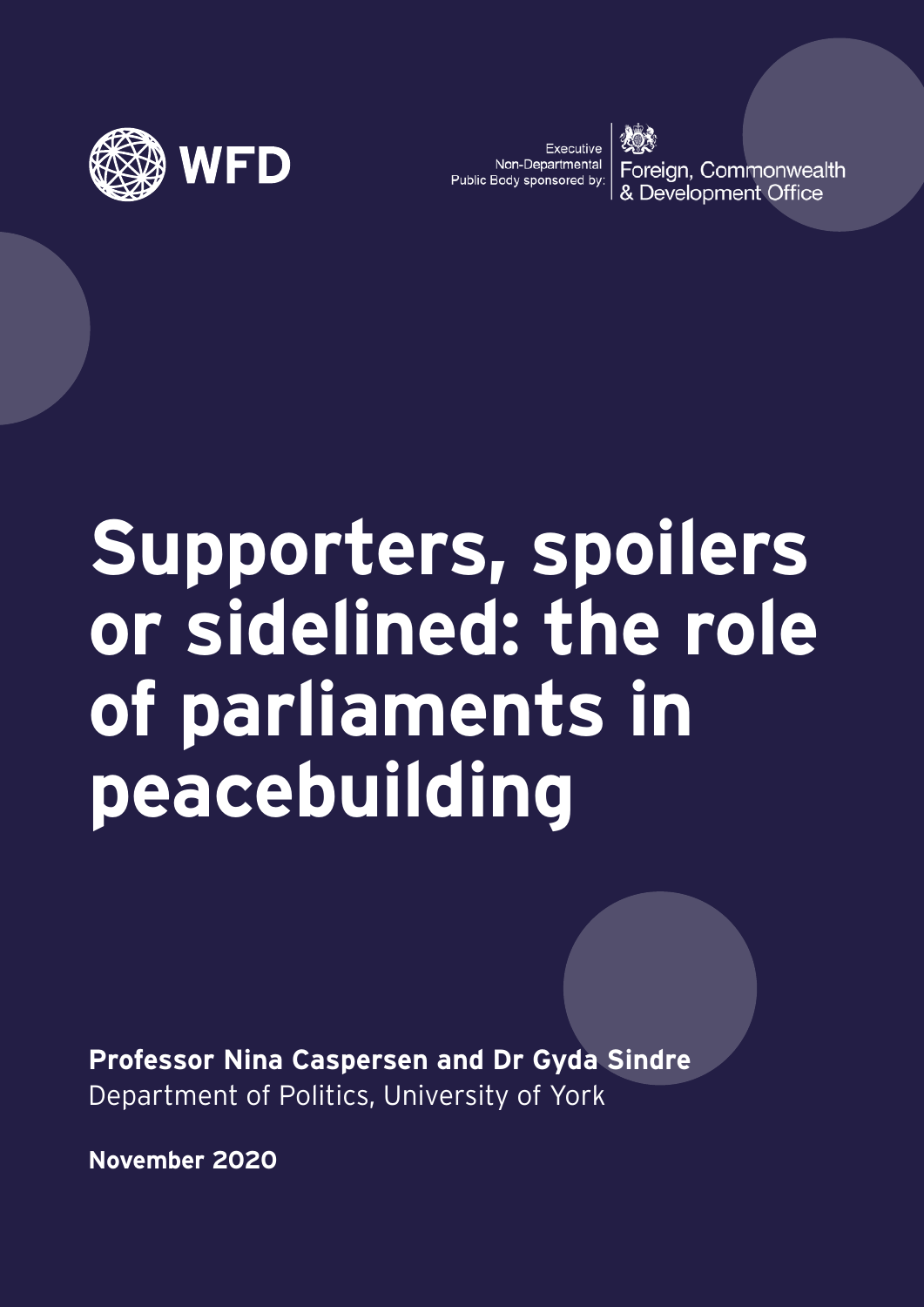





#### **Acknowledgements and Disclaimer**

The paper 'Supporters, spoilers or sidelined: the role of parliaments in peacebuilding' is a partnership between the Interdisciplinary Global Development Centre at the University of York and Westminster Foundation for Democracy (WFD). It was made possible through funding received from the United Kingdom's Foreign, Commonwealth and Development Office (FCDO).

The paper was written by Professor Nina Caspersen and Dr Gyda Sindre, with research assistance from Isaac Toman Grief, University of York. Peer review at WFD by Dr Graeme Ramshaw, Rosie Frost and Franklin de Vrieze. It was published in November 2020.

The views expressed in the paper are those of the author, and not necessarily those of or endorsed by the parliaments or institutions mentioned in the paper, nor of the UK Government.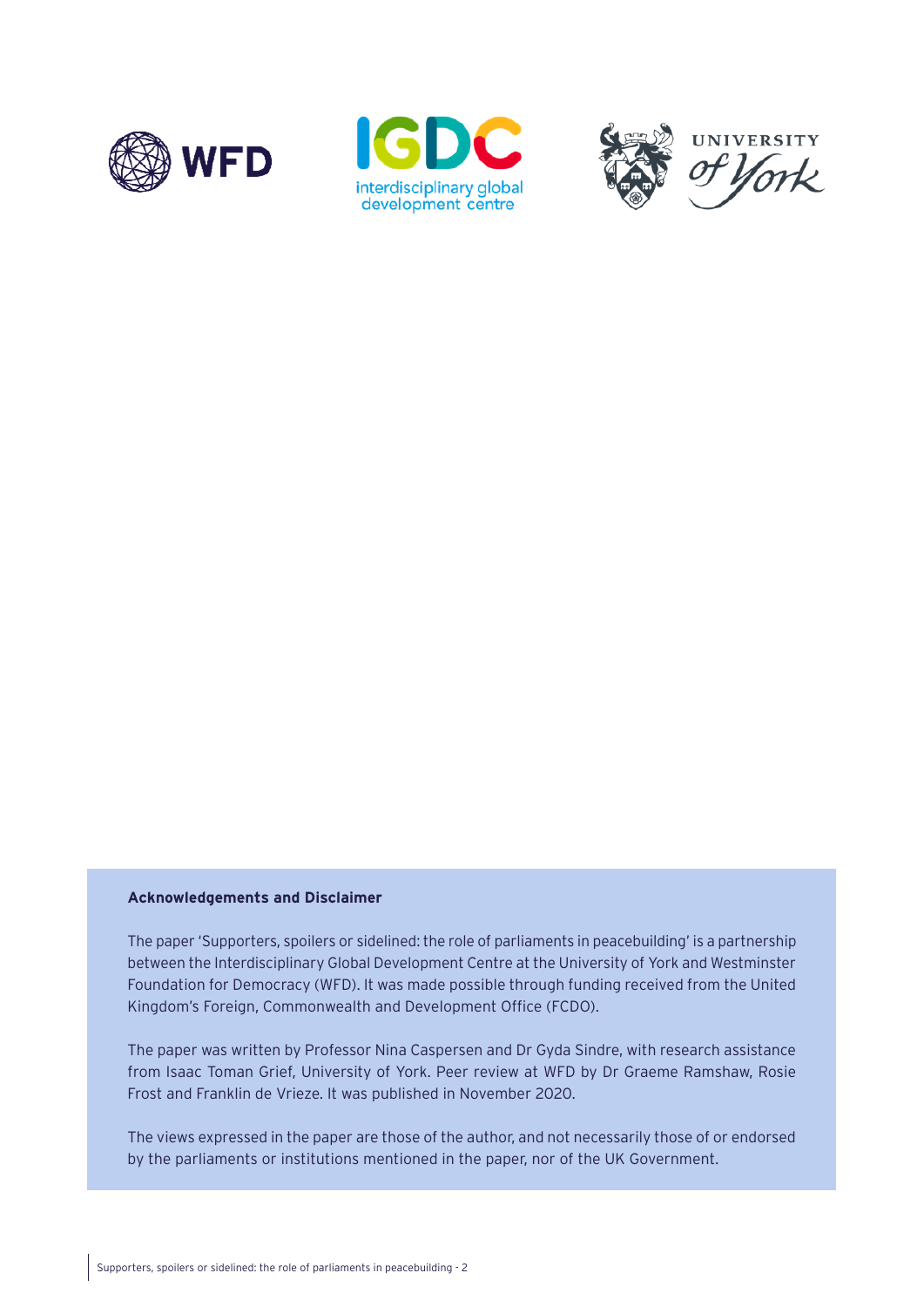# **Table of contents**

| 2. How do parliaments formally operate in relation to peacebuilding? 19 |  |
|-------------------------------------------------------------------------|--|
| 3. How do parliaments govern in relation to long-term peacebuilding?24  |  |
|                                                                         |  |
|                                                                         |  |
|                                                                         |  |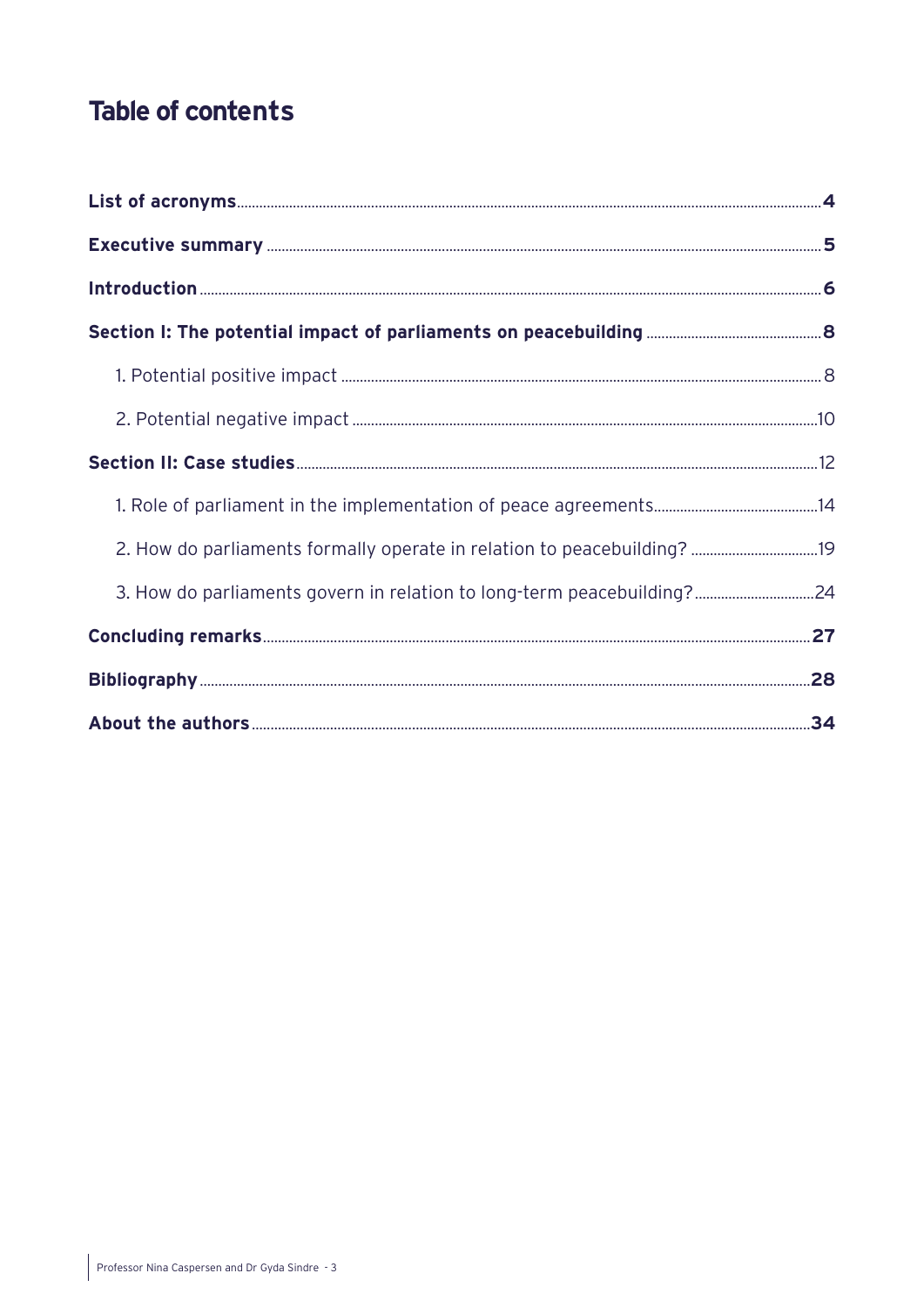# <span id="page-3-0"></span>**List of acronyms**

| <b>ANC</b>     | <b>African National Congress</b>                                   |
|----------------|--------------------------------------------------------------------|
| <b>BTA</b>     | Bangsamoro Transitional Authority                                  |
| <b>TBUC</b>    | <b>Building a United Community</b>                                 |
| <b>DPR</b>     | Dewan Perwakilan Rakyat Daerah Aceh                                |
| <b>GAM</b>     | Free Aceh Movement                                                 |
| <b>FARC</b>    | Fuerzas Armadas Revolucionarias de Colombia                        |
| <b>IPU</b>     | Inter-Parliamentary Union                                          |
| <b>TNI-Law</b> | Indonesian Armed Forces Law                                        |
| <b>HRW</b>     | Human Rights Watch                                                 |
| LoGA           | Law on the Governance of Aceh                                      |
| <b>LTTE</b>    | Liberation Tigers of Tamil Eelam                                   |
| MoU            | Memorandum of Understanding                                        |
| <b>MILF</b>    | Moro Islamic Liberation Front                                      |
| <b>OFMdFM</b>  | Office of the First Minister and deputy First Minister             |
| <b>OHR</b>     | Office of the High Representative                                  |
| <b>PR</b>      | Proportional Representation                                        |
| <b>DPD</b>     | Regional Representative Council (Dewan Perwakilan Daerah)          |
| <b>JEP</b>     | Special Jurisdiction for Peace (Jurisdicción Especial para la Paz) |
| <b>TNA</b>     | <b>Tamil National Alliance</b>                                     |
| <b>TRC</b>     | Truth and Reconciliation Commission                                |
| <b>TRJ</b>     | <b>Transitional Justice</b>                                        |
| <b>UNDP</b>    | United Nations Development Programme                               |
| <b>UNSCR</b>   | UN Security Council Resolution                                     |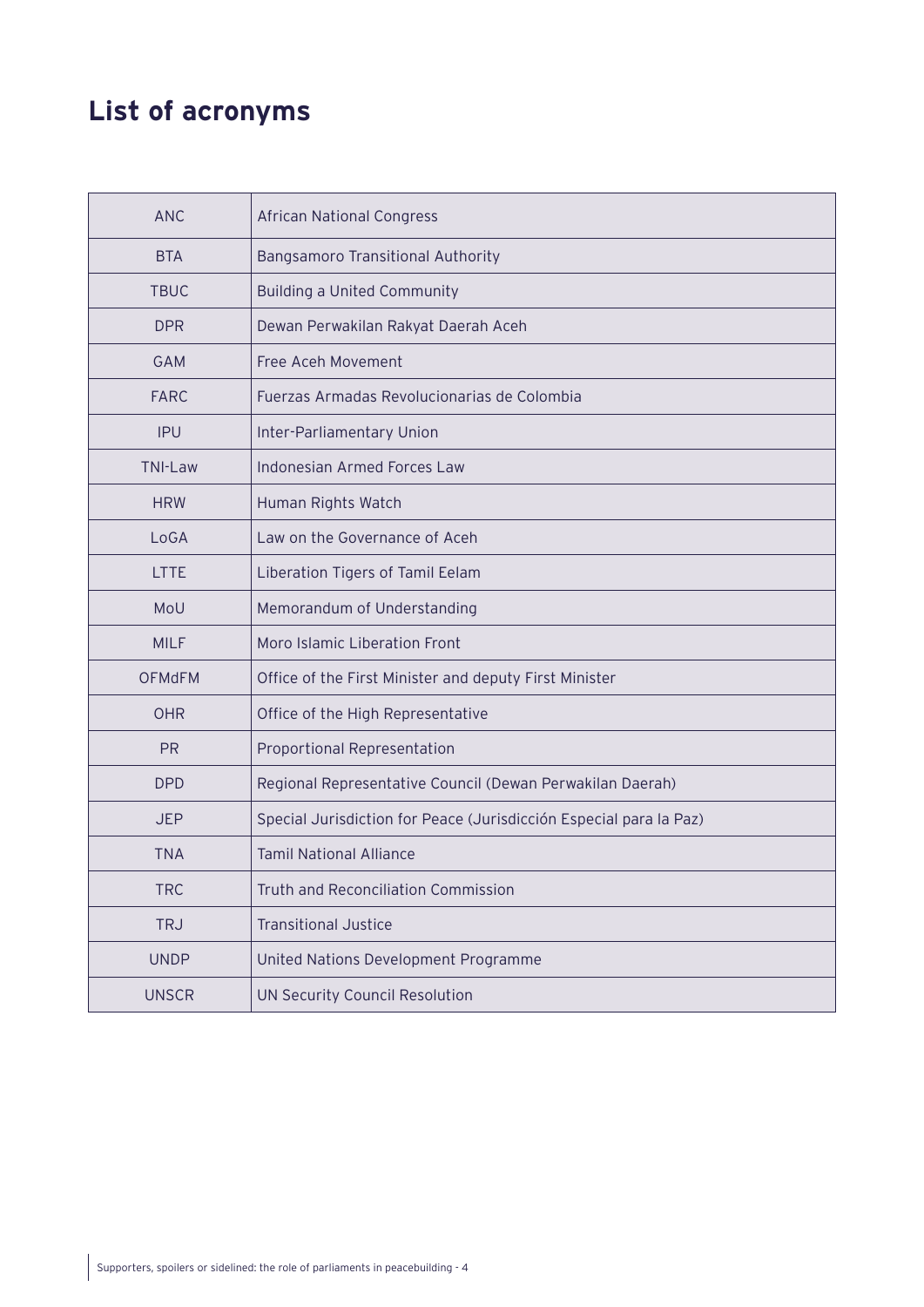# <span id="page-4-0"></span>**Executive summary**

It has long been established that institutions and institutional design play a central role in peacebuilding and the impact of some of these institutions have been studied extensively, particularly the military, executive, judiciary and increasingly, political parties. Like these institutions, legislatures are present in almost every state's political system, yet they remain under-emphasised in peacebuilding theory and the literature on other domestic institutions usually only mention them in passing.

This research paper seeks to address this gap in the literature and to understand what role parliaments have played in peacebuilding processes. It does so through a qualitative assessment of pre-selected case studies:

- **•** Aceh (Indonesia)
- **•** Bangsamoro (the Philippines)
- **•** Bosnia and Herzegovina
- **•** Colombia
- **•** Lebanon
- **•** Northern Ireland
- **•** South Africa
- **•** Sri Lanka

The study's most important findings confirm the expectations: parliaments are integral for post-war governance and instrumental in securing successful implementation of peace agreements and long-term quality of peace.

Parliaments play a number of key roles in peacebuilding:

- **•** Parliaments have the ultimate legal responsibility for the implementation of peace agreements, including institutional reform.
- **•** Parliaments' have a formal role in relation to peacebuilding, such as supporting transitional justice and integration of former armed groups and across the main conflict cleavages.
- **•** In the long-term, parliaments can govern in support of peace, become sites of national dialogue and hold the executive to account.

However, while parliaments possess characteristics that can be leveraged to lead to peace, equally, those same characteristics can mean parliaments often act as obstacles to peace. This study finds evidence of parliaments supporting peace, acting as a spoiler or being sidelined.

Some parliaments clearly adopt a 'peacebuilding identity' while others continue to reflect divisions of the civil war. The case studies also suggest that parliaments are important sites of continued negotiations of aspects agreed upon in the peace agreement, and that parliaments are central sites for conflict resolution in that opposing sides at least meet and negotiate on a regular basis. The case studies reveal a complex and uneven path of parliamentary impact on peacebuilding, but one that nevertheless signifies this institution as determinant for the relative quality of peace in the short and long term.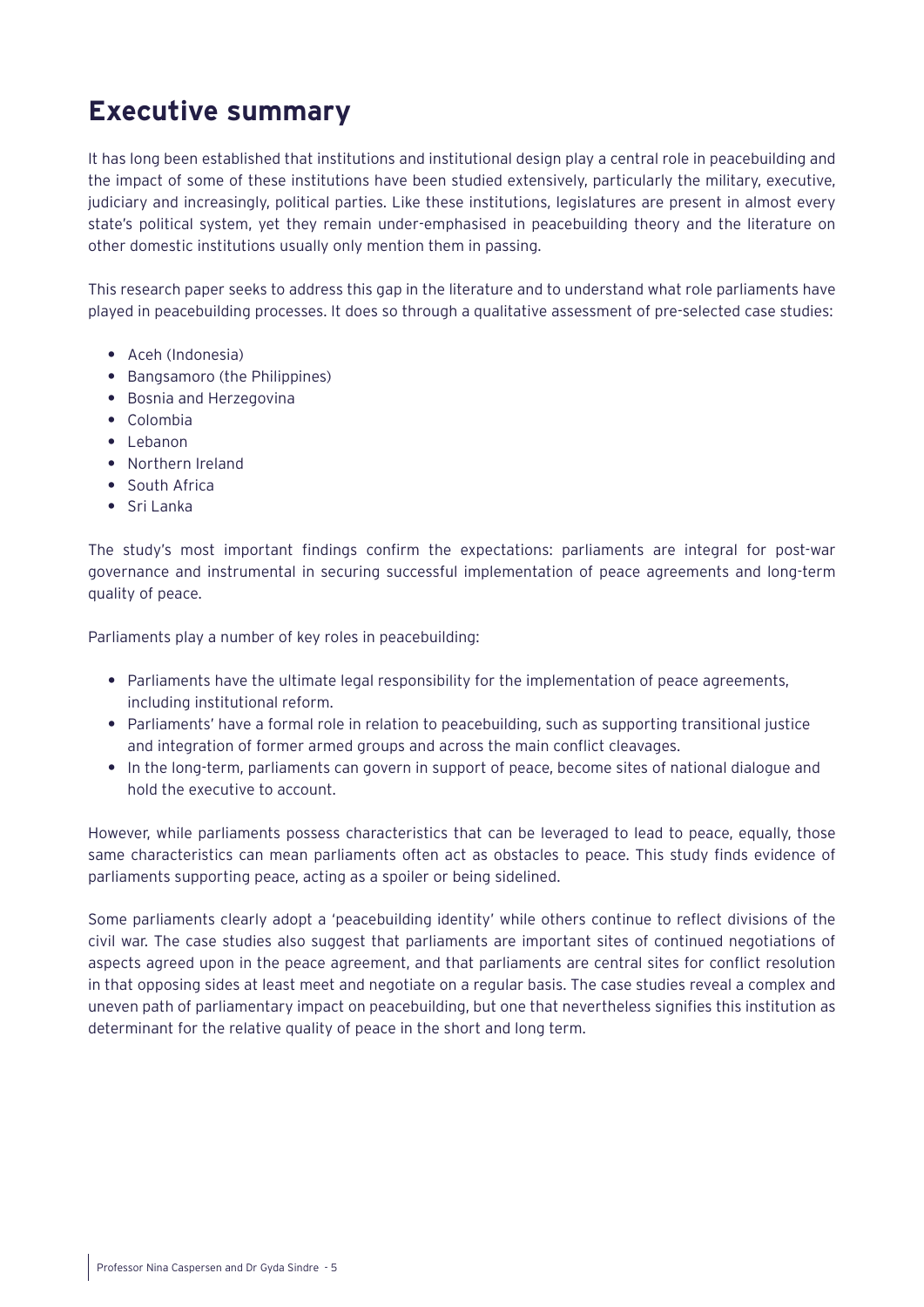# <span id="page-5-0"></span>**Introduction**

Parliaments are likely to play a crucial role when states transition from war towards peace. Yet this role is often overlooked and very little research exists on the role of parliaments in peace processes and peacebuilding. Parliaments are an important arena for the inclusion of warring parties, and the resulting interactions could either aid or hinder the consolidation of peace. Former enemies, or their elected representatives, are expected to meet and even work together in post-conflict parliaments. This could lead to the discovery of new, peaceful ways of resolving disputes, but could also result in polarisation and renewed tensions. Parliaments are moreover an arena where hitherto underrepresented communities and marginalised groups can seek formal political representation via elections and be given a voice. However, such hopes for more inclusive post-conflict institutions may be disappointed, and parliaments could in that case reflect a failure to address the underlying causes of conflict or they could sow the seeds of new conflict.

In the following section we will draw on the existing literature and empirical examples to elucidate the potential impacts of parliaments – legislative assemblies – on peacebuilding. Even the limited literature that is already available suggests that parliaments are a key factor in explaining post-war stability. We therefore need to take their role seriously and aim to understand better both the positive and negative potential of parliaments. This discussion is followed by a more in-depth analysis of selected case studies, focusing on three core issues: (1) the role that parliaments play in the implementation of peace agreements; (2) how parliaments formally operate in relation to peacebuilding; and (3) how parliaments govern with regard to peacebuilding.

The study of parliaments in the context of peacebuilding is methodologically challenging. The most feasible approach at this stage is a qualitative assessment of pre-selected cases. We have selected cases that vary significantly, when it comes to the dynamics of conflict and the nature of post-war politics. Such variation allows for a broad-based assessment of how parliaments influence peacebuilding and has led us to include the following case studies: Aceh (Indonesia), Bangsamoro (the Philippines), Bosnia and Herzegovina, Colombia, Lebanon, Northern Ireland, South Africa and Sri Lanka. The cases also vary when it comes to data availability on such matters as voting patterns and parliamentary behaviour by parties and politicians. This means that it is not possible to make similar levels of assessment in all selected cases, but it has also allowed us to make an assessment of the kind of data that is available via secondary sources and various online resources with follow-up interviews with experts.

Seen together the case studies reveal a complex and uneven path of parliamentary impact on peacebuilding, but one that nevertheless signifies this institution as determinant for the relative quality of peace in the short and long run. Strong parliaments have the capacity to ensure that key aspects of the peace agreements are translated into legislation and effectively implemented. Conversely, such high capacity parliaments also often hold the power to delay or water down the most contentious aspects of peace agreements. The case study comparisons also reveal a difference between parliaments that adopt a peacebuilding identity and parliaments that reflect divisions of the civil war – confirming expectations that victors' parliaments are more likely to seek to set in motion a long-term peacebuilding agenda.

The study's most important findings confirm the expectations set at the outset: parliaments are integral for post-war governance and instrumental in securing successful implementation of peace agreements and long-term quality of peace. The study also suggests that parliaments are important sites of continued conflict negotiations. Where this works, it has positive effects on peace. Where it does not work, the consequences are governance inertia and heightened conflict.

By better understanding how, and in what circumstances, parliaments can make a positive contribution towards post-conflict peacebuilding, we will be able to design more effective strategies for avoiding a resumption of violence and ensuring sustainable peace. This report is intended to be a first step in that direction.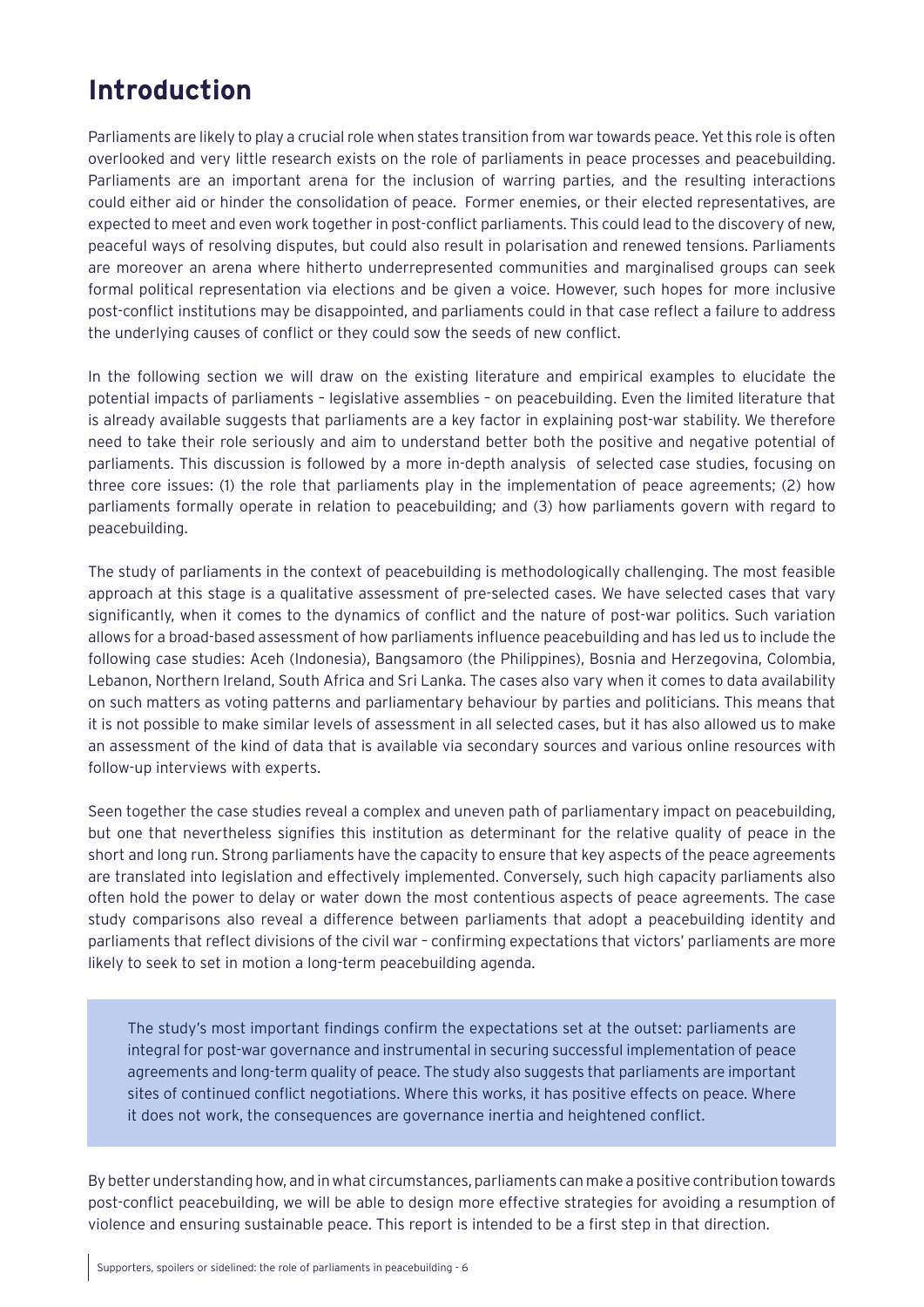## **A gap in the literature**

It has long been established that institutions and institutional design play a central role in peacebuilding and the impact of some of these institutions has been studied extensively. The role of the armed forces and security sector reform (for example, Toft 2009; Civic and Miklaucic, 2011) in ensuring durable peace is frequently analysed and we also find a growing body of research on the role of other domestic institutions such as the executive (Rothchild, 2007; Manning, 2007), local government (for example, Bush, 2004), the judiciary (for example, Sriram, 2004), and increasingly also on political parties ( for example, Reilley and Nordlund, 2008; Marshall and Ishiyama, 2016; Ishiyama 2016; Sindre and Söderström 2016). Like these institutions, legislatures are present in almost every state's political system (Wilson and Woldense 2019, p.586), yet they remain under-emphasised in peacebuilding theory and the literature on other domestic institutions usually only mentions them in passing. In part this may be because there has often been the assumption that parliaments in illiberal, undemocratic or transitional contexts do little more than 'rubber stamp' the decisions of elites who operate autonomously of them. However, recent research suggests the power relationship is not so unidirectional (ibid., pp.586-7), and there is reason to assume that parliaments could have an important role to play in peacebuilding.

The nature of parliaments gives them the ability to support or reject peace. As the legislature, theirs is the responsibility for the implementation of legislation that promotes peace, and they can therefore be crucial veto holders in peace processes. Such veto holders, who sometimes play the role of spoilers, are extensively analysed in the literature, but the focus tends to be armed actors that pose a security threat (for example, Stedman, 1997).

Parliaments are also central in some of the institutional frameworks used to promote peace. For example, most peace agreements signed in territorial conflicts promise some form of territorial self-governance (Caspersen, 2017), which typically includes the creation of a regional parliament and specifies, up to a point at least, its relationship with the state-level parliament. Parliaments are potential sites of inclusion and compromise and their effective functioning, both at the national and sub-national level, is crucial for the success of peace agreements and the promotion of post-war stability. Yet, to date, research and related policy recommendations have largely focused on the institutional frameworks ex ante, and very little on how parliaments actually work to influence on peacebuilding.

In the following section, we draw on the existing research and empirical examples to explore the potential impact, both positive and negative, parliaments can have on peacebuilding.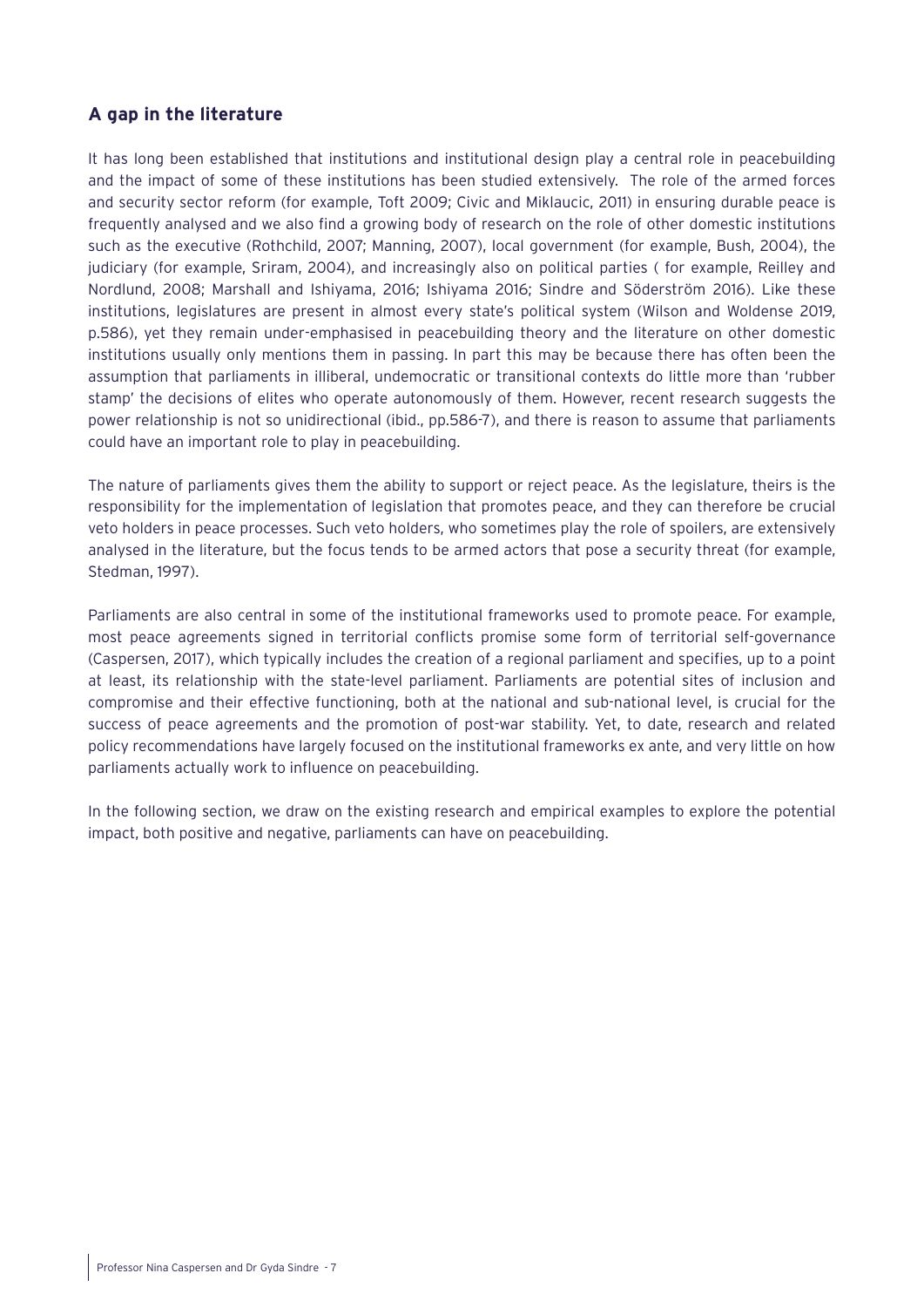## <span id="page-7-0"></span>**Section I: The potential impact of parliaments on peacebuilding**

## **1. Potential positive impact**

First and foremost, parliaments have the ultimate legal responsibility for the implementation of peace agreements and decision-making on policy that impacts peace. Crucially, they have the final say on peace agreements themselves. Colombia's Congress, for instance, did so on the 24th of November 2016 (Meernik, DeMeritt and Uribe-Lopez 2019, p.6). In terms of the implementation of such agreements, the Inter-Parliamentary Union (IPU) has led the limited work that has brought attention to the significance of parliaments. They produced a report in 2005, which will be referenced throughout, and even made their case before the UN General Assembly (IPU 2018).

The IPU lay a particular stress on parliament's role in judicial reform. Parliaments make the legal frameworks that underpin vetting individuals for their suitability for office – and potentially also for general lustration – and thus are central in ensuring that individual guilt is punished with ascribing collective guilt to identity groups (IDEA 2005, p.16). Further, they need to establish new bodies to promote human rights, namely 'civilian oversight bodies to monitor the military, anti-corruption entities, specialised courts, and… national human rights commissions and ombudsmen's offices' – while also delivering human rights training to public servants (ibid.). An interesting example of a parliament's power to pursue these goals is when, in 2006, Afghan parliamentarians mobilised to reject the reappointment of a supreme court opposed to liberalising legal reforms (Suhrke and Borchgrevink 2008, pp.220-1).

Parliaments also play an important role in other aspects of institutional reform. Devolved institutions, often so crucial to peace agreements, can be created by parliamentary decision. The 2001 peace agreement in Papua New Guinea was legislated through the national parliament and, among other things, gave huge prerogatives to Bougainville's autonomous institutions – even in matters of foreign policy and defence (Ghai and Regab 2006, p.598). Security sector reform is another enormously important part of peacebuilding (Muggah and de Boer 2019, p.3) and parliaments are likely to need to legislate for it. In the case of Nepal, the 2011 Seven Point Agreement among parliamentarians addressed integrating paramilitary combatants into a unified army under democratic oversight (Mayer-Rieckh 2013, p.53).

Similarly, parliaments have played an important role in the establishment and support of truth commissions; even in cases where it may not at first be apparent. A number of truth commissions have been established directly by parliaments, but even where these commissions have been founded by executives, the legal reality has often been that legislatures were still involved. To reference Nepal again, here executive powers were used to found a truth commission, but only pursuant to legislative branch recommendations (IDEA 2005, p.11). Moreover, their involvement is sometimes subtle, such as when representatives of parliamentary parties acted as part of the consultative mechanism for appointing commissioners in South Africa (ibid., pp.11- 2). Parliaments are necessary later, too, in order to implement their recommendations. Truth commissions may suggest anything from compensation schemes to wholesale institutional reform, any of which require parliaments to legislate. Reparations, regardless of their relationship to truth commissions, are also often in the purview of parliaments. Material reparations or legal reparations, like the restitution of employment contracts or property, require legislation (ibid., pp.15-6). The Colombian Congress, for instance, passed three different reparations acts between 2005 and 2011 (Brett and Malagon 2013, pp.263-4).

Finally, the IPU also points to the significance of parliamentary oversight. It calls for parliaments to use their oversight powers to ensure that amnesty is a step of last resort and, when it is unavoidable, allow only the minimum amnesty required to be implemented (IDEA 2005, p.17). More generally, Wilson and Woldense (2019, p.600) note a strong correlation between the 'level of democracy' and the legal and implied powers of the parliament; this in turn suggests, among other things, that the ability to hold the executive branch to account is an important aspect of democratisation.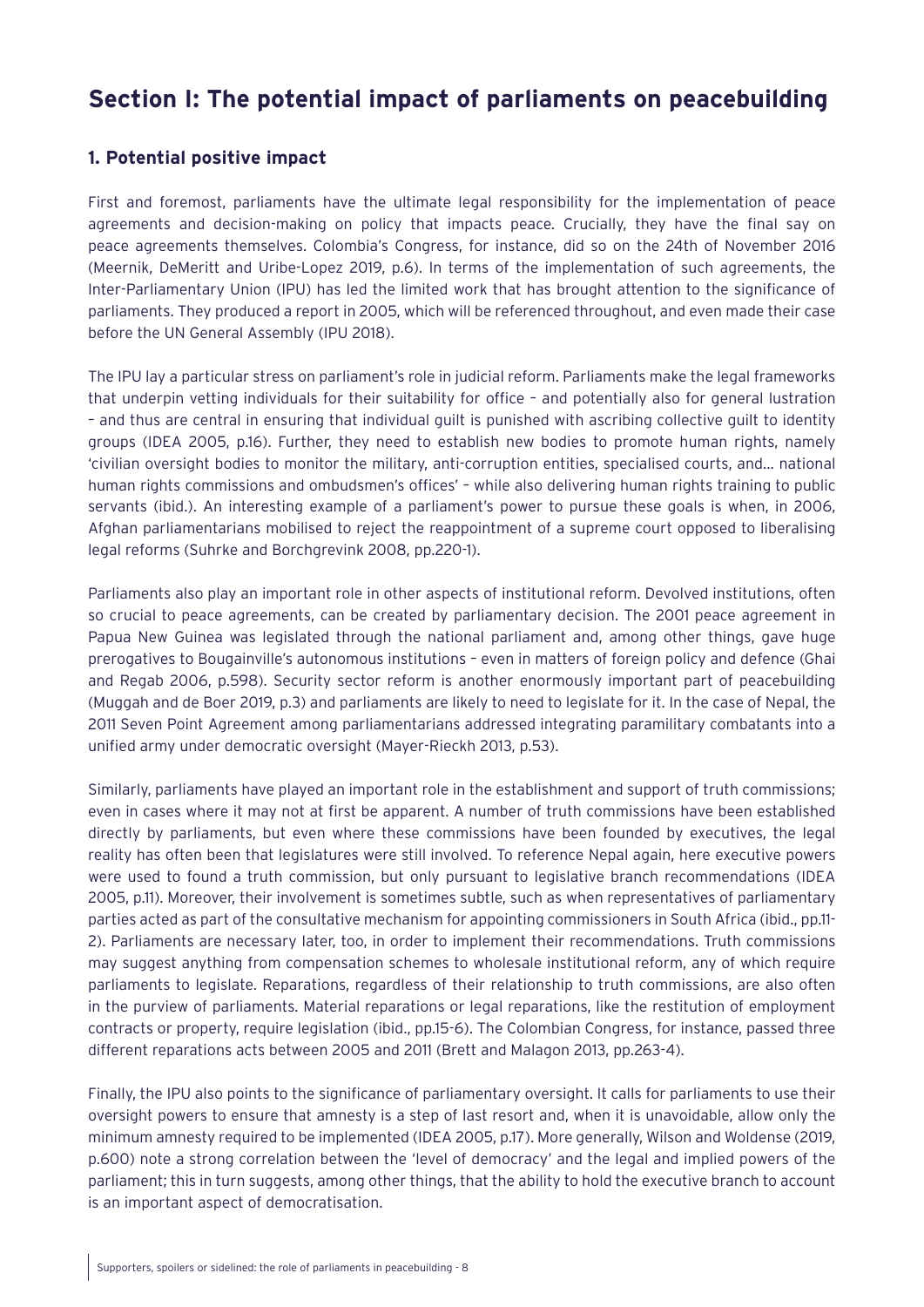Let us now turn to the nature of parliaments as assemblies. Parliaments, through their discursive and deliberative set-up, are well suited to provide for the inclusion of important social groups in decision-making (ibid., p.10). Sometimes a peace agreement mandates the inclusion of reserved seats, as in Kosovo (Balkans Group 2015, p.14) and examples of this are considered below. This analysis seeks to be broader, nonetheless, and to consider the significance of parliaments as sites where representatives of distinctive groups and parties come together to legislate.

What is the nature of these different groups and parties? Ethnic parties may spring to mind first. The Parliamentary Assembly of Bosnia-Herzegovina is part of a complicated tapestry of power-sharing. Along with those other institutions, it has become the archetype of ethnic-based inclusion through its principles of 'grand coalitions, minority veto and parity of representation' (Caspersen 2017. p.67). Bougainville's devolved, autonomous parliament contains seats reserved for minority ethnic groups as well as guaranteed representation for former combatants (Ghai and Regab 2005, p.599). In addition, women's participation in parliaments is also significant. In terms of formal inclusion, Rwanda's constitution-building process, mandated by the Arusha Accords, eventually resulted with 24 seats reserved for women (Devlin and Elgie 2008, p.242). The United Nations Development Programme (UNDP) recognises the role of parliaments in promoting women's political participation more generally, including through legislating for National Gender Action Plans, and has therefore sought to support women parliamentarians in particular (Saeedi 2016). Excombatants make up a third group.

While inclusion of women places specific commitments on political parties to ensure enough women representatives within the parties, ex-combatants may opt to form their own political parties. A peace agreement will often allow for, and sometimes require, the formation of political parties by armed opposition groups who lay down their arms as part of the treaty (Sindre and Söderström 2016, p.109). Indeed, more than half of armed opposition groups that sign peace agreements form political parties and participate in elections (Manning and Smith 2016, p.973) and many, such as the Aceh Party in Indonesia's Aceh province and Renamo in Mozambique, remain stable contenders in post-war politics (Curtis and Sindre, 2019). In some contexts, the armed movements join electoral politics without demobilising their armed wing. An example of this is the participation in the Lebanese legislature by Hezbollah, which symbolised its identification with the political system (Berti 2016, p.126). There is, consequently, a growing literature on political parties as a factor in making sense of a country's post-conflict trajectory (Alfieri 2016, p.235). In all of these cases, the legislature involves representatives of important groups in its decision-making processes.

The hope, then, is that parliament will act as a platform for constructive debate and collaboration between these groups and hence put them on the road to a sustainable modus vivendi. To return to the IPU report, it asserts that a parliament acting as an effective forum for the open discussion of national issues is a signifier of successful reconciliation (IDEA 2005, p.10). Parliamentarians can act as 'opinion leaders who can initiate and steer a public debate on pressing issues and can play an effective role in the promotion of tolerance and reconciliation' (ibid.). The 25% of seats reserved for women in Sudan's National Assembly, achieved in 2008, was brought about through inter-sectional mobilisation led by parliamentarians (Tønnessen and al-Nagar 2013, p.125). Women in parliament allied with constituencies outside of parliament to bring about the quota (ibid., pp.129-30). In that way, the National Assembly was used as a platform to push for more inclusion.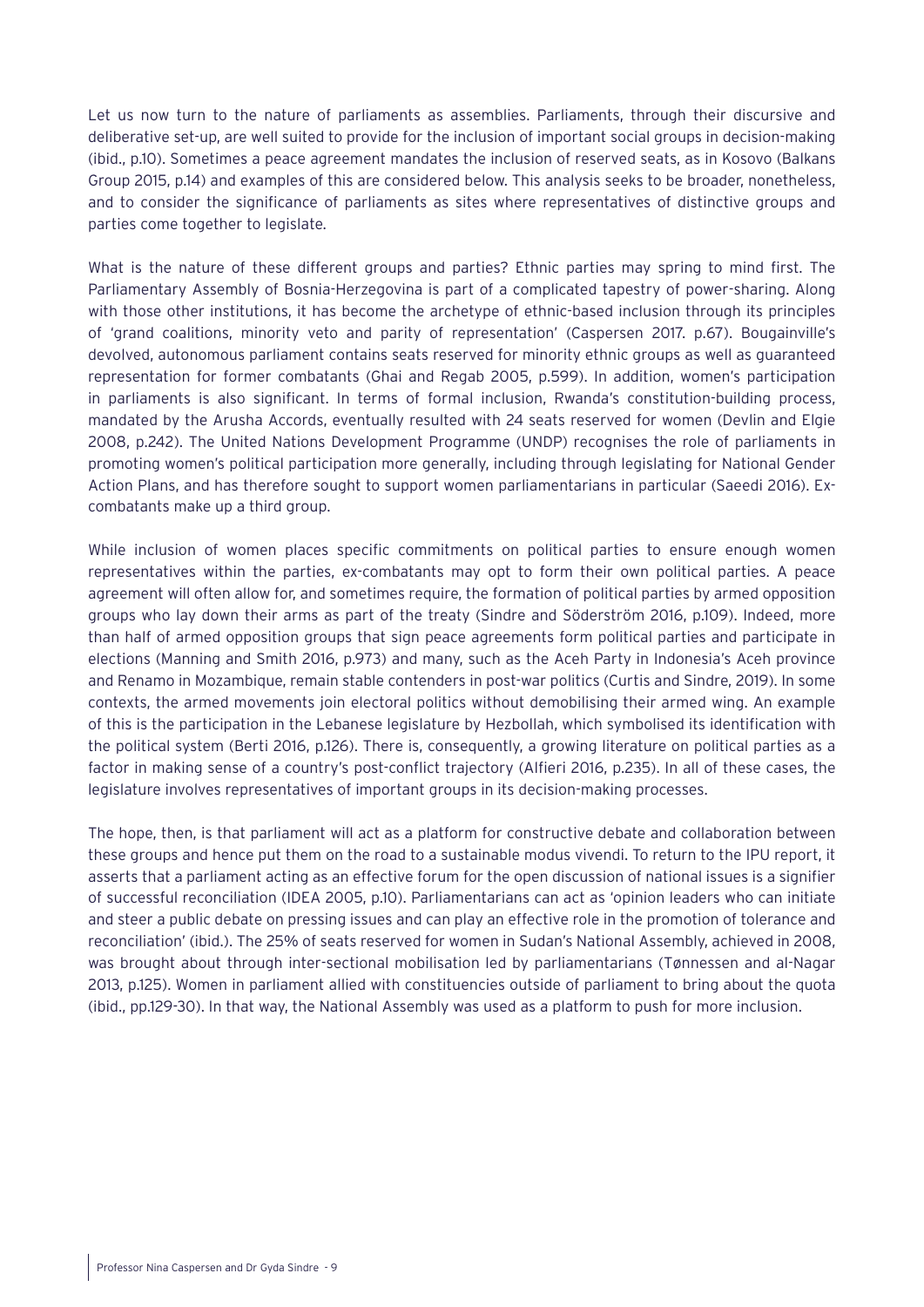## <span id="page-9-0"></span>**2. Potential negative impact**

However, parliaments could also have a negative impact on peacebuilding, and act as 'spoilers' that aim to undermine peace, both in the short and the long term. Alternatively, parliaments could, less dramatically but no less significantly, fail to have a positive impact on a peace process. The latter would represent a missed opportunity for supporting a more stable future.

It is of course precisely their power to legislate that means parliaments can choose not to do so in the cause of peace. In 2016, the Libyan House of Representatives refused to pass the extremely sensitive Article 8 of the peace agreement, leaving the whole peace process and indeed the country's governance in a 'state of limbo' (Lacher 2020, pp.46-7). Parliaments also sometimes retain the power to effectively revoke extant agreements. The Papua New Guinean national parliament has the final say on the independence of Bougainville, regardless of the outcome of the promised independence referendum (Caspersen 2017, p.114), when the existence of such a road to independence was critical to the initial peace agreement (Ghai and Regab 2006, p.599). Whether a parliament is too weak or simply unwilling to legislate for peace depends on context. There has, for instance, been a bad track record on implementation of truth commission recommendations thanks to both insufficient institutional capacity and lack of political will (IDEA 2005, p.12). In this instance, the same aspect of peacebuilding is jeopardised in different ways depending on the context—be it a strong but non-compliant parliament or a powerless one. In both cases, parliament is key to understanding the (non-) implementation of peace-sensitive policies.

While strong parliaments can deliberately choose to undermine peace, weak parliaments can fail to act as an effective brake on the consolidation of power by the executive branch of government – see for example Edmunds (2018, p.71) on Croatia, and Bruneau (2006, p.234) on Colombia. This may be related to political parties in the legislature being far apart on specific issues and simply unwilling to collaborate as has been argued for the case of Bosnia and Herzegovina, but it may also result from low institutional capacity within parliament itself. How well are sub-committees operating? To what extent is parliament an arena for capacity building in the realm of governance? An important link in democratic governance is thereby missing, which could threaten the development of durable peace.

As for being platforms involving many social constituencies, this could also result in parliaments acting as a space to subvert the processes of government and where antagonisms can be fought out in public. Rather than being a site of inclusion and cooperation, parliaments can become a platform for competition and argument. Parties that emerge from armed opposition groups may want to foster a good working relationship with other parties, but they might also have reasons not to do so. Sindre and Söderström (2016, p.111) point out that integrating formerly armed groups does not neutralise them but, on the contrary, facilitates their 'political role'. They may very well not want the institutional arrangements to work. Such opposition can be displayed through boycotts of parliamentary voting, which has often been used by Renamo in Mozambique (Bekoe, 2008, pp. 50-1) or strategic decisions to refrain from participating in day-to-day parliamentary work, as has on occasion been common practice by opposition parties in Sri Lanka. Separatist groups in transitional periods have an incentive to show that association does not work in order to strengthen their case that independence is the only option (Caspersen 2017, pp.116-7).

Even consistent participation does not always indicate that parties are engaging in constructive institutionalisation, even less democratisation. They may also be mobilising primarily around war-time social cleavages (Manning and Smith 2016, p.419). Sometimes they do not even relinquish their armed wings, as with Lebanon's Hezbollah (Berti 2016, pp.122-3). The outcome may thereby be that parliament simply becomes an arena for particularistic and divisive discourses with little positive impact on long-term peacebuilding. Minority veto powers can also result in inter-ethnic resentments, for example in Kosovo where proposals to create an official military (popular among the majority Albanian population) have been consistently blocked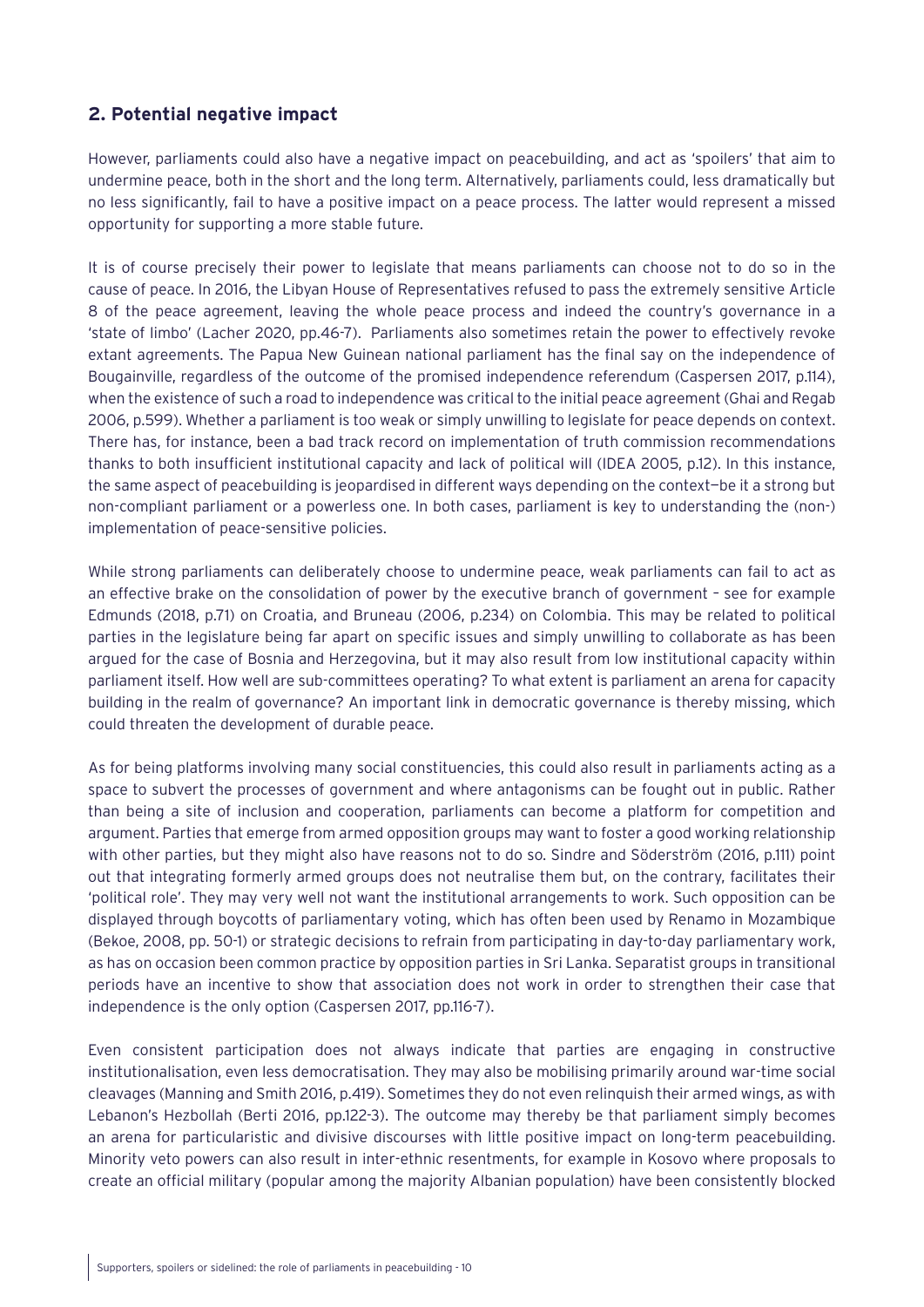by the Serb delegates (Bucaj 2019, p.88). These are issues that remain fluid and need further attention in the form of systematic, comparative research to assess the conditions under which such structures may shift over time and as peace processes progress.

The above discussion argues that parliaments possess characteristics that can be leveraged to lead to peace and, equally, those same characteristics can mean parliaments often act as obstacles to peace.

One aspect relates to the institutional composition of parliaments, such as the degree of formal inclusivity, which can create a space for constructive cooperation or public discord. However, to date there has been little effort at systematically analysing the conditions under which such institutional inclusivity has a positive impact on peace. Equally, there is the power of the central role of parliaments in deciding whether to accept peace agreements and how to implement them, as well as peace-promoting policy more generally.

Parliaments, then, are important to peacebuilding. It behoves scholars of post-war dynamics to take seriously what parliaments do to support and undermine peace. We should examine linkages between particular features of parliaments and their impact on policy outcomes relevant to the creation and maintenance of peace.

In the remaining parts of this report we probe these linkages in a series of case studies focusing on (1) the role that parliaments play in the implementation of peace agreements; (2) how parliaments formally operate in relation to peacebuilding; and (3) how parliaments govern with regard to peacebuilding.

What we will see from these case studies is that few parliaments have a straightforwardly positive or negative impact on peacebuilding.

Even if the overall impact is positive, there are frequently a number of obstacles and setbacks that have to be overcome. Likewise, even if parliaments are characterised by deadlock and conflict, which could be perceived as having a negative impact on peacebuilding, the existence of a forum that allows for dialogue and inclusivity, however strained it may be, could still have a small positive impact on the prospect for peacebuilding. The case studies shed light on this 'grey zone' in which domestic political actors and international policy makers need to navigate.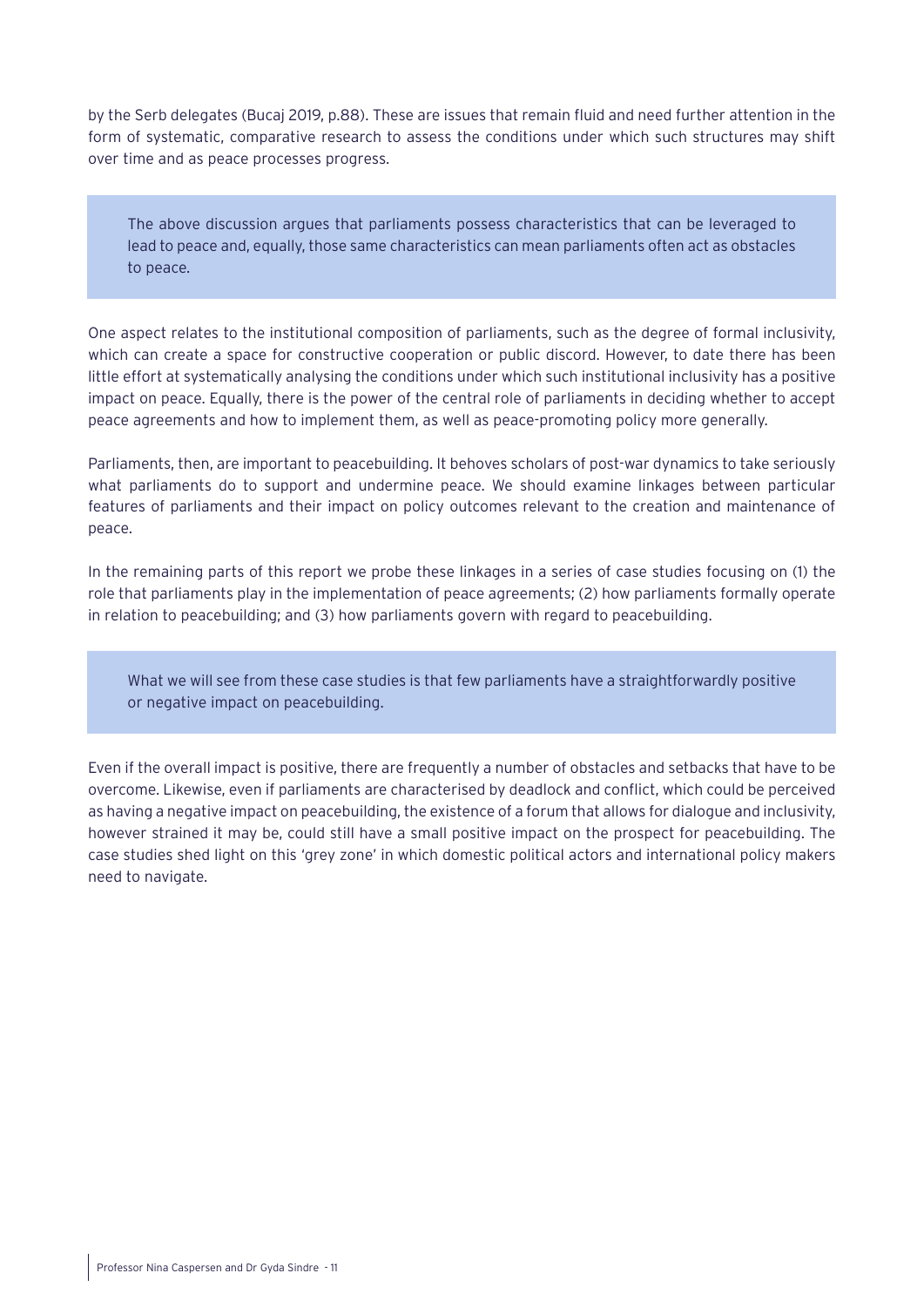## <span id="page-11-0"></span>**Section II: Case studies**

The following section draws on analysis of eight case studies of post-conflict parliaments. These cases differ significantly when it comes to how the conflict ended, the institutional framework in place and the capacity of the parliaments.

The report includes two case studies where a negotiated peace settlement resulted in regional selfgovernance. In **Aceh** (Indonesia), the Memorandum of Understanding (MoU) was signed between the Free Aceh Movement (GAM) and the Indonesian government in 2005. It provided the region of Aceh with extensive autonomous governance, including a provincial assembly. GAM gave up on its demand for independence in return and transformed into a regional political party (Thorburg 2012, 84-6). A similar arrangement was negotiated between the Government of the Philippines and the Moro Islamic Liberation Front (MILF) in 2014. The Comprehensive Agreement on **Bangsamoro** created a new autonomous region, in return for the disarmament of the MILF. The agreement stipulated the formation of the Bangsamoro Transitional Authority (BTA) as the interim regional government of the Bangsamoro Autonomous Region with legislative and executive branches. The MILF constitutes the majority party of the interim Bangsamoro Parliament until the parliamentary election, which is scheduled for 2022 (ICG 2019).

These two peace agreements represent a territorial form of power-sharing and we also include three cases of political power-sharing. The 1995 Dayton Agreement for **Bosnia and Herzegovina** created a complex consociationalism system, with two territorial entities – the Serb-dominated Republika Srpska and the Bosniak-Croat Federation of Bosnia-Herzegovina – and several layers of power-sharing governance and minority vetoes. The implementation, and oftentimes functioning, of this system was ensured by the international Office of the High Representative. Another power-sharing peace agreement was signed in **Northern Ireland** in 1998. The Belfast Agreement, or Good Friday Agreement, provides for a power-sharing Northern Ireland Assembly, as well as institutional links with the Republic of Ireland. In return, the Irish Republican Army agreed to decommission its weapons. The final power-sharing agreement is **Lebanon**'s 1989 Taif Agreement, which provided for a consociational system where the primary religious groups - Druze, Maronite, Shi'ite and Sunni - would all have a role and a stake in political life. Political parties engaged in civil war and their leaders became included and represented in the resulting institutions, including Hezbollah which began to participate in political life as a party from the 1992 elections (Berti 2016, 122).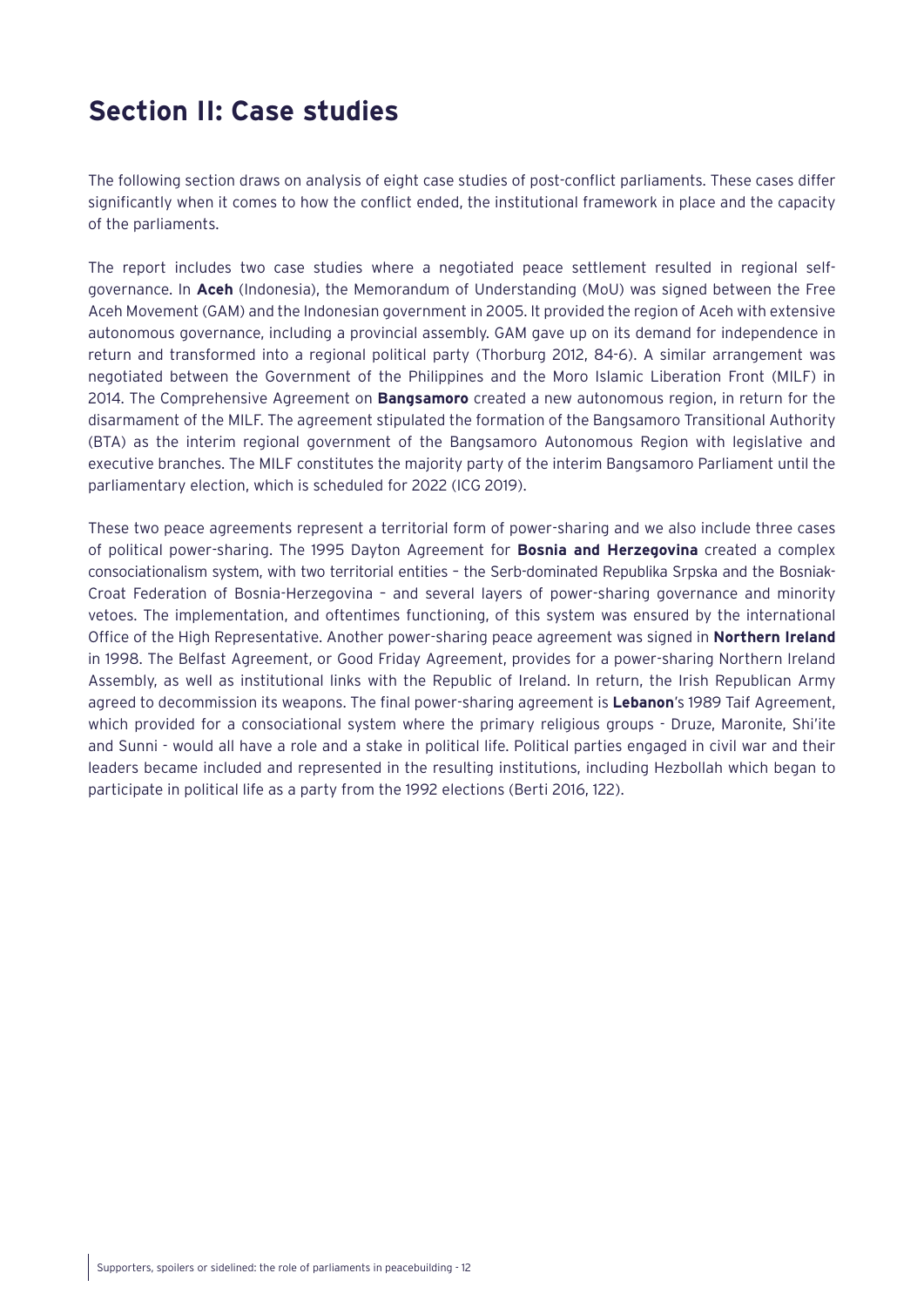#### **Figure 1: Positive and negative impacts of parliament in relation to peacebuilding**

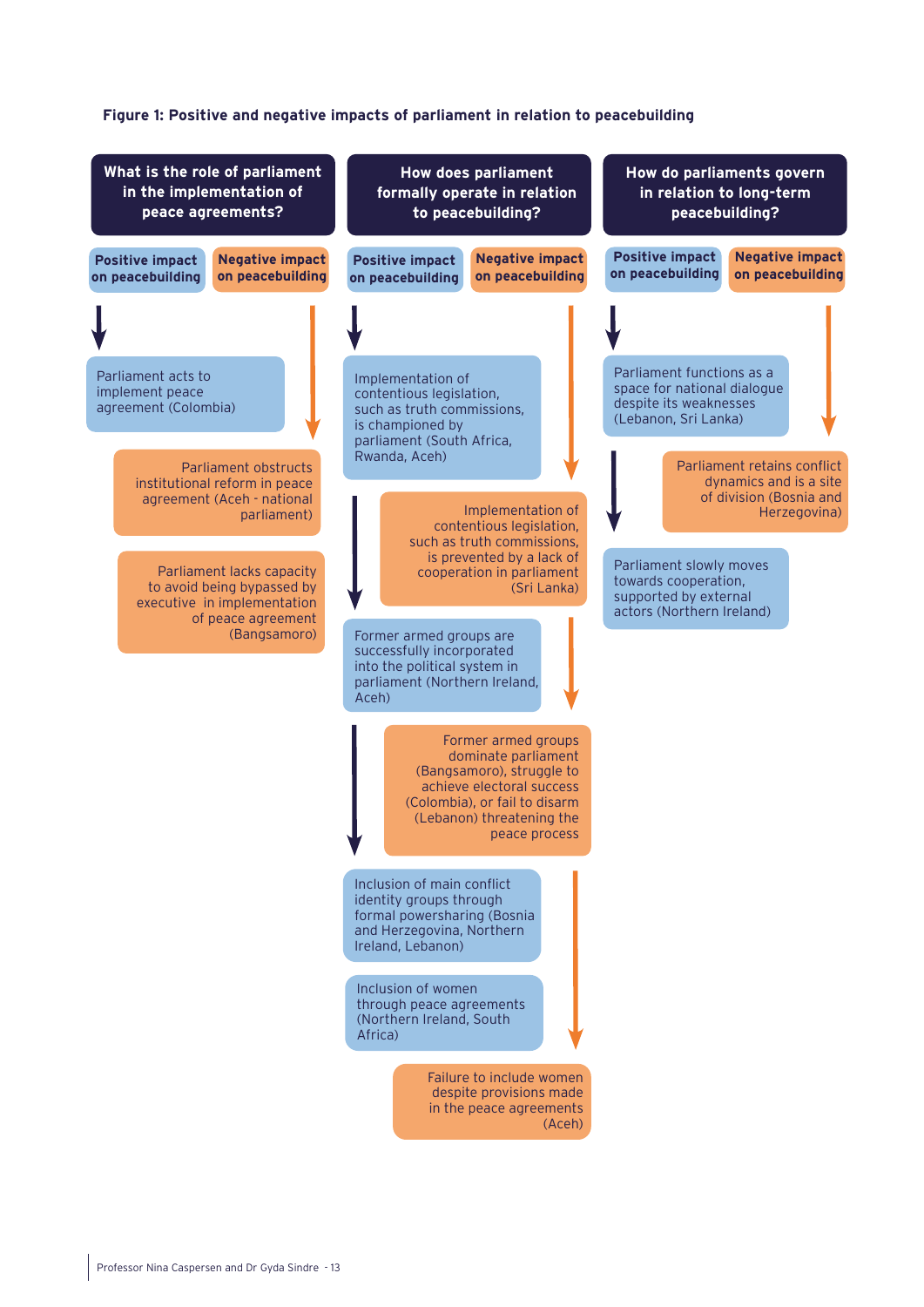<span id="page-13-0"></span>We also include case studies of two non-territorial conflicts where a compromise agreement was negotiated but where the position of the armed movements differed considerably after the war. In 2016 a peace agreement was signed between the Government of **Colombia** and Fuerzas Armadas Revolucionarias de Colombia (FARC). This addressed 'rural reform, illicit crops, political participation of minority groups, and transitional justice' (Rettberg 2019, 84-6) and provided for the transformation of FARC into a political party. The peace agreement in Colombia has also been described as a negotiated defeat (for example, Marks, 2017). The end of apartheid in **South Africa** was the result of lengthy negotiations between the governing National Party and the African National Congress (ANC) led by Nelson Mandela, and several other political organisations. In 1991 a National Peace Accord was signed and in 1993 the Multiparty Negotiating Forum agreed on an interim constitution. This paved the way for the Truth and Reconciliation Commission (TRC) between the 1994 democratic elections and the formation of a Government of National Unity. In contrast to Colombia, the peace agreement in South Africa can also be described as a rebel victory in that the main opposition group emerged from the conflict as victorious with powers to define the post-war political order (Manning and Smith 2019).

Finally, we include a conflict that ended in the victory of one side: the case of **Sri Lanka**. In 2008, the Liberation Tigers of Tamil Eelam (LTTE) were militarily defeated by the Sri Lankan national army. As a result of this defeat, the Tamil National Alliance (TNA), an electoral political party, abandoned the cause of independence. Instead the TNA now advocates for autonomy for the Tamil minority and has also shifted away from ethnonationalism toward tolerance and minority rights (Sindre 2019, 504-5). Sri Lanka's parliament has remained one of the most stable parliaments in Asia.

#### **1. Role of parliament in the implementation of peace agreements**

Parliaments have, as noted above, the ultimate legal responsibility for the implementation of peace agreements and decision-making on policy that impacts peace. They can therefore play the role as a veto holder in a peace process. However, the extent to which parliament is able to play this role – either to aid or to hinder the peace agreement – depends on interactions with other institutions, the institutional framework under which they operate, and the degree of contestation surrounding the policy that needs to be implemented.

In some of our case studies parliaments have played an important positive role in the implementation of peace agreements. In the case of **Colombia**, parliament was willing to support the 2016 agreement between the Colombian government and FARC, despite its narrow defeat in a hotly contested referendum. Following the referendum, the Colombian Congress ratified an amended version of the agreement (Meernik, DeMeritt and Uribe-Lopez 2019, 6) that made Congress directly responsible for its implementation. However, implementation was always going to be difficult, especially when it comes to core conflict issues such as land. By July 2018 around 66% of the total stipulations had been implemented at least at minimum level, but only 22% had been fully implemented (PRIO 2018), and some provisions including the reassigning of land remain unimplemented (Rettberg 2019, 87). In 2019, the Kroc Institute found that 51% rural reform provisions in the peace agreement 'have made such little progress that it is unclear they will ever be fully implemented' and a further 38% 'have made no progress at all' (ICG 2019a). Congress has a duty to reassign ten million hectares of land to various 'rural development initiatives' under Chapter 1 (Angelo 2017), but in 2019, 500 Colombian NGOs complained to the European parliament that the provisions regarding crop substitution (Alsema 2019) have yet to be implemented. Both the UN (UNVMC 2020, 5) and FARC leaders (Wola 2020) have lamented this failure. A critical obstacle to the implementation of the agreement has been the resistance of Ivan Duque who was elected president in August 2018, on a promise to 'modify' the peace agreement (ICG 2018). The reluctance of the Duque administration to implement key provisions has resulted in significant tensions with Congress and crucial delays. For example, the statutory law on the transitional justice mechanism, the 'Special Jurisdiction for Peace' (Jurisdicción Especial para la Paz, JEP), was already approved by Congress in 2017. However, President Duque initially refused to sign it, announcing that he objected to six of the 159 articles. This was reportedly the first time a President refused to sign a statutory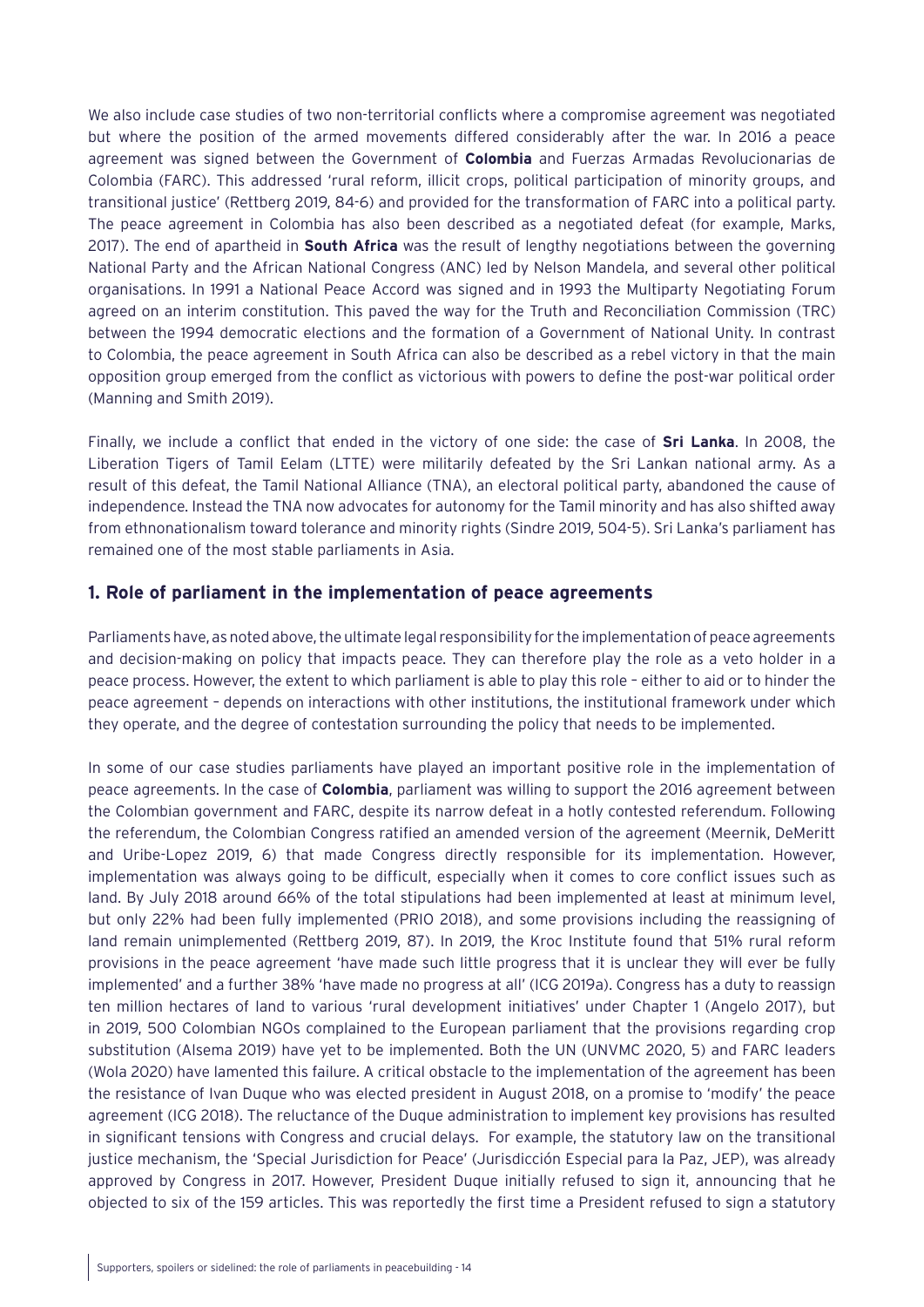law already approved by Congress and the Constitutional Court (ReliefWeb 2019). In the meantime, the JEP was able to function on the basis of an amnesty law from 2016 and the 2017 constitutional amendment that created the mechanism, but it lacked a comprehensive legal framework (Quintero 2019; Open Democracy 2019). The President finally signed the bill in June 2019, after Congress voted to override his objections, a decision that was backed up by the Constitutional Court (ICG 2019a). But the President cut the JEP budget by 40%, thereby curtailing its effective functioning (Aponte 2019). Therefore, although parliament played a crucial role in the implementation of the bill, and the functioning of the JEP in the meantime, what resulted was a weakened transitional justice mechanism. Moreover, polarisation around the issue had increased as a result of the prolonged debate (ICJ, 2019).

However, in a number of other cases, parliaments have had greater difficulty agreeing on the implementation of peace agreements and have in some cases actively sought to undermine key provisions.

In the case of power-sharing parliaments, the implementation of peace agreements is likely to face additional challenges, due to the minority vetoes usually included in the arrangements. **Bosnia and Herzegovina**'s Dayton Agreement effectively gives each constituent nation (Bosniaks, Serbs and Croats) two vetoes, one formal and one practical (McEvoy 2014, 112). The lower house needs at least the support of one third of the representatives from each of the two federal entities, and any constituent nation in the upper house can declare legislation to pertain to their vital interests, in which case it needs a majority from all groups to pass (McCrudden and O'Leary 2013, 28). The international community had hoped that elections held only nine months after the signing of the Dayton Agreement would result in the replacement of nationalist forces with more moderate MPs who would be willing to cooperate. However, no such shift occurred and boycotts were used as a means of blocking the effective functioning of parliament; frequently the required one third of MPs from each territory simply did not turn up (Caspersen, 2004). This made it extremely difficult to get any legislation through parliament, including legislation that was needed to implement core provisions of the agreement such as refugee returns (ibid.). Refugee returns were intended, by the international community, to weaken the ethnic autonomy that was also contained in the Dayton Agreement. However, it would therefore also weaken the power of nationalist leaders, both centrally and locally, and faced significant resistance (Caspersen 2017, 106). After two years of very little progress, the powers of the Office of the High Representative were extended, giving this unelected and unaccountable international representative the powers to decree legislation. The majority of the peace agreement's provisions were eventually implemented, but parliament and other domestic institutions were bypassed in the process.

Several of the case studies draw attention to the often complex role that parliaments play, both at regional and national levels, when it comes to the implementation of peace agreements. For territorial conflicts where the agreement introduces power sharing in the form of special autonomy provisions, one of the most pressing issues concerns the national parliament's willingness to formally devolve power to regional parliaments. Such regional power sharing arrangements usually require major constitutional changes such as regional reform and changes to party laws and election laws, and the translation of the agreement into law is usually put forward for parliamentary approval.

For the cases of **Aceh** (Indonesia) and **Bangsamoro** (the Philippines) where peace is premised upon the strengthening of regional parliaments, and upon the provisions for rebel groups to transform into political parties and put forward candidates in regional-level elections alongside other regional and national political parties, the peace agreements have undergone additional scrutiny and debate within national parliaments. The two cases highlight different roles of national-level parliaments in implementing the agreements. In Aceh, the national parliament opposed key aspects of the agreement, whereas in the Philippines, to date at least, it seems evident that the regional parliament is increasingly being bypassed by the executive in securing full implementation of key inclusive aspects of the agreement.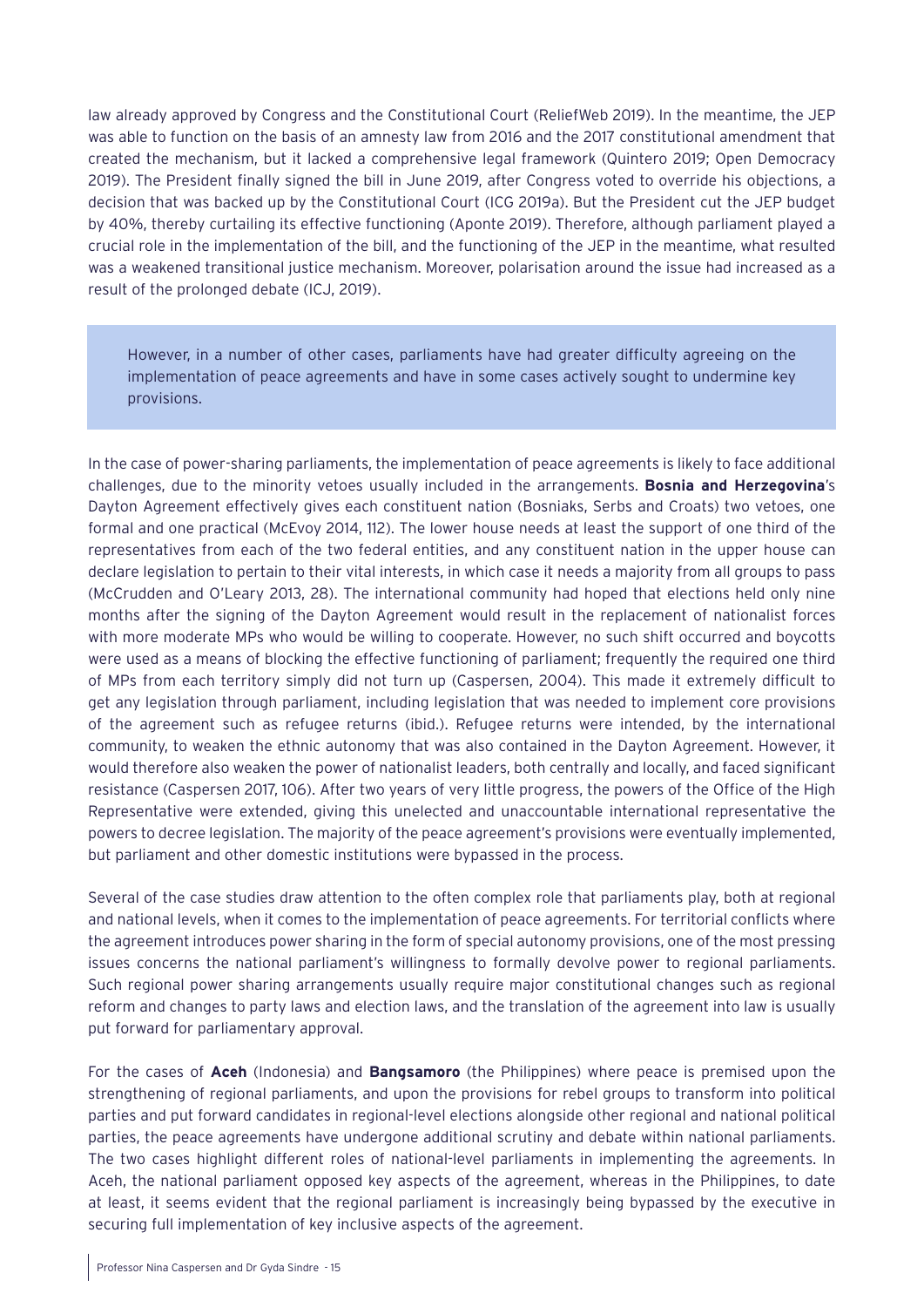In Indonesia's **Aceh** province, the peace negotiations were primarily focused on finding a framework for territorial governance requiring the armed movement to give up their claim to independent statehood and the Indonesian government to devolve powers to a regional parliament. The peace settlement, the Memorandum of Understanding (MoU) laid out provisions for special autonomy provisions that included the strengthening of the regional parliament, the Dewan Perwakilan Rakyat Daerah Aceh (DPR), provisions for regional political parties to be established, including for GAM to transform into a regional political party and place forward candidates for DPR and for direct elections for governor, mayors and regents. The MoU stipulated that a new Law on the Governance of Aceh (LoGA) would be promulgated, based on principle that Aceh will exercise authority within all sectors of public affairs, except for the field of foreign affairs, external defence, national security, monetary and fiscal matters, and justice and freedom of religion (MoU 2005).

The Law on the Governing on Aceh (LoGA), Law No 11/2006, was promulgated and passed by the national parliament in August 2006 after considerable delay, about one year after the signing of the peace agreement. The drafting of the law went through several rounds of stakeholder involvement at regional and national levels as well as parliamentary scrutiny at both levels. On the one hand, the process of widespread deliberation and community involvement in providing input to the draft law could have ensured – and was probably intended to ensure – that the agreement and law itself gained popular support and a firm anchor amongst key stakeholders and society as a whole. On the other hand, as the parliamentary process actually excluded GAM and main negotiators, the outcome was a complex document that was far removed from the original intent of 'self-government' outlined in the MoU. Below, we first briefly describe the process of deliberation and parliamentary involvement in drafting the law, before assessing the impact of the discrepancies between the MoU and the LoGA.

The first draft of the law was prepared by GAM and although it contained some fairly radical ideas of Aceh's 'self-government' that included Aceh's independent membership in certain UN bodies as well as complete control over regional fiscal policies, it was precise and close to their own interpretations of what they had agreed on in the MoU. This draft was presented to the provincial parliament and government before being presented to deliberation with regional-level stakeholders, including business, religious leaders and legal experts. Importantly, despite the MoU's emphasis on early elections, elections were not held until August 2006, which meant that GAM members were not represented within the provincial assembly or government. Consequently, the draft law that was proposed by the regional assembly and approved by the regional government did not formally require GAM's approval or formal involvement beyond consultation. Considerable changes to the first and second drafts were finally introduced by Indonesia's national parliament after deliberations also in Jakarta. In the end, the final document did not provide a precise stipulation of Aceh's regional autonomy arrangements and departed considerably from what was set out in the MoU (for example, Sindre 2011; Aspinall 2014).

While the Indonesian president was a signatory to the peace agreement between GAM and the Indonesian government, the Indonesian parliament was not. Rather, the parliament was concerned with ensuring that the LoGA was reconcilable with existing laws and regulations about the relationship between regions and the centre. In the end the, discrepancies between the MoU and the LoGA concern key issues such as the extent of Aceh's special autonomy arrangements vis-à-vis the central government; how power is divided between the province and the districts within Aceh proper; and, importantly, parliament's insistence that the Indonesian Armed Forces Law (TNI-Law, that is, Law 34/2004) also encompassed Aceh. The latter departs from the MoU in stating that the TNI would play the same role in Aceh as elsewhere in Indonesia including in dealing with internal security disturbances. One of the main issues for GAM was to limit TNI's role to securing Indonesia's outer borders and removing any so-called non-organic (that is, non-Acehnese) troops from Aceh. The two above principles awarded Jakarta considerable control over Aceh's domestic affairs, departing from the MoU in removing the MoU's second principle that 'decisions with regard to Aceh by the legislature of the Republic of Indonesia will be taken into *consultation* with and *with the consent* of the legislature of Aceh'. In addition, parliament's decision to give the TNI-Law precedence over any local laws goes against central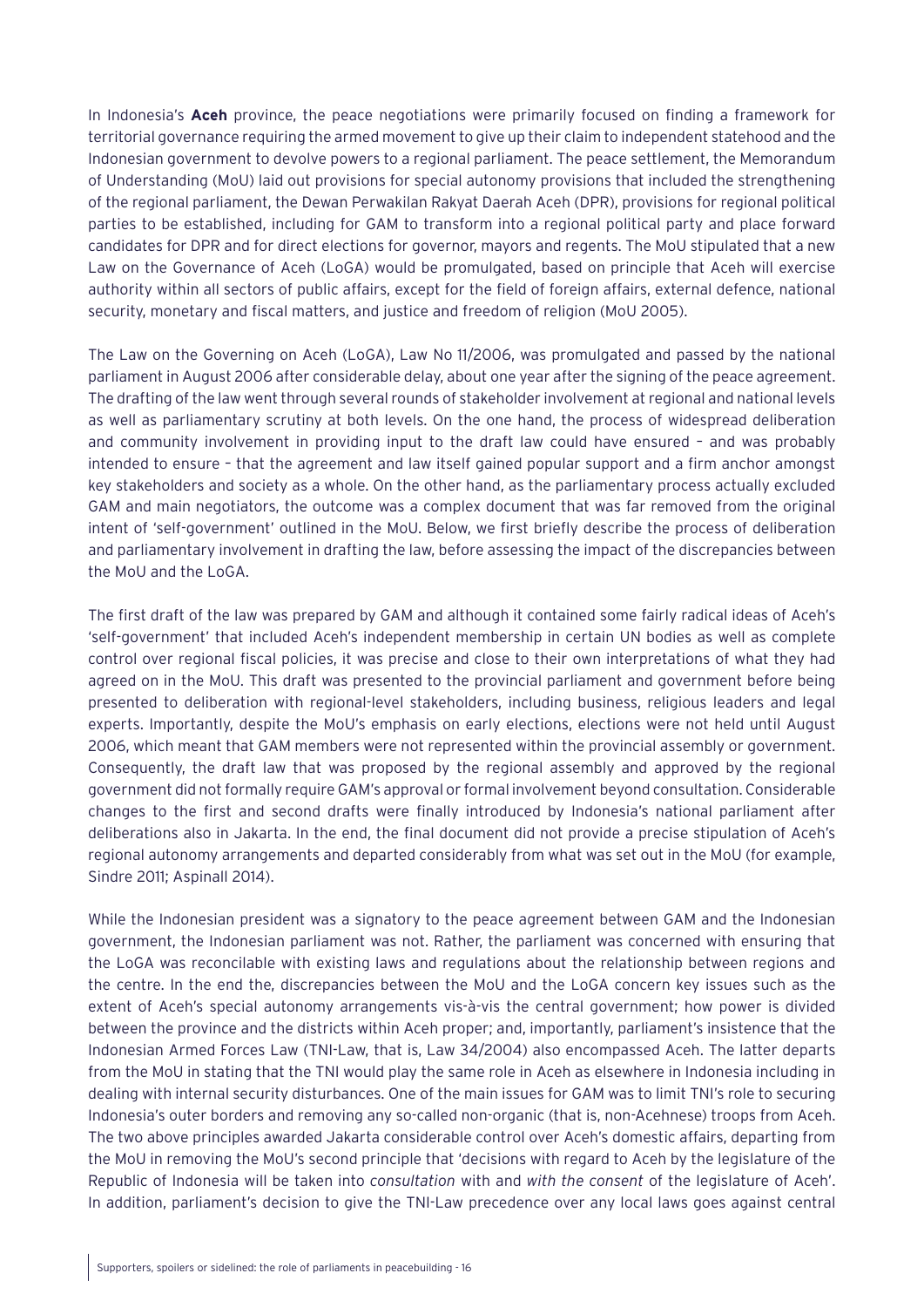principles in the MoU relating to preventing the Indonesian military from intervening in internal security matters (Hillman 2012; Aspinall 2014). Consequently, following parliamentary scrutiny and drafting of the law, the powers of the DPR were considerably diminished. Throughout the process, it became clear that the national parliament treated the MoU and especially the principles of autonomy as a set of general guidelines rather than principles and commitments to adhere to.

The Indonesian parliament also acted as an obstacle to the implementation of trust and reconciliation provisions in the peace agreement. Although the Memorandum of Understanding included stipulations for a truth and reconciliation commission, and a human rights court, this aspect of the peace agreement has been stalled by 'reluctant policy makers' (Suh 2015). Following the signing of the peace settlement, the Indonesian Human Rights Commissioner, Komnas Ham, produced a series of pro-justicia reports depicting the past human rights atrocities in Aceh. The reports featured as part of Komnas Ham's overall work in tracking past atrocities of the New Order regime. Even though the reports on Aceh were presented in parliament, they were largely ignored by the national parliament (the DPR) and the president. At the signing of the MoU, negotiators had expected that Aceh would feature as part of a national Truth and Reconciliation Commission which meant that it was left to Indonesian lawmakers rather than the international apparatus. To date, the bill only exists as a draft law that has been presented to lawmakers on several occasions, but never passed by the parliament. In 2013 President Yudhoyono withdrew the bill from the DPR upon which it was returned to the coordinating ministry for another legal overhaul (Wahyuningroem 2013, 128).

In the Philippines, the national parliament also contributed to halting the implementation of the 2014 Comprehensive Agreement on the **Bangsamoro** signed between the Moro Islamic Liberation Front (MILF) and the Philippine government. The passage of the Bangsamoro Basic Law, which is the legal instrument for the implementation of the agreement, was beset by years of delays, both due to outbreaks of violence and unwillingness of national level politicians to pass it through Congress (ICG 2019b). In contrast to Aceh, where GAM had been sidelined in the immediate post-settlement period (Sindre 2014), in Bangsamoro the former insurgents, the MILF, have had significant powers to influence and strategise on the establishment of the regional parliament and authority for the Bangsamoro Autonomous Region of Muslim Mindanao. As signatories to the peace agreement, the MILF control the Bangsamoro Transitional Authority – including holding a majority of seats in the transitional legislature - and therefore has the main responsibility to translate some of the most radical, inclusive aspects of the peace settlement such as drafting the electoral code, ensuring bottom-up involvement and strengthening of parliamentary oversight. However, to date the transitional parliament has on several occasions been bypassed by the executive. One example is the Bangsamoro transitional plan itself, in which the members of the regional parliament were given just one day to review the draft and vote for the transitional plan. In addition to leading to heightened tensions (ICG 2020), the lack of due process and involvement of the assembly in the legislative process weakens the opportunity for capacity training, which is especially important in places such as Bangsamoro where the majority of MPs lack such experience and whose backgrounds are from within the militarised systems of an armed movement (De Zeeuw 2008).

Where national parliaments have acted as an obstacle to the implementation of peace agreements, regional parliaments have sometimes managed to play a positive role.

In **Aceh**, the regional parliament pursued a parallel track for truth and reconciliation commissions when it became evident that policy makers in Jakarta would not commit. In practice, an Aceh TRC Law was passed as early as 2006, as Article 229 (1) of the LoGA stating that 'to seek the truth and reconciliation, a Truth and Reconciliation Commission shall be established in Aceh by virtue of this Law' (LoGA 2006). Consequently, Aceh needed only the working procedures of the TRC by provincial regulation; that is, a *qanun*, not another legal umbrella at the national level. In December 2008 a coalition of victims' associations and Acehnese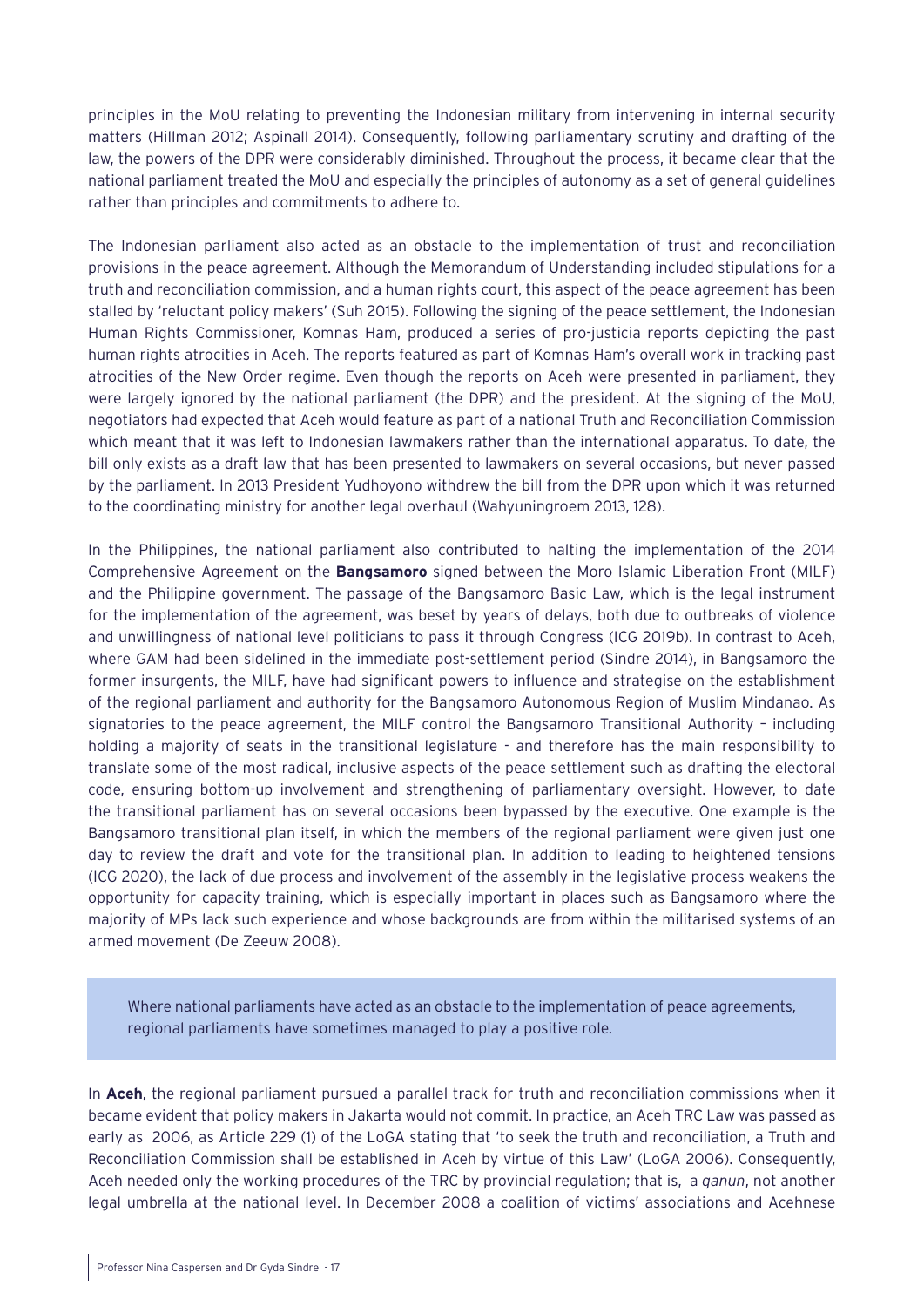NGOs submitted a TRC bill to the Aceh parliament. This bill was put into the local legislative programme in February 2011 where it remained dormant for two years before it was revived as tensions arose over the DPRs decision to adopt the GAM banner as its official flag (ICG 2013). The Aceh parliament invited local and national human rights activists for a public hearing on the local TRC bill. The bill for a stand-alone Aceh TRC was passed in the DPR, but again rejected by DPR with the excuse that the national TRC was still in motion to be introduced (Suh 2015). Against Jakarta's will, Aceh passed the TRC *quanun* at the end of the year. The Aceh TRC does not cover gross human rights violations and is primarily focused on truth-seeking about social, economic and cultural rights. It also explicitly denies that reconciliation forecloses the possibility of prosecution (Suh 2015). The passing of the Aceh TRC *quanun* caused considerable concern in Jakarta (BBC Indonesia, December 27, 2013). The Ministry of Home Affairs demanded that all clauses on truth-seeking, reparations, reconciliation and data management must be deleted (Menteri Dalam Negeri 2014 cited in Suh 2015). In the end, the establishment of the Aceh TRC was a way for the provincial parliament to assert its autonomy, which coincides with ensuring the implementation of key features in the peace settlement that had been overridden by Jakarta. However, without national-level commitment and inclusion in national legislation, there is little chance of prosecution of human rights offenders.

The implementation of peace agreements often faces significant obstacles and the journey towards parliamentary approval is often severely contested. Parliamentary approval can help ensure popular backing for, and scrutiny of, agreements that are often negotiated behind closed doors. This is an important function and can help ensure a sense of much-needed local ownership.

Parliamentary backing can also help insulate an agreement against popular mistrust, and even a change in government. However not all parliaments will have the capacity to ensure appropriate levels of scrutiny or support for the agreement; this is particularly the case for regional parliaments who may also be deliberately sidestepped in the implementation process. Parliaments may of course also lack the willingness to implement difficult compromises. The timing of elections; the composition of the parliament (especially the position and perceived legitimacy of the former armed group turned political party); the institutional framework, including the requirement for super majorities; and the dominant perception of the agreement (in other words, is it merely perceived to provide guidance?) were also found to be potentially important factors. In addition, in some cases international involvement were needed to ensure implementation of severely contested provisions, such as those relating to transitional justice. While these post-conflict measures are standard to most peace agreements, parliaments have often not followed through with ensuring legislation in this arena or been able to hold the executive accountable to these commitments. Where parliaments have successfully passed legislation that has led to the establishment of human rights courts and commissions, these are mostly in places with heavy involvement by internationals in the design and running of tribunals, such as in Cambodia and Sierra Leone (Stensrud 2009).

However, it is important to note that even where parliaments have blocked or watered down core provisions, or the implementation has necessitated significant international involvement, peace has not necessarily been undermined. The Dayton Agreement and its power-sharing system institutionalised the conflict in Bosnia and Herzegovina, and it is therefore hardly surprising that deadlocks occurred, especially considering that the peace agreement was the result of a significant amount of international arm twisting and coercion. Yet violence did not re-erupt; the conflict was contained in the political realm: the parliamentary squabbles, and the imposition of legislation, did not spill onto the street or cause a domestic backlash (Caspersen, 2004). Similarly, in the case of Aceh, peace has remained stable over fifteen years across four election cycles, despite parliament's role in curbing autonomy provisions. In retrospect, the most important provisions of the MoU that were successfully implemented concern changes to the party laws and in particular provisions for the former armed group, GAM, to put forward candidates for local elections and transform into a regional political party, and provisions for regional political parties. Following electoral support in regional-level elections,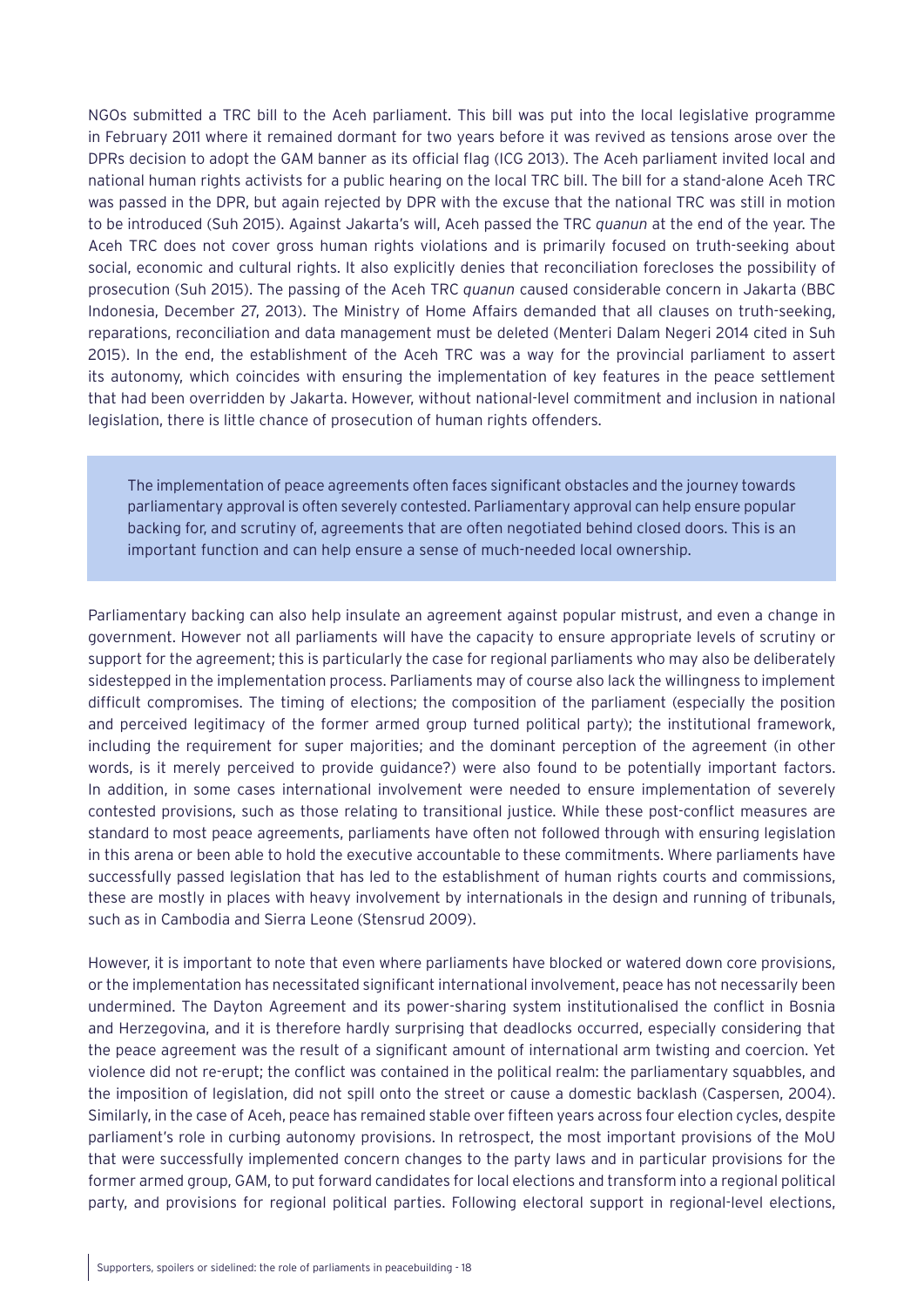<span id="page-18-0"></span>former GAM members have been able to control the executive in more than half of the province's districts and is the largest party in the provincial legislature and several of the district legislatures. Controlling the legislature has also meant access to rent-seeking mechanisms and illicit fundraising opportunities that have also been dubbed 'predatory peace' (Aspinall 2014). To ensure continued influence in Jakarta, informal power sharing and agreements have been struck between GAM's successor party, the Aceh Party and national-level parties. For instance, the Aceh party has entered into widely publicised pacts with national level parties and politicians in which the national party promises to support the local level party and vice-versa (Hillman 2012, 432-3; Al Jazeera 2019). Peacebuilding is a long-term process, it is multi-faceted, and we see similar examples of obstacles and setbacks when it comes to the further involvement of parliaments in peacebuilding.

## **2. How do parliaments formally operate in relation to peacebuilding?**

The role of parliaments in relation to peacebuilding does not stop once a peace agreement is implemented. Parliaments often play a role in formal policymaking in the areas of conflict resolution and peacebuilding, but this role depends on how they are organised. Parliaments can be organised in ways that ensure inclusivity and enable and promote collaboration across conflict and cleavage lines. Parliamentary inclusivity is relevant in all post-conflict contexts, but the mechanisms designed to promote this differ significantly between the cases – between negotiated peace settlements and conflicts that ended in the victory of one side. Moreover, different types of inclusion are associated with different procedures and rules, and the issues at stake also differ. Below, we first examine the role of parliaments in a deeply contentious area of policymaking: **transitional justice**. We then examine how parliamentary inclusivity is promoted in different post-conflict cases; when it comes to representation, decision-making rules, and parliamentary committee work. If effective, such rules can turn parliaments into **sites of national dialogue** and help the move away from violence. We examine the formal operation of parliaments, and some of the tensions this engenders, in relation to the inclusion of former combatants, marginalised communities and the main identity groups.

#### *Contentious policymaking*

Parliaments can be a site for formal policy making in the areas of conflict resolution and peacebuilding. However, the establishment of committees to work specifically in the more contentious policy areas such as reconciliation, transitional justice, and human rights courts remains highly contested. As discussed above, although peace agreements stipulate the establishment of transitional justice mechanism, parliaments often block or halt legislation that enable these mechanisms to be put in place. However, in some contexts, parliaments have been directly involved in the creation of truth and reconciliation commissions. One of the most prominent examples remains **South Africa** where the Truth and Reconciliation Commission (TRC) was based on the final clause of the Interim Constitution of 1993 and passed in parliament as the Promotion of the National Unity and Reconciliation Act, No 34 of 1995. Public hearings were held by the Parliamentary Standing Committee on Justice responsible for preparing the legislation for the setting up of the TRC. A multiracial selection panel, including a representative of every major political party, two ecumenical church leaders, a trade unionist, and two human rights lawyers, selected forty-five individuals to be interviewed publicly for the original seventeen (later nineteen) commissioner positions (Graybill 1998, 104). A parliamentary committee was also responsible for handling applications for amnesties to be put forward to the TRC (see for example Gibson 2005). These efforts contrast with some of the more prominent human rights courts as in **Rwanda** where the parliament displayed particular innovation in the design of the courts, by passing the gacaca law (IDEA 2005). While the law in Rwanda has been criticised for failing to meet the criteria for fair trials, it has been perceived to be legitimate and efficient with attention to the Rwandan context.

A contrasting example is provided by **Sri Lanka**, where parliament has not been able to overcome cleavage lines in the area of reconciliation. The Sirisena's unity government, which had been elected in 2015 on a platform that promoted reconciliation, had decided on the formal establishment of a parliamentary reconciliation committee that would lay the foundation for a future truth and reconciliation commission in Sri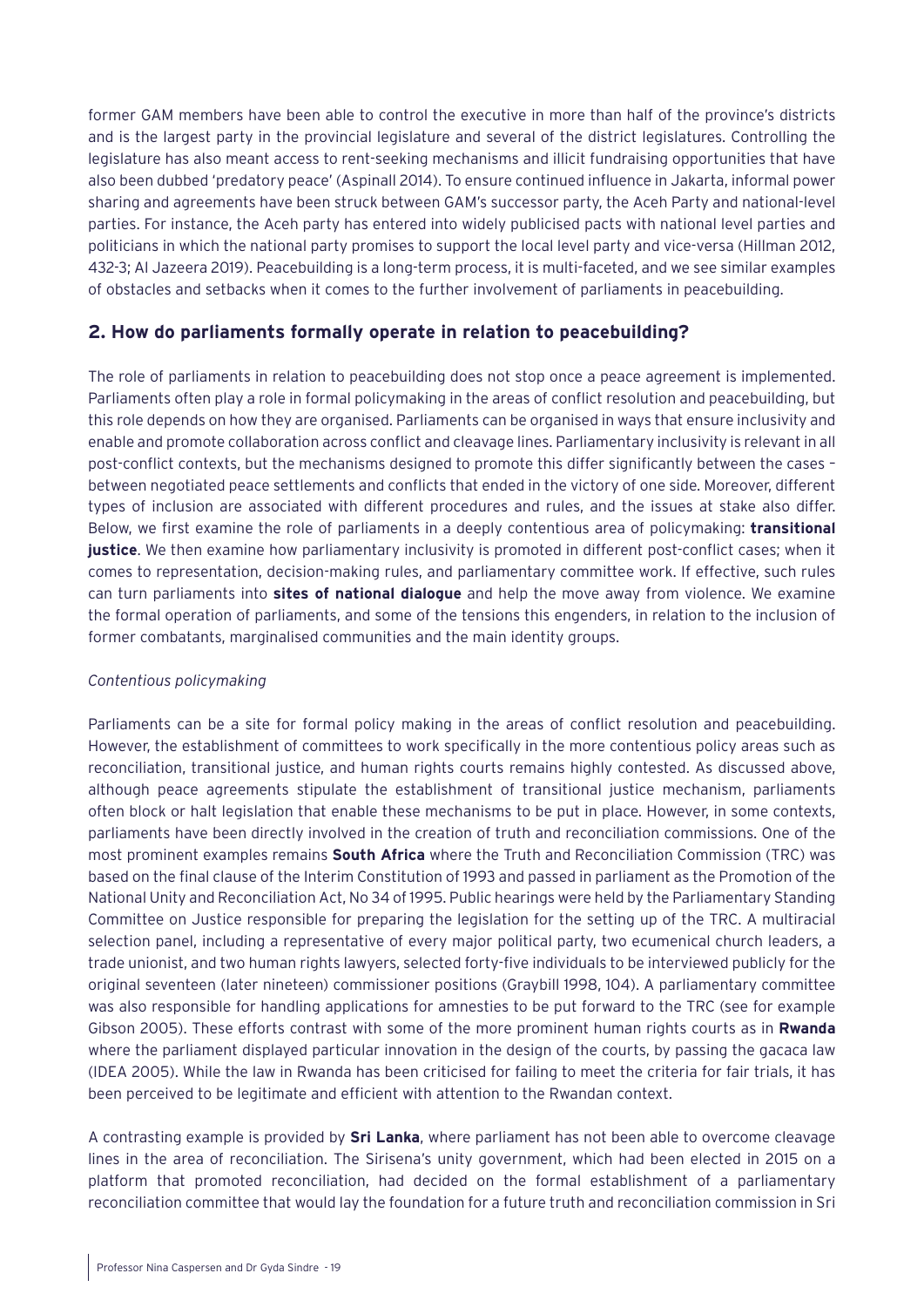Lanka. However, the committee's work has remained contentious. The divisions within parliament have been such that any reforms in the area of transitional justice are heavily contested and voting most likely leads to such bills not being passed. Under the Sirisena government, in 2016, the Office of the Missing Persons Bill was passed without a vote amidst heavy protests by the joint opposition. Then former president Rajapaksa said that every member of parliament that voted in favour of the bill would be held responsible for 'betraying the country's armed forces' (Colombo Telegraph, Aug 11, 2016). The OMP was established with support from the UNHCR and includes seven parliamentarians and three other members of the public (Colombo Telegraph, Sept 30, 2016). As with other legislation, such as the Office for Reparations Legislation that passed in 2018, since 2019, these mechanisms have been put to the side. As a whole, parliament seems to play an important role in mediating issues and debating themes, but there is little support from amongst the major political parties for transitional justice mechanisms to be put in place. As such, while parliament has passed important legislation in this area and key committees have been established, the actual commitment for domestic transitional justice (TRJ) commissions to work to address past human rights abuses and atrocities is not located within a parliament that is divided on these contentious political issues.

The contexts where parliament played a positive role in establishing truth and reconciliation committees are all contexts in which the former rebels hold majority positions in parliament following the end of armed conflict. In contrast to Sri Lanka and Indonesia, the armed opposition groups emerged as victors in South Africa and Rwanda and these movements and parties have very much defined the domestic peacebuilding agenda. In Aceh and Sri Lanka, the national parliaments have blocked legislation in fear that state elites would be persecuted. However, even in South Africa and Rwanda, a series of compromises were made especially regarding the use of amnesties, even for gross human rights violations. In all of these cases, in the years following the peace settlements, parliament thus became a site for mediation and inter-party negotiations on core conflict issues but with varying capacities and willingness to deal with core conflict issues.

This suggests that while it matters significantly how parliaments are organised, the political environment that persists following conflict endings influences how parliaments can operate. In order to have a positive impact on peacebuilding, parliaments should ideally be organised in ways that promote inclusivity and collaboration. Yet, inclusivity can be ensured in a number of different ways; it is not always effective, and it is often the source of significant tensions.

#### *Integrating former combatants*

Another important function of post-war parliaments is the integration of former combatants. This is vital for successful peacebuilding, yet often a source of disputes and tensions. Parliaments are important as sites for collaboration across divides and between former enemies that ensure continued dialogue beyond the limited time frame of the peace process. In the case of **Northern Ireland**, Sinn Fein has seen electoral success, both north and south of the border. In the Northern Ireland Assembly, the party is the largest nationalist party and it has consequently held the post of deputy First Minister since 2007. However, Sinn Fein is still not taking its seats in Westminster; it continues its policy of abstentionism and shows no sign of changing its mind (Tonge and Evans 2018, 150). Within the devolved assembly, tensions over sovereignty surfaced when the Ulster Unionist Party refused first to enter, then to remain in the executive with Sinn Fein without IRA decommissioning (Ruane & Todd, 2001, 937). But since then relations between Sinn Fein and the Unionist parties have become more cooperative. The former leader of the Democratic Unionist Party, Ian Paisley, once said of his then counterpart in Sinn Fein, Martin McGuiness: 'I am not going to sit down with bloodthirsty monsters who have been killing and terrifying my people'. But after working together as co-leaders of the Northern Irish Executive, Paisley and McGuiness developed such a positive working relationship that the media dubbed them the 'Chuckle Brothers' (Whiting and Bauchowitz 2020, p. 5).

In **Aceh**, as the only province in Indonesia, the peace settlement opened up for the establishment of regional political parties, which included provisions for the armed group, GAM, to transform into a political party, the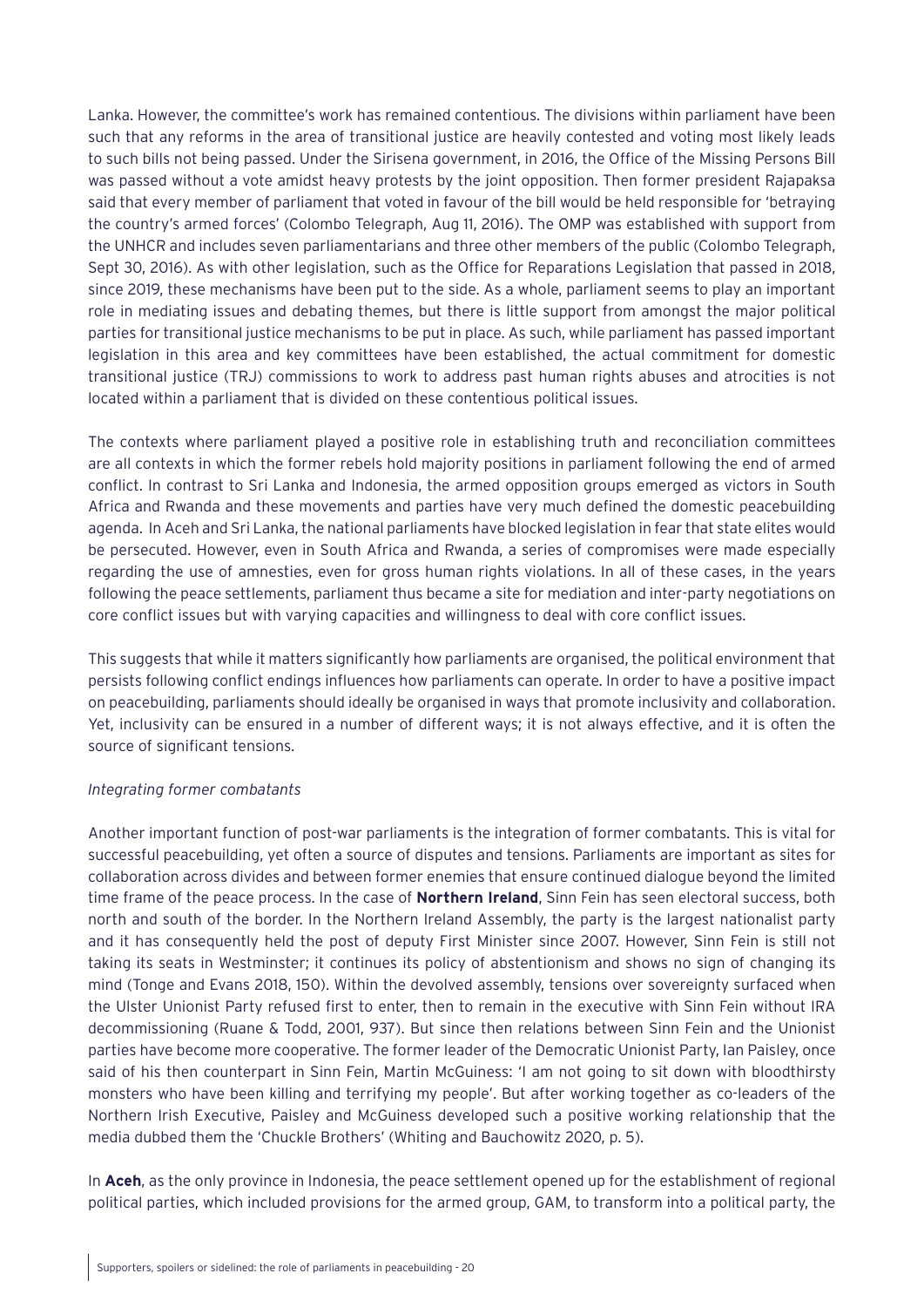Aceh Party. The Aceh Party remains the largest party in the regional assembly and therefore holds power over provincial legislation. In contrast to Northern Ireland, where, as discussed above, Sinn Fein is formally represented in Westminster but has abstained from taking up their seats, the Aceh Party has pushed for the opportunity to be represented in the Regional Representative Council (Dewan Perwakilan Daerah, DPD) in Jakarta. As a consequence, the Aceh Party has continuously sought to build alliances with national political parties, which ensures a level of collaboration within the regional parliament as well as regional voice in the national parliament (Sindre, 2019). In **Bangsamoro**, as members of the interim transitional authority, former rebel leaders have been given substantial control over the development of the institutional set-up in accordance with the Bangsamoro Basic Law. However, the parliament lacks both in capacity and formal political powers, lacking a legal basis for oversight over local government. Informal power structures are also influencing the functioning of parliament. Access to such informal networks poses a problem to the new interim authority, especially as the MILF leaders lack allies amongst political clans in the region (ICG 2019b).

In other cases, the integration of former combatants remains hotly contested. In **Colombia**, this formed an important part of parliament's role in the peacebuilding efforts. The Colombian Congress was the site of FARC's integration. As part of the agreement, FARC transformed itself into a political party with the same acronym (Maher and Thomson 2018, 2143) and was in return guaranteed ten 'non-competitive seats' in congress for two electoral cycles (Angelo 2017). In 2019, 12 FARC ex-combatants, not all of whom are members of the same party, were elected to Congress (UNVMC 2020, 17). While the transformation of combatants into MPs is an important part of a peace process, this can also cause polarisation. In Colombia, the former FARC combatants now find themselves in parliament with some MPs who actively collaborate with right-wing paramilitary groups (Maher and Thomson 2018, 2148). The demobilisation of these groups was one of FARC's key demands in the peace talks, but this has been incomplete and the paramilitary groups continue to carry out targeted assassinations against former rebels and their families (Maher and Thomson 2018, 2149-2151). Moreover, the transformation into a political party has not been as successful as FARC had hoped. Only 21% of Colombians support the participation of ex-combatants in politics and so it is perhaps unsurprising that they performed very poorly in their first elections (Rettberg 2019, 94). The risk is that this lack of electoral success, along with the polarisation in parliament, may incentivise FARC to return to the battlefield. Many already have. Human Rights Watch (2019) reported 2300 active FARC guerrillas in May 2019 (HRW 2019). In August 2019, four former commanders under investigation by the Special Jurisdiction for Peace took up arms again because of the 'betrayal by the state of the peace accord' (HRW 2019). While the parliamentary party has distanced itself from this - including expelling the commanders (Gill 2019) - it is unclear which strategy will prevail. Finally, in **Lebanon**, the Taif Agreement provided for wartime leaders to become institutionalised parliamentarians, including Hezbollah, which began to participate as a party from the 1992 elections (Berti 2016, 122). However, Hezbollah's parliamentary participation, and its lack of disarmament, is the subject of continued controversy. Yet, their political inclusion into parliamentary politics ensures some degree of formal collaboration and an easily accessible meeting ground that would otherwise have been difficult to form.

All in all, the case studies confirm existing research that although the political inclusion of former armed groups into politics can remain contentious, parliament becomes an important meeting ground for former enemies and it ensures that there is a formal site for collaboration and continued dialogue, whether formally or informally, that stretches beyond the limited time frame of the peace negotiations.

#### *Inclusion of other marginalised groups*

In addition to the integration of combatants, some peace agreements have also provided for the parliamentary inclusion and support for representatives from otherwise marginalised groups, or this has been implemented during the peacebuilding phase. These initiatives will sometimes, but not always, cross communal divides. For example, the **Northern Ireland** Assembly launched a cross-party Women's Caucus in 2016, which is aiming to tackle the underrepresentation of women in political life (Politics Plus 2020). The Assembly has also established an All Party Group on UNSCR 1325, Women, Peace and Security. Its aim is to 'raise awareness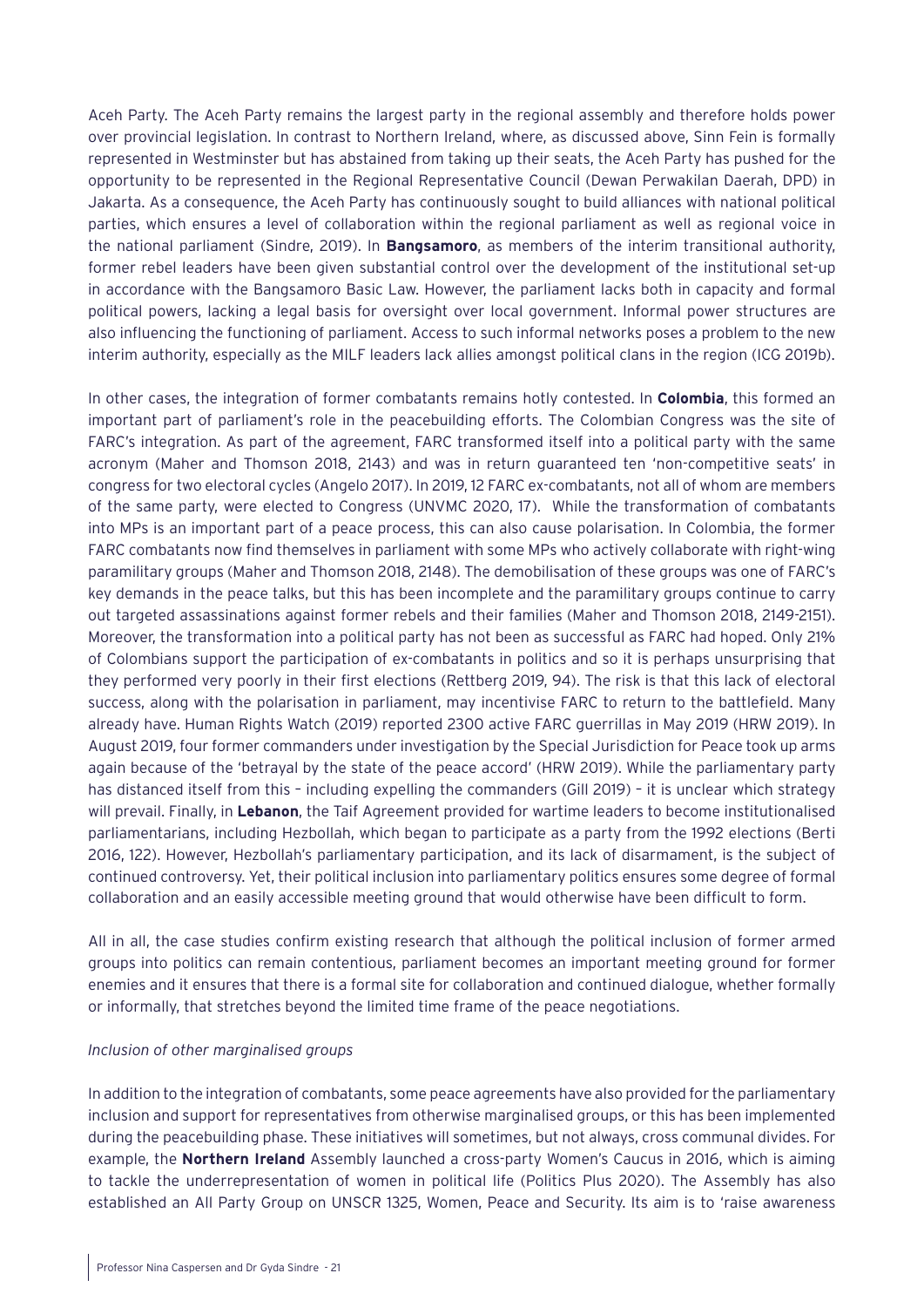of the lack of participation of women in political and public life in areas outlined in UNSCR 1325' (Northern Ireland Assembly 2020).

In **South Africa**, a strong women's movement ensured gender equality was enshrined in the new post-apartheid constitution. The ANC adopted a 30% gender quota on the party lists. The quota, the ANC's commitment to award women with relevant and important leadership roles within the party and the ANC's vote share meant that the proportion of women in the National Assembly rose from 2.6% to 26%. Subsequently, women were represented in all committees. Consequently, the first parliament passed important legislation in changes to customary marriage laws that gave women the right to own land and property (IPTI 2018). Very much based on the experience of South Africa, similar provisions to secure women's representation in parliament have also been integrated as part of peace settlements in places such as **Aceh** and **Bangsamoro**.

However, such efforts are not always successful. In **Aceh**, while the peace negotiations focused on inclusion of women as central to the peace process, women remain underrepresented in the DPRat just 13%, which is not in accordance with national affirmative action law (2003). Importantly, female legislators in Aceh do not occupy any of the more prestigious or strategically influential positions such as chair-persons of special committees, legislative affairs departments or any of the main financial committees (Mardiah et.al. 2019). The legislation that enabled the implementation of the current form of sharia law in Aceh, which disproportionately affects women was signed into law by the governor in 2014 and was passed by parliament. Importantly, in 2009 an earlier attempt to pass the legislation that also included stoning was vetoed by the then governor. In the case of **Aceh**, the attention to gender equality and representation of women as central to peacebuilding has been abandoned by legislatures, who have come to rely on alliances with Islamic clerics for support.

#### *Inclusivity across the main conflict cleavage*

Perhaps the biggest challenge is to ensure inclusivity of the main identity groups. Mechanisms for ensuring this are often at the heart of peace agreements signed in intra-state conflicts. However, the mechanisms vary significantly from case to case, depending on the specific conflict dynamics and the way the armed conflict ended. Below we will outline the main mechanisms, while the following section will examine examples of both positive and negative impacts on peacebuilding resulting from such inclusivity.

In power-sharing systems, parliaments play a vital role in minority representation and protections. Powersharing parliaments are typically elected through proportional representation (PR) systems and inclusive legislation is ensured through forms of minority vetoes. In **Northern Ireland**, key pieces of legislation must pass a 'mutual veto' system: a simple majority that includes a majority of both nationalist and unionist delegate groups or a 60% total majority with at least 40% support from each grouping (Walsh 2016, 288-90). Some 'key decisions' requiring cross-community consent are triggered in advance, including election of the Chair of the Assembly, the First Minister and Deputy First Minister, standing orders and budget allocations, but the need for cross-community consent can also be triggered by 'a petition of concern' brought by at least 30 Assembly members (Belfast Agreement, 1998). The petition of concern can be made by any group of Assembly members. Similar veto provisions exist, as noted above, in the case of **Bosnia and Herzegovina**'s Parliamentary Assembly, which consists of two chambers: the House of Representatives and the House of Peoples. The 42 members of the House of Representatives are elected through a PR system in the two federal entities. Decisions need the support of at least one third of the MPs from each entity (McCrudden and O'Leary 2013, 28). The House of Peoples has 15 delegates: five from each constituent nations. A proposed decision can be declared 'to be destructive of a vital interest of the Bosniac, Croat, or Serb people by a majority of, as appropriate, the Bosniac, Croat or Serb Delegates' (McCulloch, 2018, 739). Both houses of the Parliamentary Assembly of Bosnia and Herzegovina have a speaker and two deputy speakers from each of the constituent nations, with the position of speaker rotating.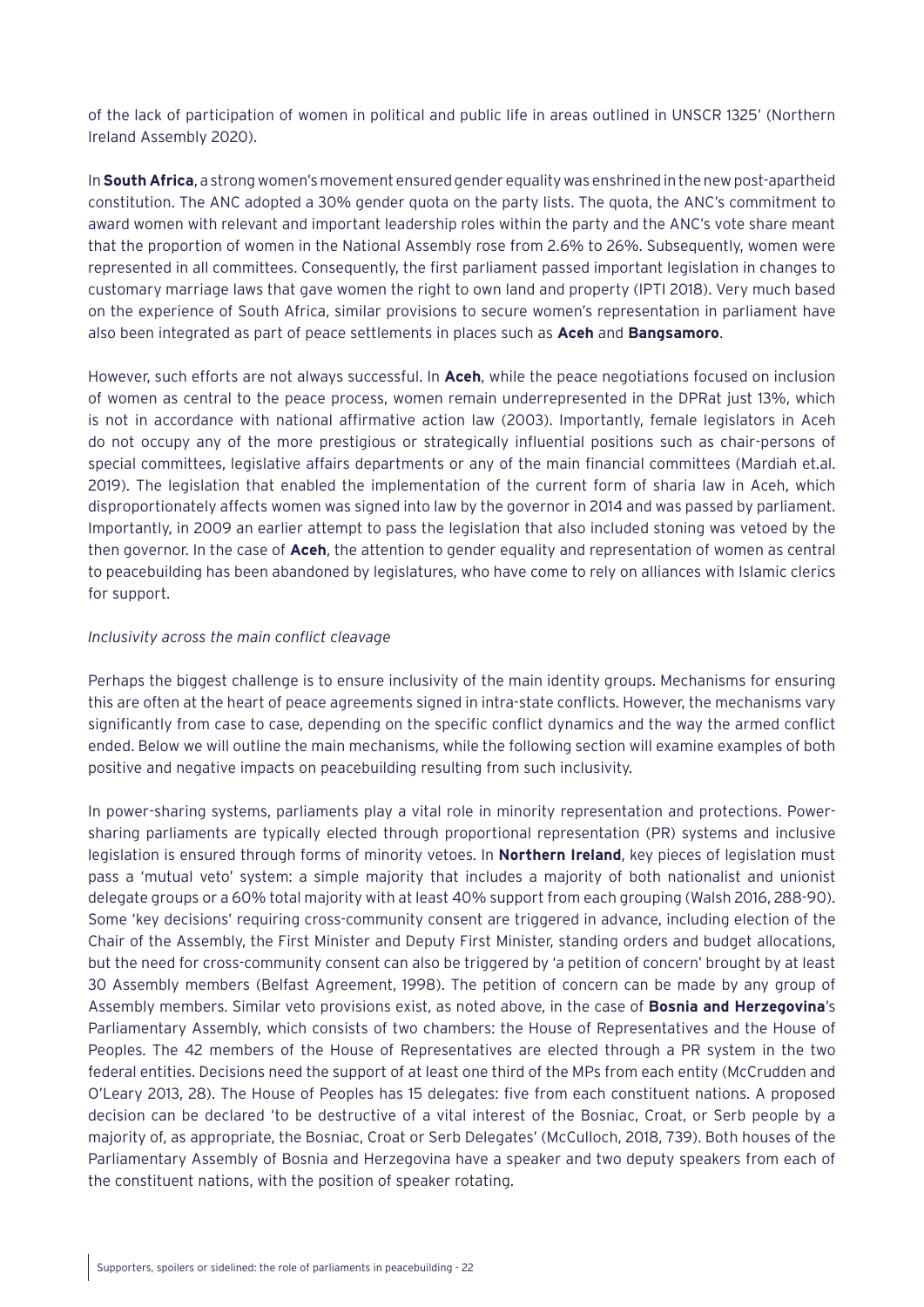**Lebanon**'s power-sharing Assembly of Representatives is based on confessional quotas, with seats and positions reserved for members of particular religious communities (Geha 2019, 127-8). The site of the minority veto in this system is not parliament, but cabinet, where major decisions, such as foreign affairs and budgetary and development plans have to be approved by two thirds of members (McCulloch, 2018, 741). Yet parliament still plays an important role, as a site of debate, and a number of national dialogues on key conflict issues have been initiated by the speaker of parliament, and brought together leaders of the main political parties (UNDP – Lebanese Parliament, 2006). This form of power-sharing has led to the establishment of an effective a 'troika' of confessional leaders in the Maronite President, Sunni Prime Minister and Shi'ite Speaker of Parliament (Geha 2019, 127-8). The latter plays a key role, which speaks to the importance of parliament. Inclusivity in parliamentary committees is similarly provided for in power-sharing systems. In **Northern Ireland**, committee chairs and deputy chairs are appointed using the d'Hondt system (Walsh 2016, 288- 90), which ensures representation in proportion to party size. Equal representation of the three constituent nations is also ensured in Bosnia and Herzegovina's parliamentary committees. Standing committees have nine members: three from the Serb-dominated Republika Srpska, and six from the Bosniak-Croat Federation of Bosnia and Herzegovina; joint committees have six members from each house, two from Republika Sprska and four from the federation. The position of chair, first deputy and second deputy are divided between members of the three constituent nations (Official Gazette of Bosnia and Herzegovina 2014). This inclusivity means that parliamentary committees can serve as a forum for inter-communal dialogue, although also sometimes conflict.

As we will argue below, compromise tends to be easier when the focus is not on core conflict issues, but such collaborations can pave the way for compromise on more sensitive issues.

Most committees in the Northern Ireland Assembly are statutory committees linked to government departments. While these are not directly tasked with peacebuilding, some will focus on issues of importance for this such as Education and Justice. The Committee for the Office of the First Minister and deputy First Minister (OFMdFM) occasionally focuses more directly on peacebuilding work. For example, it launched an inquiry into the strategy for good relations and reconciliation in Northern Ireland: Together: Building a United Community (TBUC), which was published in 2005 (Potter 2014). Some ad hoc committees have also been set up to focus on aspects of the peace agreement, including the Ad Hoc Committee on a Bill of Rights. This bill of rights was mentioned in the Belfast Agreement, but has still not been created (Potter 2020). Due to minority veto provisions and the need for power-sharing governments to bring their communities with them in compromise, parliaments in these systems often become a site of national dialogue, whether formally or informally. This can be highly conflictual, and result in deadlocks, but can also promote cross-communal collaboration. This will be further explored below.

While formal inclusivity may be required as part of a peace settlement, inclusivity in parliamentary committees and inter-party collaboration is expected to be at least as important in contexts where the war ended with military victory and no peace agreement has been put in place. In the absence of a peace process, parliament has the potential to become a site for negotiation and interaction. In **Sri Lanka**, there are long traditions of ensuring formal inclusion in committees across ethnic cleavage barriers that persist within the party system. Such inter-party collaboration, especially across ethnic lines, has become especially important in the absence of a peace agreement and is seen as a way to secure legitimacy for specific legislation and to address minority parties' demands for representation in the policymaking process. However, as discussed below, such formal inclusion and cross-party collaboration is more likely to produce positive outcomes in relation to less contentious policy areas that are directly linked to the conflict.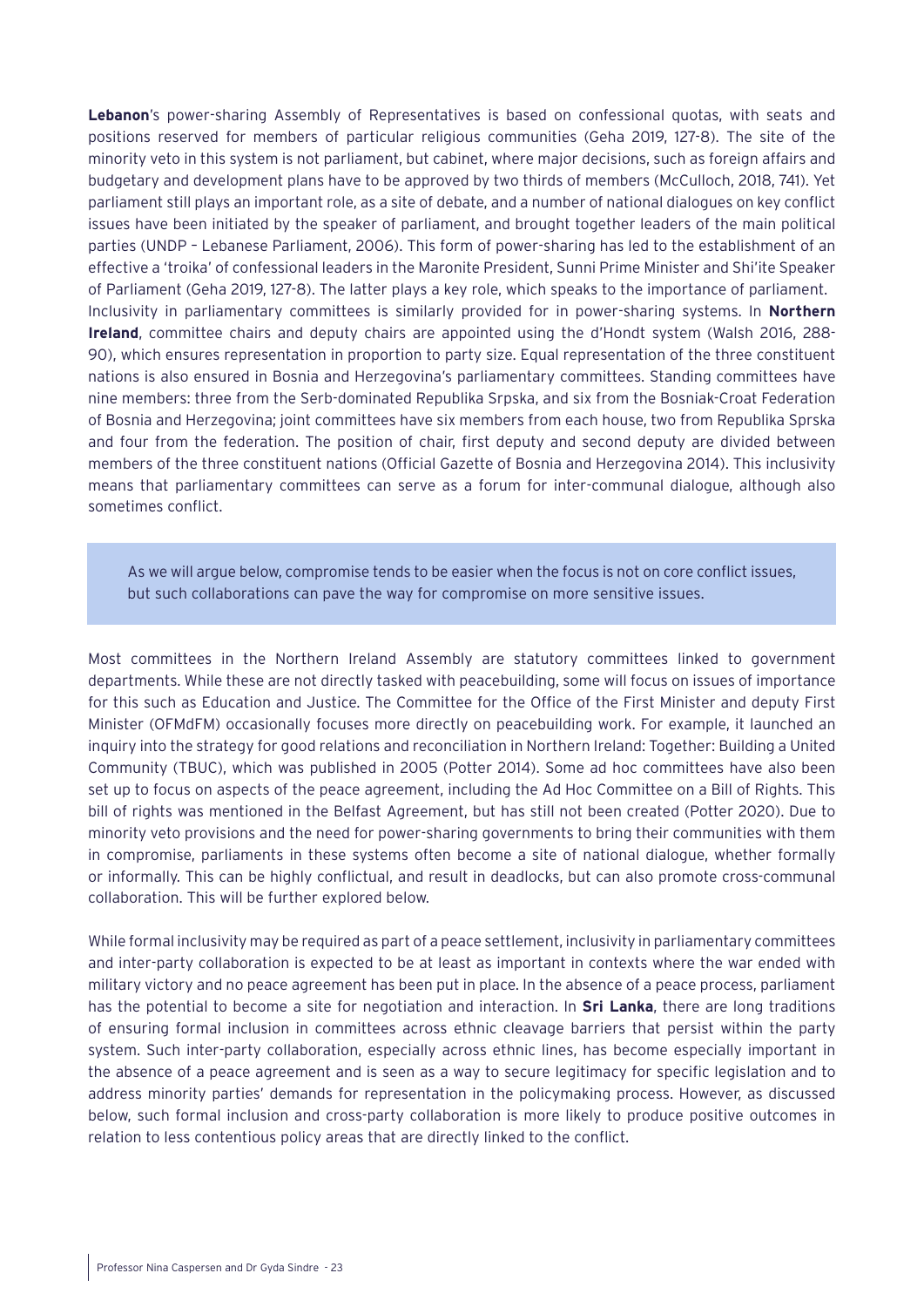<span id="page-23-0"></span>The extent to which parliament fulfils *its role as opposition* to the executive – and thereby is able to keep the executive in check – is also central to the formal function of parliament. Yet, assessing the relative role of parliament vis-à-vis the executive is not straightforward. In Sri Lanka following the 2015 election, in an attempt to rein in the opposition, President Sirisena sought to create a unity government inviting the main Tamil party, the Tamil National Alliance, to join. Although the TNA formally supported opposition candidate Sirisena's peace platform ahead of the 2015 election as well as his wider reform policies, the TNA decided not to join the unity government, deciding the party would instead remain in opposition until a political solution had been found that addressed the national question. Ultimately, parliament has become the main arena for seeking minority representation and importantly minority influence. Even though the party held alow number of parliamentary seats (16 out of 225), the TNA leader, Sampanthan was chosen as the Leader of the opposition and the TNA emerged as the main opposition party (Sindre 2019). Sri Lanka's parliament became a site for a national dialogue much like Northern Ireland, despite the former not having a formal peace process.

Ultimately, what these cases highlight is that inclusivity in post-conflict parliaments plays an important role in peacebuilding: it provides a voice to those who would otherwise feel excluded, ensures a level of protection for minority groups and moves conflicts away from the battlefield and into the political realm. However, the latter function also points to the possibility of tensions and disillusionment if expectations of change are not met.

This is especially likely when it comes to the integration of former armed groups. In addition, as some of the case studies highlight, due to the inherently political nature of parliaments, inclusive peace processes and well-articulated agreements that ensure gender quotas and women's representation may not be taken on board by MPs. Due to this inclusivity, which is often ensured through specific provisions in peace agreements, parliaments can become a forum for national dialogues and negotiation of hotly contested issues. Providing an opportunity for these issues to be debated is clearly important, but as the case studies suggest, reaching agreement on core conflict issues remains a huge challenge that many post-conflict parliaments will not be willing or able to rise to. We see this again when we look at how parliaments govern.

## **3. How do parliaments govern in relation to long-term peacebuilding?**

The previous section examined the formal role of parliaments in relation to peacebuilding, but how effectively do they fulfil this role? Does the post-conflict inclusivity work as intended, does it provide for national dialogue and compromises or do we end up with tensions and deadlock? Are these post-conflict parliaments willing and able to pass legislation that supports peace? And to what extent do they hold government accountable? This is a basic parliamentary function but may be difficult to achieve in a post-conflict context, due to the specific requirements of a peace agreement, such as a power-sharing government, or due to a lack of capacity.

Power-sharing systems are typically characterised by a grand coalition: a government with representatives from all the main identity groups (Lijphart 1977). The government is not only majoritarian, it typically includes all the main parties. If an opposition exists, it is therefore likely to be small and parliaments could therefore be expected to be of limited importance. However, due to the existence of a minority veto, which is usually exercised by parliament, legislatures are more significant in these systems than we might expect. Parliamentarians have to be convinced of the need to support peacebuilding, or at least not block it, and power-sharing parliaments are often the site of difficult deliberations and negotiations, in public or behind closed doors. This often results in conflict and deadlock but can also lead to collaboration.

Unlike those in some of the other case studies in this report, the **Northern Ireland Assembly** is a regional parliament. However, it is affected by similar power-sharing mechanisms to the ones we see at the national level in cases such as Bosnia and Herzegovina, and Lebanon, and has also seen its share of deadlocks. Power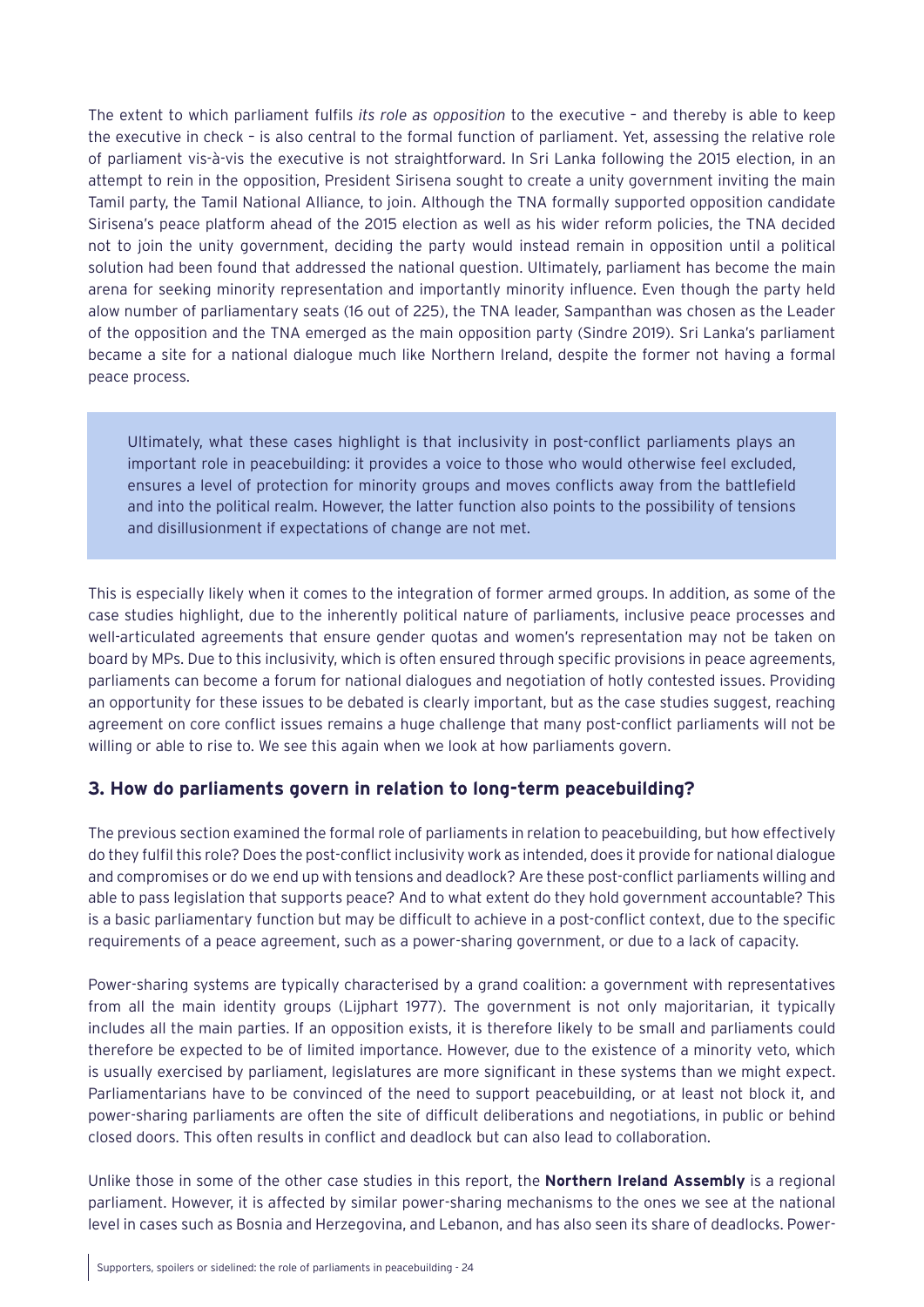sharing was suspended four times in the first decade after the signing of the peace agreement: 'twice for 24 hours, once for 3 months, and once for 5 years' (Whiting and Bauchowitz 2020, 5). The second parliament only managed 10 votes before it was suspended for five years, when the failure of the IRA to disarm caused unionists to refuse to share power with the IRA's political arm, Sinn Féin (ibid. 10). In 2017 parliament again collapsed, this time for three years. The catalyst was the mismanagement of a renewable heating policy but underlying this were simmering tensions around identity politics (ibid. 5). Such deadlocks could pose a significant threat to peacebuilding. However, the breakdowns of the Northern Irish institutions have been what Roger Mac Ginty once termed 'controlled collapse' (quoted in Caspersen, 2017), since Westminster has repeatedly interfered to make the system work. Direct rule has been imposed when needed and the power-sharing system has eventually been cobbled back together. For example, in 2006 (McEvoy 2014, 87- 88) Westminster passed an act founding a transitional assembly to work for restoration and government pressure was applied to the Democratic Unionist Party in 2020, once the party no longer held the balance of power in Westminster (Haywood 2020).

Despite these very public deadlocks and collapses, there is evidence that collaboration is much more dominant than we might expect. Whiting and Bauchowitz (2020) find that polarisation in the Northern Ireland Assembly is rare and when it happens it does not impact the functioning of the institutions. They argue that parties are converging and that identity politics, which remains polarised, is of less importance for parliamentary politics than bread-and-butter issues.

Such dynamics are yet to emerge in the case of **Bosnia and Herzegovina**. Even though the country's Dayton Agreement was signed 25 years ago, conflict dynamics still dominate politics, including parliamentary interactions. Generally speaking, Serbs and Croats push for further decentralisation while Bosniaks push for further centralisation (Belloni and Ramović 2020, 45). The rise of the Alliance of Independence Social Democrats in the Serb federal entity and the increasingly nationalist discourse and policies of its leader Milorad Dodik have only intensified this dynamic (Sindre 2019, 502). In the state parliament, the use of vetoes is 'the norm' (McEvoy 2014, 114) and reform attempts have failed (ibid., 121-9). In 2016, the Office of the High Representative (OHR) complained that, in the legislature, 'increasingly divisive rhetoric often brought discussions to a halt' (OHR 2016) and put it even stronger in its most recent report, arguing that representatives 'have been reduced to fulfilling diplomatic protocol in receiving guests and foreign delegations' while key pieces of legislation are left in the backlog (OHR 2019). McEvoy (2014, 118-9) puts it that the entity institutions essentially only allow the central institutions to be as effective as they want, which is not very effective. Entity parliaments are consequently rather stronger. The parliament of the Serb entity, Republika Srpska, meets frequently and, controversially, legislated for a gendarmerie, which some argue presents a threat to peace. On the other hand, the assembly of the power-sharing Bosniak-Croat entity (the Federation of Bosnia and Herzegovina) is fragmented between Croat and Bosniak politicians and they have not formed a government since the October 2018 elections owing to contention over electoral laws (OHR 2019).

Sectarian divisions also continue to dominate **Lebanon**'s power-sharing parliament. After the end of the 'Pax Syriana' period in 2005, positions have roughly polarised between the March 8 and March 14 movements. In 2011 and 2013 parliamentary coalitions collapsed over disputes between those two blocs (BTI 2018). Furthermore, there remains an enduring issue of parliamentary election laws. The 2008 Doha Agreement resolved what had been open violence over the problems but a lack of agreement on reform resulted in election delays in 2013 and 2014 (BTI 2018). Christian parties pointed to how the sectarian quota interacted with electoral districting to make certain Christian representatives reliant on Muslim majority constituencies (Salloukh 2019, 345). Civil society pressure resulted in municipal elections in 2016, which in turn led to an agreement in 2017 and, finally, elections in 2018 (NDI 2018, 9). The 2017 compromise gives everyone a single preferential vote at mid-level district level while there is PR list voting at the larger electoral district level (Salloukh 2019, 348). Though parliament has since implemented a national commission to investigate wartime disappearances (HRW 2018), and collaboration has been possible on 'bread and butter' issues, the promised raft of reforms in all 2018 election manifestos have not yet been implemented. Moreover, much of parliament's work takes place behind closed doors; there is a lack of transparency, especially in the rare instances when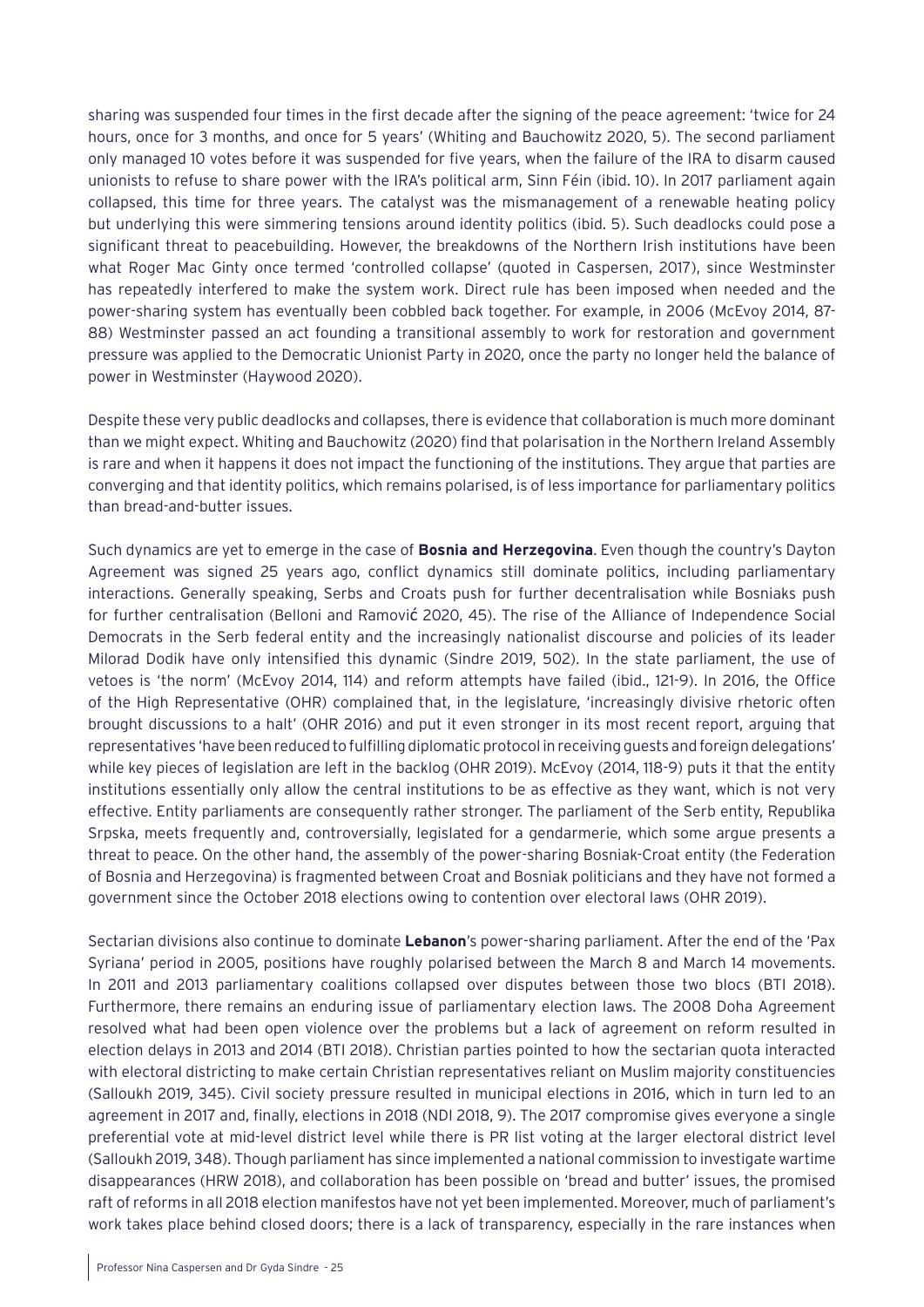controversial issues are being discussed in parliamentary committees. The continued deadlocks and lack of transparency have contributed to ongoing mass protests (Abouaoun 2020) and charges that parliament has lost its legitimacy.

However even in these cases where the negative impact of parliaments on peacebuilding could be said to dominate, this is far from the full picture. Despite its challenges, the Parliament of **Lebanon** has served an important role as a site of national dialogue. Following the assassination of former prime minister, Rafic Hariri, in 2005, the President of the National Assembly, Nabih Berry, announced the launching of a national dialogue process (UNDP-Lebanese Parliament 2006). These sessions have brought together the leaders of parliamentary parties and chairs of parliamentary blocs and have over the years focused on fiercely contested issues such as the investigation into Hariri's assassination, disarmament, relations with Syria, and the electoral law. When launching the process, Mr Berry argued that the National Assembly, which represents all components of society, is a national forum for exchanging views freely and publicly (UNDP-Lebanese Parliament 2006, 5). These dialogue sessions have not always produced any concrete outcomes. However, the dialogues are still argued to have reduced tensions between the followers of the parties and helped keep the conflict away from the streets. As the Director of the UNDP Project at the National Assembly, Elie Khoury, argued when the national dialogue process was first launched, participation and compliance was essential, because the stakes from parliament's marginalisation were so high (ibid).

In spite of continuing tensions and frequent deadlocks, **Bosnia and Herzegovina**'s institutions have not collapsed and violence has not re-emerged. The international administration is there as a fallback option and Bosnian politicians know that they will not have to bear the consequences of their failure to compromise (see for example Friedrich-Ebert-Stiftung 2005). It has been argued that this has resulted in the politics of 'irresponsibility' (ibid.), but it is worth noting that similar arguments have been made in the Northern Irish case where parliament is generally held to have had a more positive impact on peacebuilding. Whiting and Bauchowitz (2020) argue that Westminster has responded with either political concessions or financial benefits, and assert that this has meant that Northern Irish parties 'do not necessarily have to suffer the consequences of the positions they adopt, instead blame shifting onto each other and onto Westminster while waiting for a rescue package' Whiting and Bauchowitz 2002, 24).

Inclusivity is central to power-sharing systems, but also presents significant challenges. These systems are based around a number of, often rigid, mechanisms that ensure inclusive representation and decision making. Parliaments perform a somewhat unusual function in these systems. It was argued above that they can become a forum for inclusive dialogue, but do they also function as an effective opposition that holds the government to account?

Critics of power-sharing have suggested that since an inclusive, power-sharing government is guaranteed, the executive is insulated from effective opposition; there is no government-in-waiting (Taylor 2006). However, as the former leader of Northern Ireland's non-sectarian Alliance Party, Lord John Alderdice, argued, the 'back benchers of all parties can work together across party lines to hold the power-sharing government to account' (UNDP-Lebanese Parliament 2006, 30). Such collaboration is more likely on non-conflict issues, but this can over time help to change the dynamics. In Northern Ireland this does appear to be the case. The largest proportion of Northern Ireland's electorate do not identity as either nationalist or unionist (Hayward and McManus, 2018) and non-sectarian parties are gaining electoral ground. This has also been helped by the creation of a financially supported 'official opposition' (McCulloch, 2018). Even if compromise still proves difficult, parliamentary dialogue can have a positive effect on peacebuilding. As Lord Alderdice commented, 'at its best a parliament, where representatives of the community talk and also listen to each other, is more than just a "talking shop". It is in a very real sense the alternative to political violence.' (UNDP-Lebanese Parliament 2006, 30).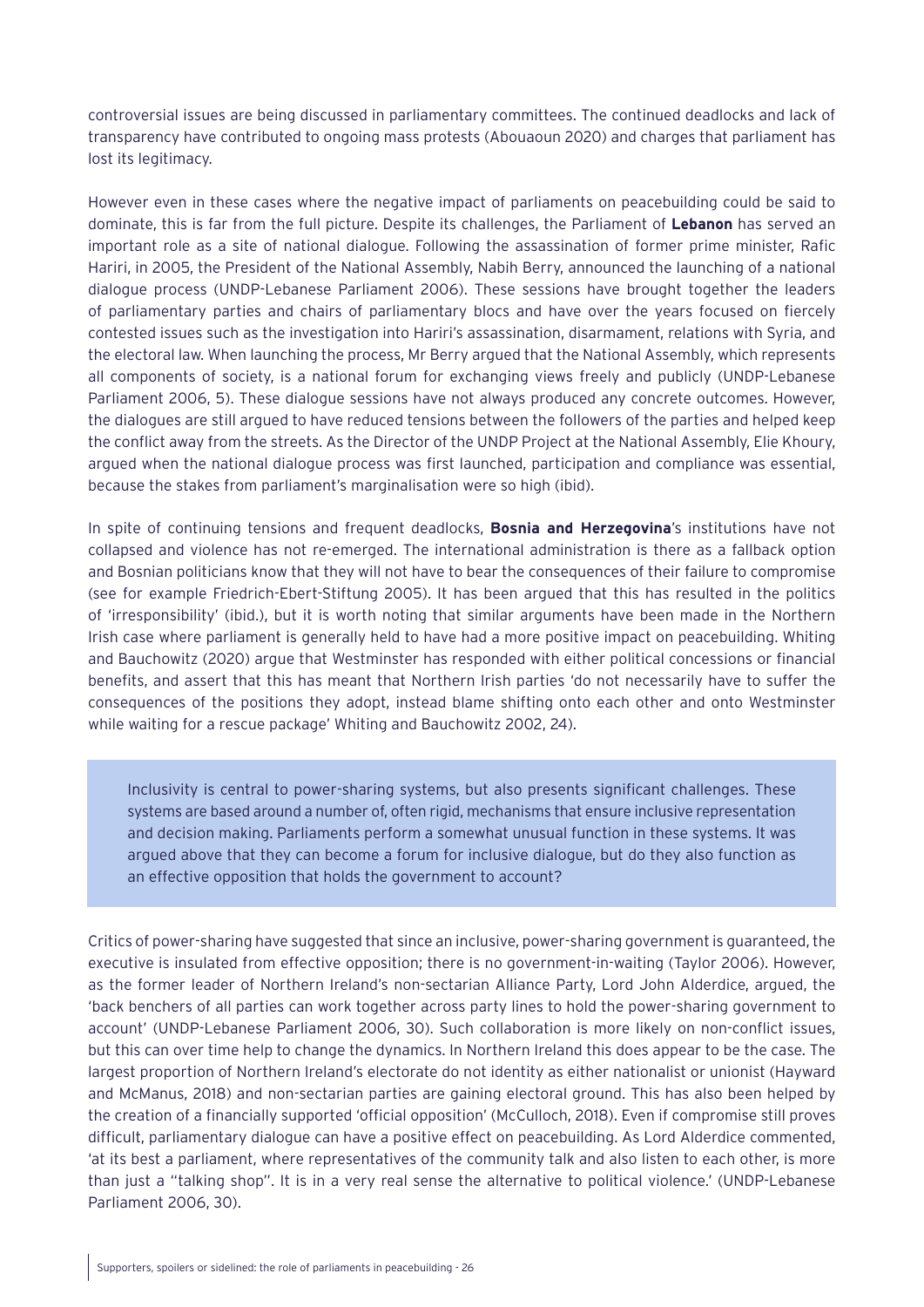## <span id="page-26-0"></span>**Concluding remarks**

Seen together, the case studies reveal a complex and uneven path of parliamentary impact on peacebuilding, but one that nevertheless signifies this institution as determinant for the relative quality of peace in the short and long term. Strong parliaments have the capacity to ensure that key aspects of peace agreements are translated into legislation and effectively implemented. Conversely, such high capacity parliaments also often hold the power to delay or water down the most contentious aspects of peace agreements.

The case studies also reveal that there are major differences in the ways in which parliaments approach issues of conflict resolution and peacebuilding. Some parliaments clearly adopt a 'peacebuilding identity' while others continue to reflect divisions of the civil war. This confirms expectations that in contexts where the opposition group emerged from the war as victors with a parliamentary majority, parliaments are more likely to set in motion a long-term peacebuilding agenda with the aim to ensure the implementation of the peace agreement. Of course, this draws attention to the inherent political nature of parliaments as well: the legitimacy and often the electoral survival of armed opposition groups turned political parties is reliant on the successful implementation of peace settlements. Where the opposition group becomes just one of many political parties with little leverage, as in Colombia, the dynamics are more volatile.

Relatedly, the case studies also suggest that parliaments are important sites of continued negotiations of aspects agreed upon in the peace agreement. Key legislation that might be particularly contentious, such as legislation on transitional justice mechanisms and human rights courts, may be drafted again and again without leading to the actual implementation. In such instances, outcomes depend on the specific parliamentary composition at any given time as well as the general mood in the country rather than the formal capacity of parliaments to actually design and implement policies. Consequently, any policy engagement that is solely geared towards capacity building and training might not lead to the desired outcomes when it comes to peacebuilding. Rather, in such high-capacity parliaments other avenues of engaging with stakeholders in relation to conflict resolution and peacebuilding need to be identified. In contrast, this is very different in contexts where the peace settlement has led to the establishment of interim arrangements and where either parliament or the parties lack training in the formal workings of the institution. Here, attention to capacity training that is mindful of conflict context and the specific actors involved is indeed central to the long-term peacebuilding.

The study finds that parliaments are central sites for conflict resolution in that opposing sides at least meet and negotiate on a regular basis. Cooperation in committee work for instance might install a degree of trust and personal connection between individual policy makers and between otherwise opposing party groups. In highly contentious post-war contexts where the core conflict cleavages transcend most policy areas, such as in Bosnia Herzegovina, Lebanon and Northern Ireland, such collaboration has proven to be necessary for governance and long-term collaboration. Yet, as the study highlights the most contentious policy areas that directly relate to conflict are often stalled even through these channels. Importantly, the study does also highlight that leaders of former armed opposition groups who become MPs are rarely neutralised following their inclusion in politics. The findings are also bound to be context-specific precisely due to the varied nature of conflict endings and subsequent role of former armed opposition groups in politics. Indeed, the research is still nascent in this field and more in-depth case studies are needed as well as more data on the actual formal and informal workings of parliaments in this arena.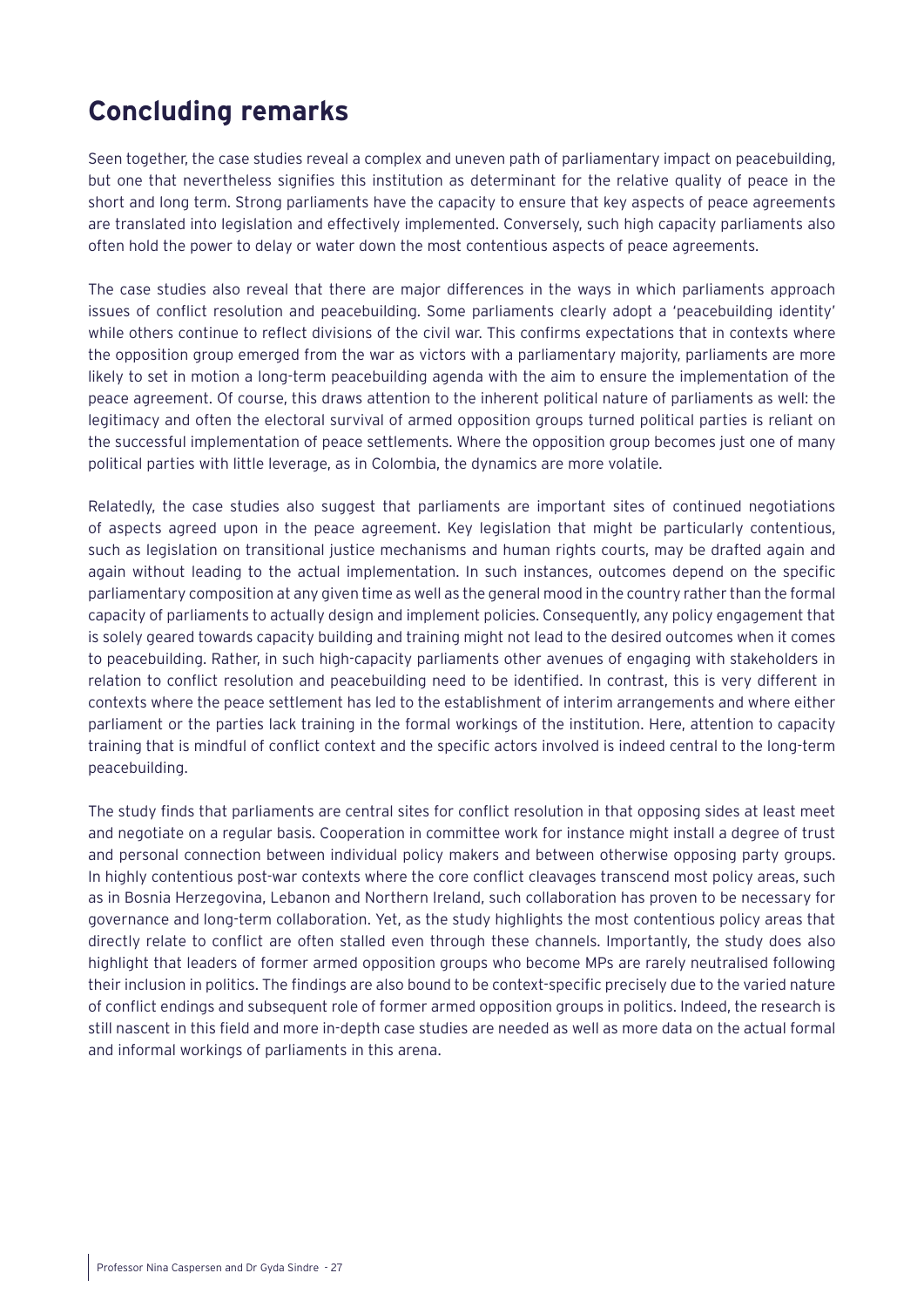# <span id="page-27-0"></span>**Bibliography**

- Alfieri, V. (2016) 'Political parties and citizen political involvement in post-conflict Burundi: between democratic claims and authoritarian tendencies' Civil Wars, 18(2), 234-253,
- Alsema, A. (2019) Article: 'Colombia 'simulating' implementation of peace deal: human rights organizations', Colombia Reports. [https://colombiareports.com/colombia-simulating-implementation-of-peace-deal-human-rights](https://colombiareports.com/colombia-simulating-implementation-of-peace-deal-human-rights-organizati)[organizations/](https://colombiareports.com/colombia-simulating-implementation-of-peace-deal-human-rights-organizati) [Accessed 15/4/20]
- Angelo, P. (2017) 'The Colombian Peace Process: Trial and Error', Survival, 9(1), 135-148
- Aponte, A. P. (2019) 'Peace Accord Implementation in Colombia: Urgent Need to Adhere to the Spirit of the Accords, Latin America Working Group', [https://www.lawg.org/peace-accord-implementation-in-colombia-urgent](https://www.lawg.org/peace-accord-implementation-in-colombia-urgent-need-to-adhere-to-the-spirit-of-)[need-to-adhere-to-the-spirit-of-the-accords/](https://www.lawg.org/peace-accord-implementation-in-colombia-urgent-need-to-adhere-to-the-spirit-of-)
- Aspinall, E. (2014) Special autonomy, predatory peace and the resolution of the Aceh conflict, Ch 19 in Hill, Hal (Ed) Regional dynamics in a decentralised Indonesia. Singapore: ISAES Press
- Balkans Group (2015) Serb Integration in Kosovo After the Brussels Agreement. Balkans Policy Research Group. <https://www.balkansgroup.org/blog/post/publications/serb-integration-kosovo-after-brussels-agreement>
- BBC Indonesia (December 27, 2013) Kemendagri pertanyakan KKR Aceh. [https://www.bbc.com/indonesia/berita\\_](https://www.bbc.com/indonesia/berita_indonesia/2013/12/131227_kemendagri_pertanyakan_kkraceh) [indonesia/2013/12/131227\\_kemendagri\\_pertanyakan\\_kkraceh](https://www.bbc.com/indonesia/berita_indonesia/2013/12/131227_kemendagri_pertanyakan_kkraceh)
- Bekoe, D. (2008) Implementing peace agreements: Lessons from Mozambique, Angola and Liberia. New York: Palgrave Macmillan
- Belfast Agreement (1998), [https://assets.publishing.service.gov.uk/government/uploads/system/uploads/](https://assets.publishing.service.gov.uk/government/uploads/system/uploads/attachment_data/file/136652/agreement.pdf) [attachment\\_data/file/136652/agreement.pdf](https://assets.publishing.service.gov.uk/government/uploads/system/uploads/attachment_data/file/136652/agreement.pdf) [Accessed 11/9/20]
- Belloni, R. and Ramović, J. (2020) 'Elite and Everyday Social Contracts in Bosnia and Herzegovina: Pathways to Forging a National Social Contract?', Journal of Intervention and Statebuilding, 14(1), 42-63
- Berti, B. (2016) 'Rebel politics and the state: between conflict and post-conflict, resistance and co-existence' Civil Wars, 18:2, 118-136
- Bruneau, T. (2006) Chapter: 'The military in post-conflict societies: Lessons from Central America and prospects for Colombia' in Schnabel, A., and Ehrhart, H., eds. Security Sector Reform and Post-Conflict Peacebuilding. ProQuest Ebook Central. 225-243
- BTI (2018) Country Report: Lebanon 2018. Bertelsmann Stiftung: Transformation Index. [https://www.bti-project.](https://www.bti-project.org/content/en/downloads/reports/country_report_2018_LBN.pdf) [org/content/en/downloads/reports/country\\_report\\_2018\\_LBN.pdf](https://www.bti-project.org/content/en/downloads/reports/country_report_2018_LBN.pdf) [Accessed 15/4/20]
- Bush, K (2004) Building Capacity for Peace and Unity: The Role of Local Government in Peacebuilding. Ottawa: Federation of Canadian Municipalities
- Caspersen, N. (2004) 'Good fences make good neighbours? A comparison of conflict-regulation strategies in postwar Bosnia', Journal of Peace Research, 41(5), 569-588
- Caspersen, N (2017) Peace Agreements. Cambridge: Polity Press.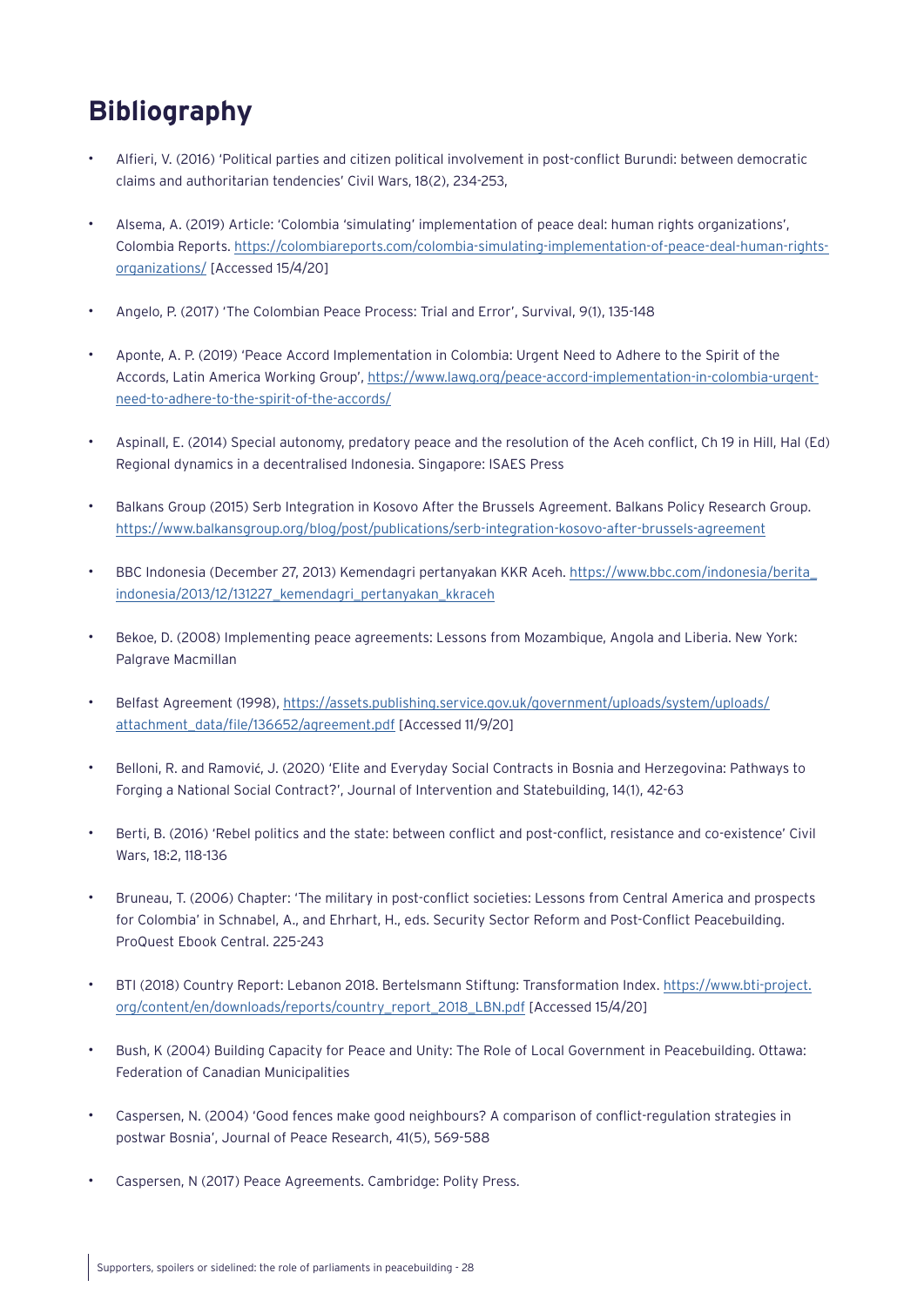- Civic, M. A. and Miklausic, M. (eds.), (2011) Monopoly of Force: The Nexus of DDR and SSR. Washington DC: National Defence University Press.
- Colombo Telegraph (2016) Office of Missing Persons Bill Passed in Parliament without a Vote. Aug 11. [https://www.](https://www.colombotelegraph.com/index.php/office-of-missing-persons-bill-passed-in-parliament-without-a-vote/) [colombotelegraph.com/index.php/office-of-missing-persons-bill-passed-in-parliament-without-a-vote/](https://www.colombotelegraph.com/index.php/office-of-missing-persons-bill-passed-in-parliament-without-a-vote/) (Accessed 15/10/20)
- Colombo Telegraph (2016) Office of Missing Persons in Sri Lanka: Deceptive and Futile (Sept 30) [https://www.](https://www.colombotelegraph.com/index.php/office-of-missing-persons-sri-lanka-deceptive-futile/) [colombotelegraph.com/index.php/office-of-missing-persons-sri-lanka-deceptive-futile/](https://www.colombotelegraph.com/index.php/office-of-missing-persons-sri-lanka-deceptive-futile/) [Accessed 15/10/2020]
- Devlin, C. and Elgie, R. (2008) 'The Effect of Increased Women's Representation in Parliament: The Case of Rwanda', Parliamentary Affairs, 61(2), 237–254
- De Zeeuw, J. (2008) Understanding the political transformation of rebel movements, Chapter 1 in De Zeeuw (Ed) From Soldiers to politicians: Transforming rebel movements after civil war. London: Lynne Rienner Publishers, 1-32
- Edmunds, T. (2018) Security Sector Reform in Transforming Societies: Croatia, Serbia and Montenegro. Manchester: Manchester University Press
- Friedrich-Ebert-Stiftung (2005) 'Arithmetic of Irresponsibility: When and how to make a functional transition of responsibilities from the international community to the local authorities', [http://vpi.ba/wp-content/](http://vpi.ba/wp-content/uploads/2016/05/Arithmetic_of_Irresponsiblity.pdf) [uploads/2016/05/Arithmetic\\_of\\_Irresponsiblity.pdf](http://vpi.ba/wp-content/uploads/2016/05/Arithmetic_of_Irresponsiblity.pdf) {Accessed 16/10/20]
- Geha, C. (2019) 'Sharing Power and Faking Governance? Lebanese State and Non-State Institutions during the War in Syria', The International Spectator, 54(4), 125-140
- Ghai, Y., Regab, A.J. (2006). 'Unitary State, Devolution, Autonomy, Secession: State Building and Nation Building in Bougainville, Papua New Guinea' The Round Table 95, no. 386: 589-608
- Gibson, J. L. (2005) The Truth about Truth and Reconciliation in South Africa, International Political Science Review, 26 (4)
- Gill, S. (2019) Article: 'Colombia's FARC expels dissident faction from party', Colombia Reports. [https://](https://colombiareports.com/colombias-farc-expels-dissident-faction-from-party/) [colombiareports.com/colombias-farc-expels-dissident-faction-from-party/](https://colombiareports.com/colombias-farc-expels-dissident-faction-from-party/) [Accessed 15/4/20]
- Greybill, L. S. (1998) Pursuit of Truth and Reconciliation in South Africa. Africa Today 45(1), 103-134
- Hayward, K. and McManus, C. (2018) 'Neither/Nor: The Rejection of Unionist and Nationalist Identities in Post-Agreement Northern Ireland', Capital & Class, 43 (1): 139–155
- Haywood, K. (2020) Article: 'Now Stormont is back, Northern Ireland has Hope Once Again' The Guardian. [https://](https://www.theguardian.com/commentisfree/2020/jan/14/stormont-northern-ireland-hope-dup-sinn-fein) [www.theguardian.com/commentisfree/2020/jan/14/stormont-northern-ireland-hope-dup-sinn-fein](https://www.theguardian.com/commentisfree/2020/jan/14/stormont-northern-ireland-hope-dup-sinn-fein) [Accessed 21/4/20]
- Hillman, B. (2012) The policy-making dimension of post-conflict governance: The experience of Aceh, Indonesia, in Conflict, Security and Development 11(5), 533-553
- HRW (Human Rights Watch) (2018) Report: Lebanon, Event of 2018. World Report. [https://www.hrw.org/world](https://www.hrw.org/world-report/2020/country-chapters/colombia)[report/2020/country-chapters/colombia](https://www.hrw.org/world-report/2020/country-chapters/colombia) [Accessed 16/4/20]
- HRW (Human Rights Watch) (2019) Report: Colombia, Events of 2019. World Report. [https://www.hrw.org/world](https://www.hrw.org/world-report/2020/country-chapters/colombia)[report/2020/country-chapters/colombia](https://www.hrw.org/world-report/2020/country-chapters/colombia) [Accessed 15/4/20]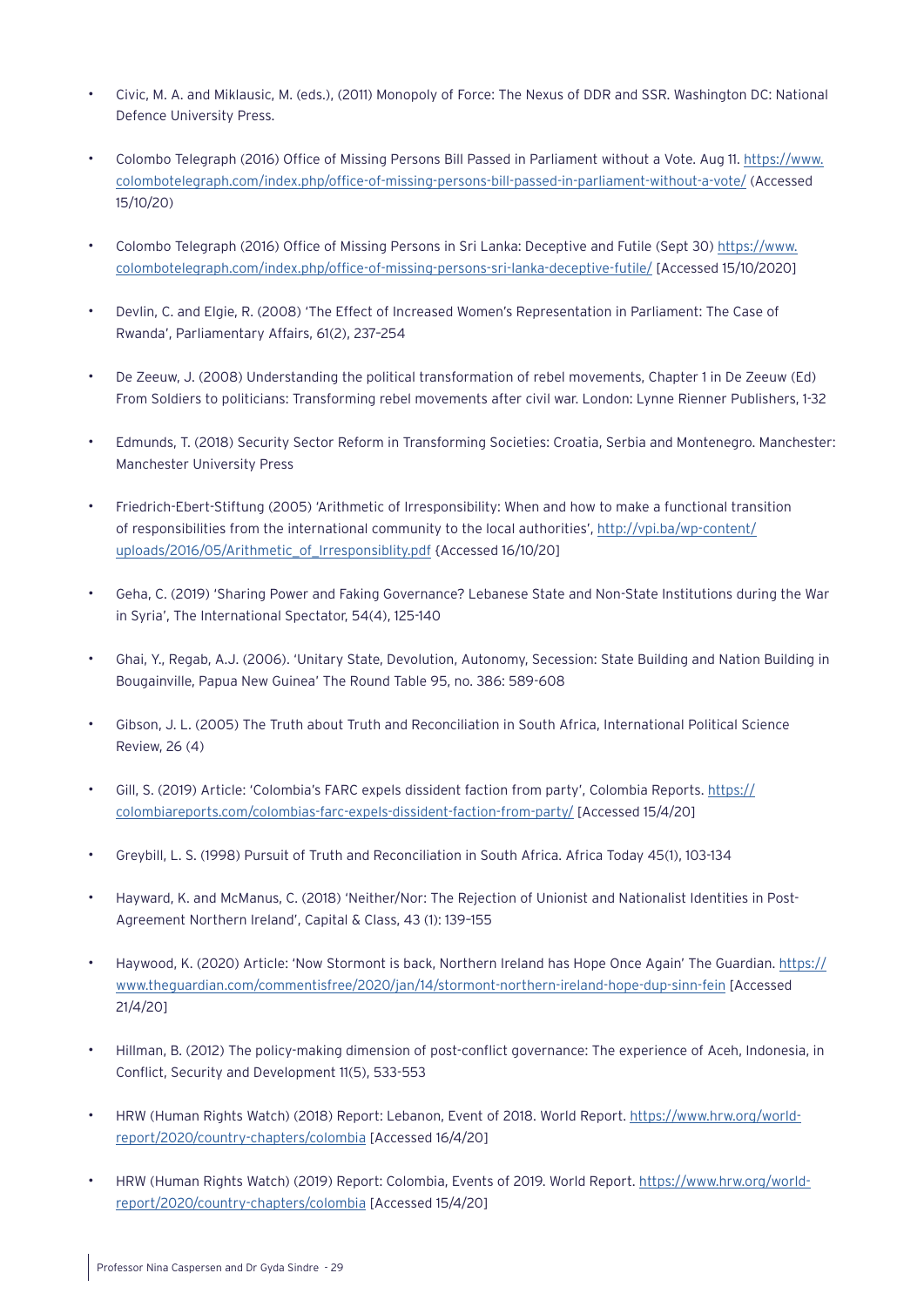- IDEA (2005) Handbook for parliamentarians No 10. Making reconciliation work: The role of parliaments. Stockholm: International IDEA [http://archive.ipu.org/PDF/publications/reconciliation\\_en.pdf](http://archive.ipu.org/PDF/publications/reconciliation_en.pdf)
- ICG (2020) Southern Philippines: Tackling clan politics in the Bangsamoro, International Crisis Group Asia Report No 306: [https://www.crisisgroup.org/asia/south-east-asia/philippines/306-southern-philippines-tackling-clan](https://www.crisisgroup.org/asia/south-east-asia/philippines/306-southern-philippines-tackling-clan-politics-bangsamoro)[politics-bangsamoro](https://www.crisisgroup.org/asia/south-east-asia/philippines/306-southern-philippines-tackling-clan-politics-bangsamoro)
- ICG (2019a) 'Crucial Reforms Languish as Colombia Seeks to Consolidate Peace', Commentary, Latin America & Caribbean, [https://www.crisisgroup.org/latin-america-caribbean/andes/colombia/crucial-reforms-languish](https://www.crisisgroup.org/latin-america-caribbean/andes/colombia/crucial-reforms-languish-colombia-seeks-consolidate-peace)[colombia-seeks-consolidate-peace](https://www.crisisgroup.org/latin-america-caribbean/andes/colombia/crucial-reforms-languish-colombia-seeks-consolidate-peace) [Accessed 16/10/20]
- ICG (2019b) The Philippines: Militancy and the new Bangsamoro, International Crisis Group Report 301. [https://](https://www.crisisgroup.org/asia/south-east-asia/philippines/301-philippines-militancy-and-new-bangsamoro) [www.crisisgroup.org/asia/south-east-asia/philippines/301-philippines-militancy-and-new-bangsamoro](https://www.crisisgroup.org/asia/south-east-asia/philippines/301-philippines-militancy-and-new-bangsamoro) [Accessed 18/10/20]
- ICG (2018) 'Risky Business: The Duque Government's Approach to Peace in Colombia', Report no. 67, Latin America & Caribbean, [https://www.crisisgroup.org/latin-america-caribbean/andes/colombia/67-risky-business-duque](https://www.crisisgroup.org/latin-america-caribbean/andes/colombia/67-risky-business-duque-governments-approach-peace-colombia)[governments-approach-peace-colombia](https://www.crisisgroup.org/latin-america-caribbean/andes/colombia/67-risky-business-duque-governments-approach-peace-colombia) [Accessed 16/10/20]
- International Commission of Jurists (2019) Colombia: The Special Jurisdiction for Peace, Analysis One Year and a Half After its Entry into Operation, [https://www.icj.org/wp-content/uploads/2020/05/Colombia-Jurisd-para-la-paz-](https://www.icj.org/wp-content/uploads/2020/05/Colombia-Jurisd-para-la-paz-PUBLICATIONS-Reports-Fact-finding-mission-report-2019-ENG.pdf)[PUBLICATIONS-Reports-Fact-finding-mission-report-2019-ENG.pdf](https://www.icj.org/wp-content/uploads/2020/05/Colombia-Jurisd-para-la-paz-PUBLICATIONS-Reports-Fact-finding-mission-report-2019-ENG.pdf) [Accessed 16/10/20]
- IPTI (2018) Women in Peace and Transition Processes: South Africa. Inclusive Peace and Transition Initiative <https://www.inclusivepeace.org/content/women-peace-and-transition-processes-south-africa-1990–1998> [Accessed 12/10/20]
- IPU (Inter-Parliamentary Union) (2018) Parliament's role in peacebuilding highlighted at key UN meeting. [https://](https://www.ipu.org/news/news-in-brief/2018-05/parliaments-role-in-peacebuilding-highlighted-key-un-meeting) [www.ipu.org/news/news-in-brief/2018-05/parliaments-role-in-peacebuilding-highlighted-key-un-meeting](https://www.ipu.org/news/news-in-brief/2018-05/parliaments-role-in-peacebuilding-highlighted-key-un-meeting)
- Lacher, W. (2020) Libya's Fragmentation: Structure and Process in Violent Conflict. London: I.B. Tauris & Company
- Lijphart, A. (1977) Democracy in Plural Societies, New Haven: Yale University Press.
- LoGA (2006) Law on the Governing of Aceh. <https://www.ifrc.org/docs/idrl/968EN.pdf>[Accessed 10/10/2020]
- Leonardsson, H. and Rudd, G. (2015) 'The 'local turn' in peacebuilding: a literature review of effective and emancipatory local peacebuilding', Third World Quarterly, 36 (5): 825-839
- Maher, D., and Thomson, A. (2018) 'A precarious peace? The threat of paramilitary violence to the peace process in Colombia', Third World Quarterly, 39(11), 2142–2172
- Manning, C. (2007) 'Interim governments and the construction of political elites' in Guttieri, K. and J. Piombo (eds.) Interim Governments: Institutional bridges to peace and democracy? Washington D. C: United States Institute of Peace Press, 53-72
- Manning, C., & Smith, I. (2016). 'Political party formation by former armed opposition groups after civil war' Democratization, 23(6), 972-989
- Manning, C., & Smith, I. (2019). 'Electoral Performance by Post-Rebel Parties Government and Opposition' Government and Opposition, 54(3), 415-453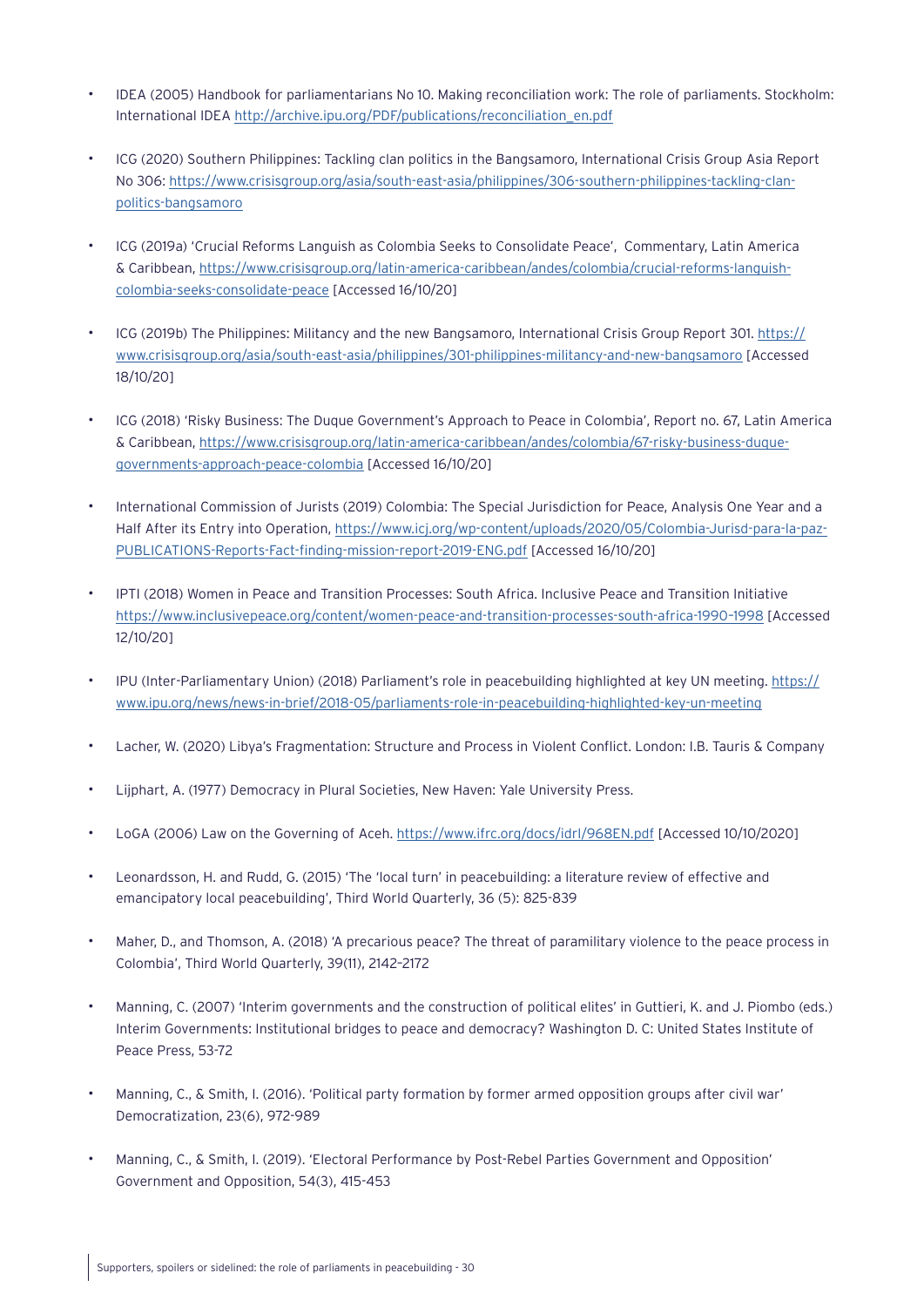- Mardiah, A., Hidayat, D. R., Rahmat, A., Sjafirah, N. A. (2018) The Composition of Women Parliament Members Presence in Local Parliament in Aceh, Emerald Reach Proceeding Series 1.
- Marks, T. (2017) FARC, 1982–2002: criminal foundation for insurgent defeat, in Small Wars and Insurgencies 28(3), 488-523.
- Marshall, J. and Ishiyama, J. (2016) 'Does inclusion of rebel parties promote peace after conflict?' Democratization 23(6), 1009-1025
- Mayer-Rieckh, A. (2013) Dealing with the Past in Security Sector Reform. London: Ubiquity Press
- McCrudden, C., and O'Leary, B. (2013) Courts and Consociations: Human Rights versus Power-Sharing. Oxford: Oxford University Press
- McCulloch, A. (2018) 'The Use and Abuse of Veto Rights in Power-Sharing Systems: Northern Ireland's Petition of Concern in Comparative Perspective', Government and Opposition, 53(4): 735–756
- McEvoy, J. (2014) Power-Sharing Executives: Governing in Bosnia, Macedonia, and Northern Ireland. Pittsburgh: University of Pennsylvania Press
- Meernik, J., DeMerrit, J., and Uribe-Lopéz, M., eds. (2019) As War Ends: What Colombia Can Tell Us About the Sustainability of Peace and Transitional Justice. Cambridge: Cambridge University Press
- MoU (2005) Memorandum of Understanding for Aceh [http://www.acehpeaceprocess.net/pdf/mou\\_final.pdf](http://www.acehpeaceprocess.net/pdf/mou_final.pdf) [Acessed 10/10/2020]
- Muggah, R., and de Boer, J. (2019) Security Sector Reform and Citizen Security: Experiences from Urban Latin America in Global Perspective. London: Ubiquity Press
- NDI (2018) Lebanon 2018: Parliamentary Elections Final Report, National Democratic Institute. [https://www.ndi.org/](https://www.ndi.org/publications/ndi-lebanon-2018-parliamentary-elections-international-observation-) [publications/ndi-lebanon-2018-parliamentary-elections-international-observation-mission-final-report](https://www.ndi.org/publications/ndi-lebanon-2018-parliamentary-elections-international-observation-) [Accessed 16/4/20]
- Northern Ireland Assembly (2020) 'All Party Group on UNSCR 1325, Women, Peace and Security', [http://aims.](http://aims.niassembly.gov.uk/mlas/apgdetails.aspx?&cid=283) [niassembly.gov.uk/mlas/apgdetails.aspx?&cid=283](http://aims.niassembly.gov.uk/mlas/apgdetails.aspx?&cid=283) [Accessed 11/9/20]
- Official Gazette of Bosnia and Herzegovina (2014) 'Rules and Procedures of the House of Representatives of the Parliamentary Assembly of Bosnia and Herzegovina', OHR Department for Legal Affairs, [https://www.](https://www.legislationline.org/download/id/8117/file/BiH_rules_of_procedure_house_of_representative) [legislationline.org/download/id/8117/file/BiH\\_rules\\_of\\_procedure\\_house\\_of\\_representatives\\_2014\\_en.pdf](https://www.legislationline.org/download/id/8117/file/BiH_rules_of_procedure_house_of_representative) [Accessed 16/10/20]
- OHR (Office of the High Representative) (2016) 50th Report of the High Representative for Implementation of the Peace Agreement on Bosnia and Herzegovina to the Secretary-General of the United Nations. [http://www.](http://www.ohr.int/50th-report-of-the-high-representative-for-implementation-of-the-peace-agreement-on-bosnia-and-herzegovina-to-the-secretary-general-of-the-united-nations/) [ohr.int/50th-report-of-the-high-representative-for-implementation-of-the-peace-agreement-on-bosnia-and](http://www.ohr.int/50th-report-of-the-high-representative-for-implementation-of-the-peace-agreement-on-bosnia-and-herzegovina-to-the-secretary-general-of-the-united-nations/)[herzegovina-to-the-secretary-general-of-the-united-nations/](http://www.ohr.int/50th-report-of-the-high-representative-for-implementation-of-the-peace-agreement-on-bosnia-and-herzegovina-to-the-secretary-general-of-the-united-nations/)
- Open Democracy (2019) 'Colombia's 2016 peace agreement: has it been fulfilled?', [https://www.opendemocracy.](https://www.opendemocracy.net/en/democraciaabierta/si-se-ha-cumplido-con-lo-acordado-v%C3%ADctimas-instituciones-y-paz-en/) [net/en/democraciaabierta/si-se-ha-cumplido-con-lo-acordado-v%C3%ADctimas-instituciones-y-paz-en/](https://www.opendemocracy.net/en/democraciaabierta/si-se-ha-cumplido-con-lo-acordado-v%C3%ADctimas-instituciones-y-paz-en/) [Accessed 2/10/20]
- Politics Plus (2020), Assembly Women's Caucus, [https://politicsplus.com/programmes/women/assembly-womens](https://politicsplus.com/programmes/women/assembly-womens-caucus/)[caucus/](https://politicsplus.com/programmes/women/assembly-womens-caucus/) [Accessed 11/9/20]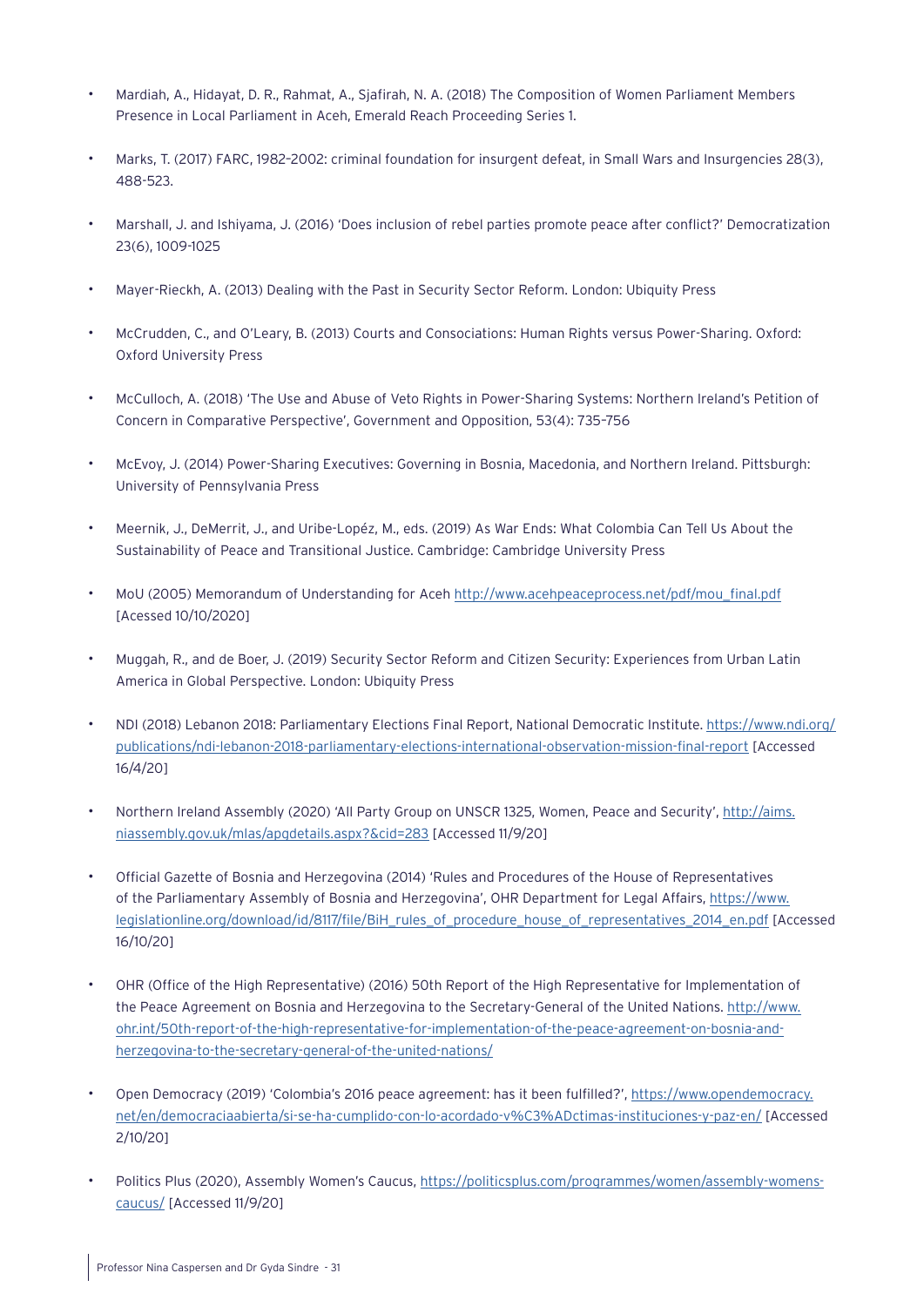- Potter, M. (2014), 'Peace Building Initiatives: Examples Outside Northern Ireland', Northern Ireland Assembly, Research and Information Service Briefing Paper, [http://www.niassembly.gov.uk/globalassets/documents/raise/](http://www.niassembly.gov.uk/globalassets/documents/raise/publications/2014/ofmdfm/7414.pdf) [publications/2014/ofmdfm/7414.pdf](http://www.niassembly.gov.uk/globalassets/documents/raise/publications/2014/ofmdfm/7414.pdf) [Accessed 11/9/20]
- PRIO (PRIO Centre on Gender, Peace and Security) (2018) Report: 'Implementing the Final Colombian Peace Agreement, 2016-2018', Prio: Conflict Trends. <https://www.prio.org/Publications/Publication/?x=11132> [Accessed 15/4/20]
- Reilley, B. and P. Nordlund (2008) Political parties in conflict-prone societies. New York: United Nations University Press
- ReliefWeb (2019), 'Uncertainty for Colombia's Special Jurisdiction for Peace (JEP)', 21 March, [https://reliefweb.int/](https://reliefweb.int/report/colombia/uncertainty-colombia-s-special-jurisdiction-peace-jep) [report/colombia/uncertainty-colombia-s-special-jurisdiction-peace-jep](https://reliefweb.int/report/colombia/uncertainty-colombia-s-special-jurisdiction-peace-jep) [Accessed 16/10/20]
- Rettberg, A. (2020) 'Peace-Making Amidst an Unfinished Social Contract: The Case of Colombia', Journal of Intervention and Statebuilding, 14(1), 84-100
- Rocío Quintero M. 'Three major challenges the Special Jurisdiction for Peace in Colombia faces', Opinio Juris, July 2019, [http://opiniojuris.org/2019/07/30/three-major-challenges-the-special-jurisdiction-for-peace-in-colombia](http://opiniojuris.org/2019/07/30/three-major-challenges-the-special-jurisdiction-for-peace-in-colom)[faces/](http://opiniojuris.org/2019/07/30/three-major-challenges-the-special-jurisdiction-for-peace-in-colom)
- Rothchild, D. (2007) 'Executive power-sharing systems: Conflict management or conflict escalation?' in Guttieri, K. and J. Piombo (eds.) Interim Governments: Institutional bridges to peace and democracy? Washington D. C: United States Institute of Peace Press, 73-94
- Ruane, J & Todd, J (2001) The Politics of Transition: Political Crises in the Implementation of the Belfast Good Friday Agreement, in Political Studies 49(5):923-940
- Saeedi, N. (2016) Article: Peacebuilding Through Parliaments. IKNOWPOLITICS. [https://www.iknowpolitics.org/en/](https://www.iknowpolitics.org/en/learn/knowledge-resources/peacebuilding-through-parliaments) [learn/knowledge-resources/peacebuilding-through-parliaments](https://www.iknowpolitics.org/en/learn/knowledge-resources/peacebuilding-through-parliaments)
- Salloukh, B. (2019) 'War Memory, Confessional Imaginaries, and Political Contestation in Postwar Lebanon', Middle East Critique, 28(3), 341-359
- Sindre, G. M. and Söderström, J (2016). 'Understanding armed groups and party politics', Civil Wars 18(2), 109-117
- Sindre, G. M. (2011) Rebel politics and the politics of peace. PhD dissertation University of Oslo. Oslo: Unipub.
- Sindre, G. M. (2014) Rebels and aid in the context of peacebuilding and humanitarian disaster: A comparison of the Free Aceh Movement (GAM) and the Tamil Tigers (LTTE). Forum for Development Studies 41(1). 1-21
- Sindre, G. M. (2018) 'From secessionism to regionalism: Intra-organizational change and ideological moderation within armed secessionist movements', Political Geography, 64: 23-32.
- Sindre, G. (2019) 'Adapting to Peacetime Politics? Rebranding and Ideological Change in Former Rebel Parties', Government and Opposition, 54(3), 485–51
- Stedman, S. J. (1997) 'Spoiler problems in peace processes' International Security 22(2): 5-53
- Stensrud, E. E. (2009) New Dilemmas in Transitional Justice: Lessons from the Mixed Courts in Sierra Leone and Cambodia, in Journal of Peace Research 46 (1), pp. 5-15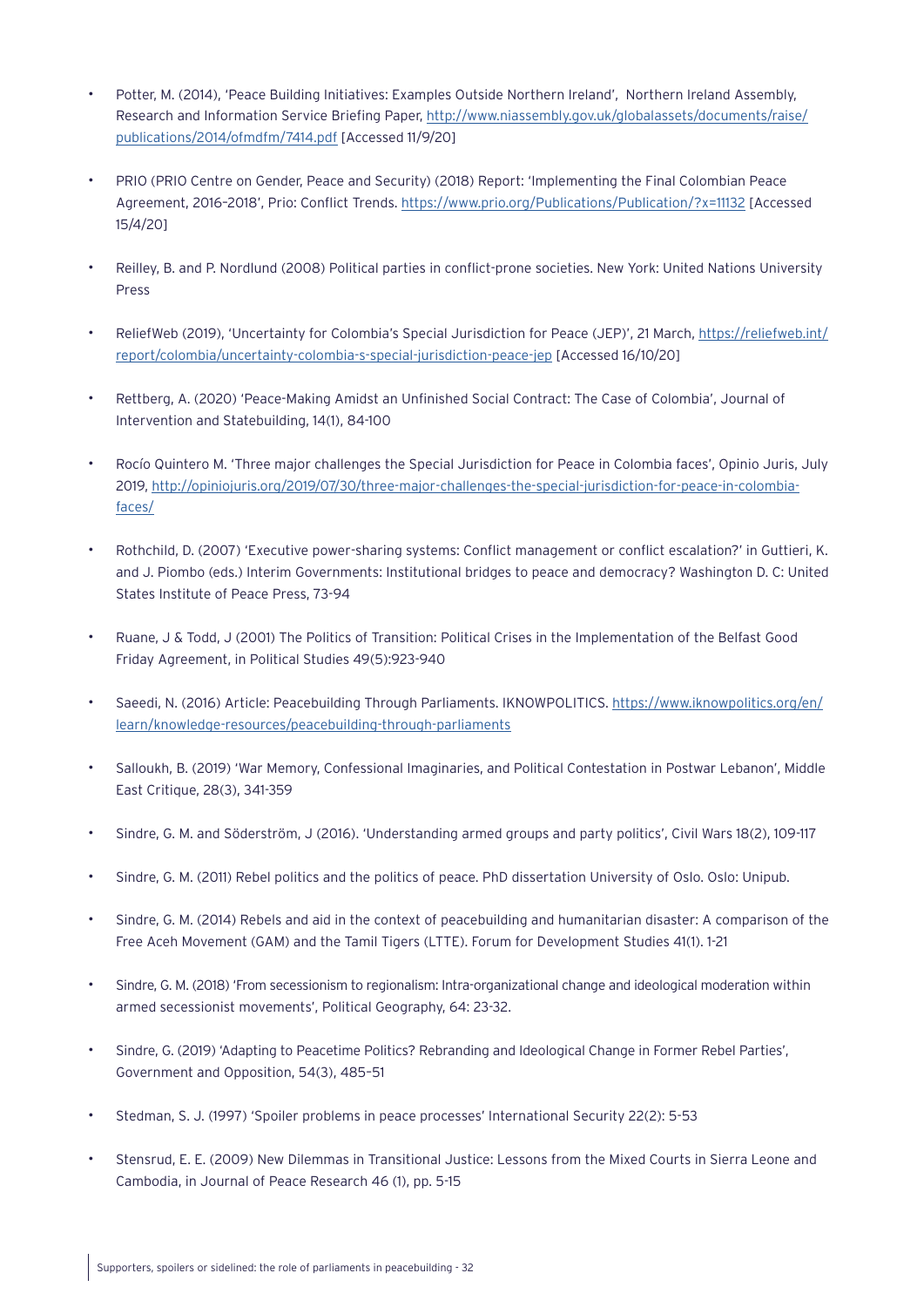- Suh, Jiwon (2015) Preemptive transitional justice policies in Aceh, Indonesia. Southeast Asian Studies 4(1)
- Taylor, R. (2006) 'The Belfast Agreement and the Politics of Consociationalism: A Critique', The Political Quarterly, 77 (2), 217–226
- Thorburg, C. (2012) 'Building Blocks and Stumbling Blocks: Peacebuilding in Aceh, 2005–2009' Indonesia, 93, 83- 122
- Toft, M. D. (2009) Securing the Peace: The Durable Settlement of Civil Wars. Princeton, NJ: Princeton University Press
- Tonge, J. and Evans, J (2018) Northern Ireland: Double Triumph for the Democratic Unionist Party, in Parliamentary Affairs 71 (1) 139–154
- Tønnessen, L., & al-Nagar, S. (2013). 'The women's quota in conflict-ridden Sudan: Ideological battles for and against gender equality' Women's Studies International Forum, 41(2), 122-131
- UNDP-Lebanese Parliament (2006), 'The Parliament's Role in the Success of the National Dialogue', Report on the Parliamentary Seminar held at the Lebanese Parliament, Beirut, February 6-7
- UNVMC (United Nations Verification Mission in Colombia) (2020) Report of the Secretary General: March 2020. United Nation Security Council. <https://colombia.unmissions.org/en/reports-secretary-general-0>[Accessed 15/4/20]
- Wahyuningroem, Sri Lestari (2013) Seducing for Truth and Justice: Civil Society Initiatives for the 1965 Mass Violence in Indonesia. Journal of Current Southeast Asian Affairs 32(3): 115–142.
- Walsh, D. (2016) 'How a Human Needs Theory Understanding of Conflict Enhances the Use of Consociationalism as a Conflict Resolution Mechanism: The Good Friday Agreement in Northern Ireland', Ethnopolitics, 15(3), 285-302
- Whiting, M. and S. Bauchowitz (2020) 'The Myth of Power-Sharing and Polarisation: Evidence from Northern Ireland', Political Studies (Early view): 1-29.
- Wilson, M., and Woldense, J. (2019). 'Contested or established? A comparison of legislative powers across regimes' Democratization 26(4), 585-605.
- WOLA (2020) Report: 'A Review of How Colombia's Truth Commission is Advancing', Colombia Peace Series, WOLA: Advocacy for Human Rights in the Americas. [https://colombiapeace.org/advancing-truth-commission/ \[](https://colombiapeace.org/advancing-truth-commission/)Accessed 15/4/20]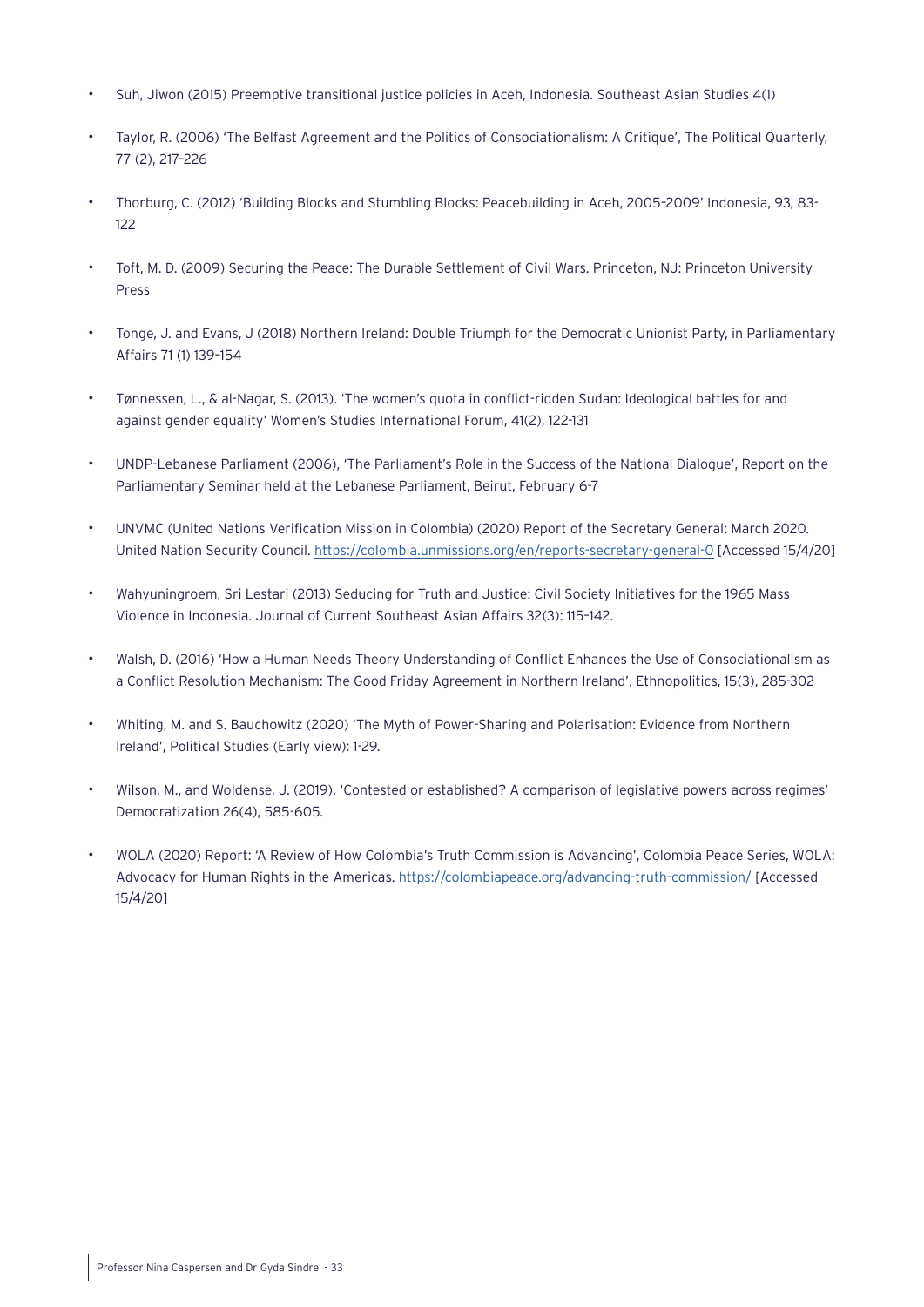## <span id="page-33-0"></span>**About the authors**

## **Professor Nina Caspersen**

Professor Nina Caspersen is the Head of the Department of Politics at the University of York. Her research focuses on the dynamics of intra-state conflicts, peace processes and peace settlements, unrecognised/de facto states, and state recognition. In her work, she has emphasised the importance of examining dynamics within communal groups and is particularly interested in intra-communal rivalry and contestation, popular mobilisation and legitimising strategies, and issues of governance. Nina holds a PhD in Government from the London School of Economics and Political Science, and previously worked at Lancaster University.

## **Dr Gyda Sindre**

Dr Gyda Sindre is a lecturer in the Department of Politics at the University of York. Gyda's research interests lie at the intersection of domestic conflict and international relations, specialising in the politics of non-state armed groups (especially rebel diplomacy and rebel group successor parties), international interventions, security, peacebuilding and democracy promotion. Gyda is the founder and convener of the Politics After War Research Network, an international network that serves as a contact point for collaborative activities and knowledge sharing among researchers and practitioners working in dynamics of rebel group transformation, state-building and peacebuilding after civil war. Before coming to York, Gyda was a Marie Sklodowska Curie Fellow at the University of Cambridge's Department of Politics and International Studies and Assistant Professor at the University of Bergen, Norway. Gyda holds a PhD in Political Science from the University of Oslo.

# **About Westminster Foundation for Democracy**

Westminster Foundation for Democracy (WFD) is the UK public body dedicated to supporting democracy around the world.

Operating directly in over 40 countries, WFD works with parliaments, political parties, and civil society groups as well as on elections to help make countries' political systems fairer, more inclusive and accountable.

WFD experts, both in-house and associates, develop tools, guides and comparative studies on democracy and governance issues.